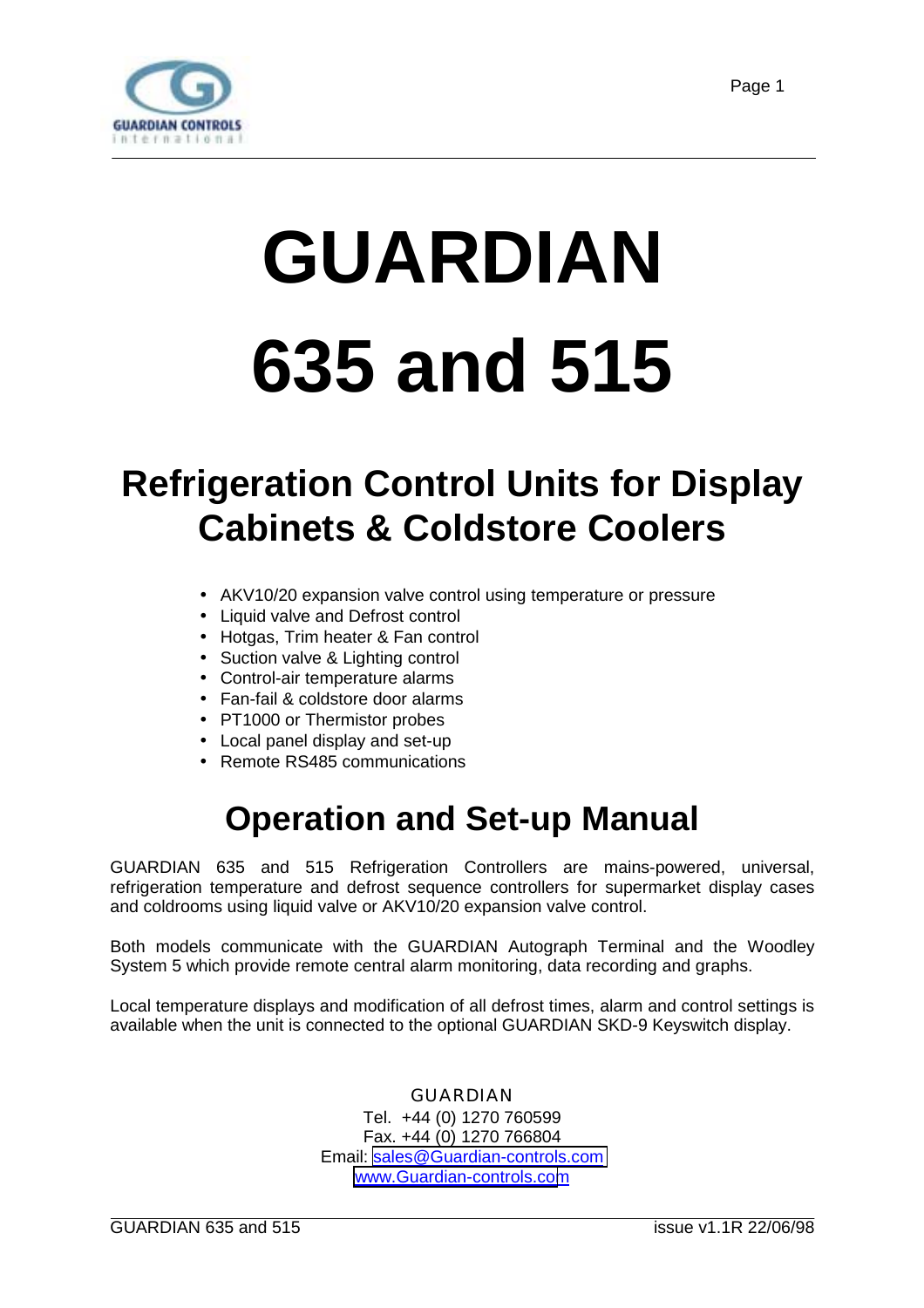

# **CONTENTS**

| Refrigeration Control Units for Display Cabinets & Coldstore Coolers 1 |  |
|------------------------------------------------------------------------|--|
|                                                                        |  |
|                                                                        |  |
|                                                                        |  |
|                                                                        |  |
|                                                                        |  |
|                                                                        |  |
|                                                                        |  |
|                                                                        |  |
|                                                                        |  |
|                                                                        |  |
|                                                                        |  |
|                                                                        |  |
|                                                                        |  |
|                                                                        |  |
|                                                                        |  |
|                                                                        |  |
|                                                                        |  |
|                                                                        |  |
|                                                                        |  |
|                                                                        |  |
|                                                                        |  |
|                                                                        |  |
|                                                                        |  |
|                                                                        |  |
|                                                                        |  |
|                                                                        |  |
|                                                                        |  |
|                                                                        |  |
|                                                                        |  |
|                                                                        |  |
|                                                                        |  |
|                                                                        |  |
|                                                                        |  |
|                                                                        |  |
| PP05 Menu.                                                             |  |
|                                                                        |  |
|                                                                        |  |
|                                                                        |  |
|                                                                        |  |
|                                                                        |  |
|                                                                        |  |
|                                                                        |  |
|                                                                        |  |
|                                                                        |  |
|                                                                        |  |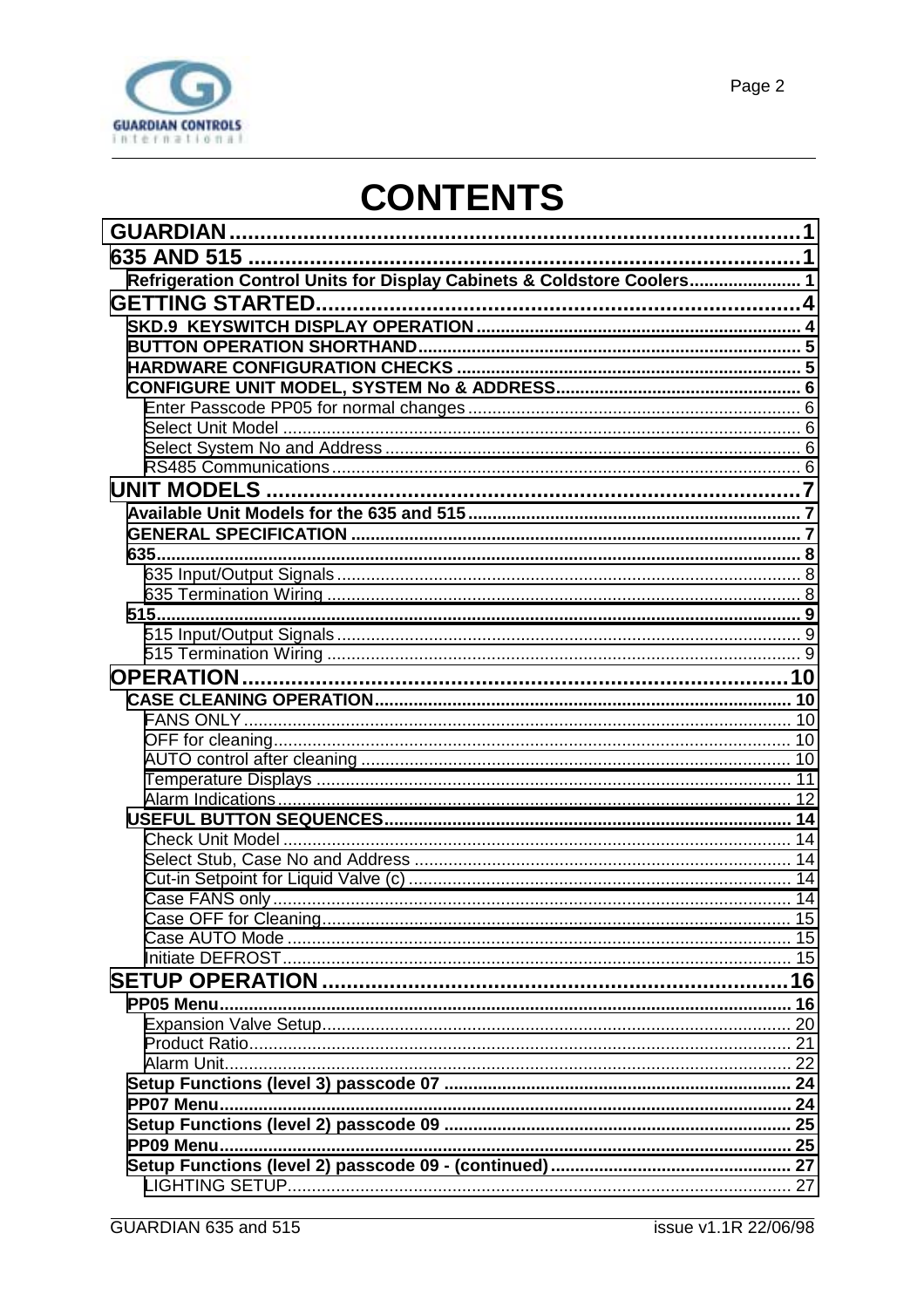

| 28  |
|-----|
| 28  |
| 30  |
|     |
|     |
| -31 |
|     |
|     |
|     |
|     |
| .33 |
| 34  |
|     |
| 37  |

| <b>INDEX</b> |  |
|--------------|--|
|              |  |
|              |  |
|              |  |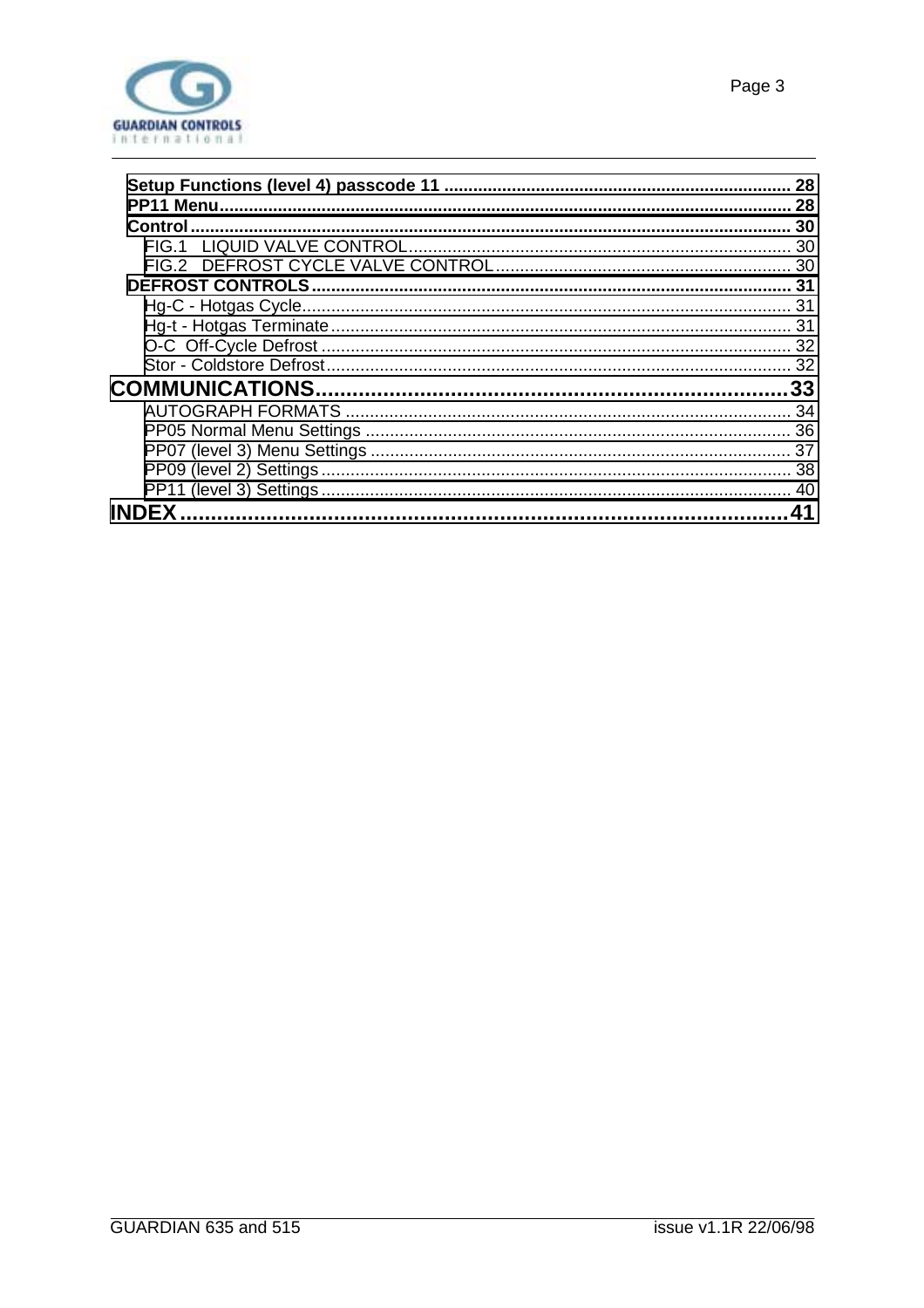<span id="page-3-0"></span>

# **GETTING STARTED**

Guardian Controllers provide refrigeration engineers with

- **ULTIMATE FLEXIBILITY**
- **ASSURED MONITORING**
- **RELIABLE ALARMS**

This manual provides refrigeration designers, installers, service mechanics and supermarket personnel with the necessary information to achieve the above objectives.

All users require to know a few basic facts about this controller before successfully starting to perform their design, commissioning, maintenance or operating functions.

- a) All GUARDIAN controllers need to be set up with a unit model selection and other basic settings for setpoints, timers and addresses. All these settings need to be done using the SKD.9 Keyswitch Display, so the understanding of the button operation of this unit is essential.
- b) The shorthand used in the following chapters for concisely expressing button pressing and selection sequences to do all this set-up needs to be understood.
- c) Mains power input voltage and hardware switch and link option selections (if any are required) must correspond to the selected unit model configuration.
- d) Since each controller can be configured in a number of different ways to perform flexible refrigeration control then an understanding of how to find out what unit model is currently selected, what it does and how it is connected, is also necessary.

# **SKD.9 KEYSWITCH DISPLAY OPERATION**

GUARDIAN controllers require a SKD.9 Keyswitch Display unit to be plugged into the telephone jack socket in the controller before any settings can be changed.

The SKD.9 is connected to the GUARDIAN controller via a 6-core telephone cable.

The SKD.9 Keyswitch/Display comprises a plastic enclosure housing a PCB with four membrane pushbuttons, four LED displays and a 2-position Keyswitch.



SKD.9 buttons have the following functions when pressed: -

- @ **'next' button** displays next value or menu selection in sequence.
- / **'raise' button** raises a menu settings value or menu item selection.
- < **'lower' button** decreases a menu settings value or item selection.

? **'accept' or 'enter' button** accepts any alarm and is used for entering a menu selection or settings value data entry

The two-position **keyswitch** may be used to toggle display case control status from OFF to FANS only and back to AUTO)

The Keyswitch is not used on any compressor controllers.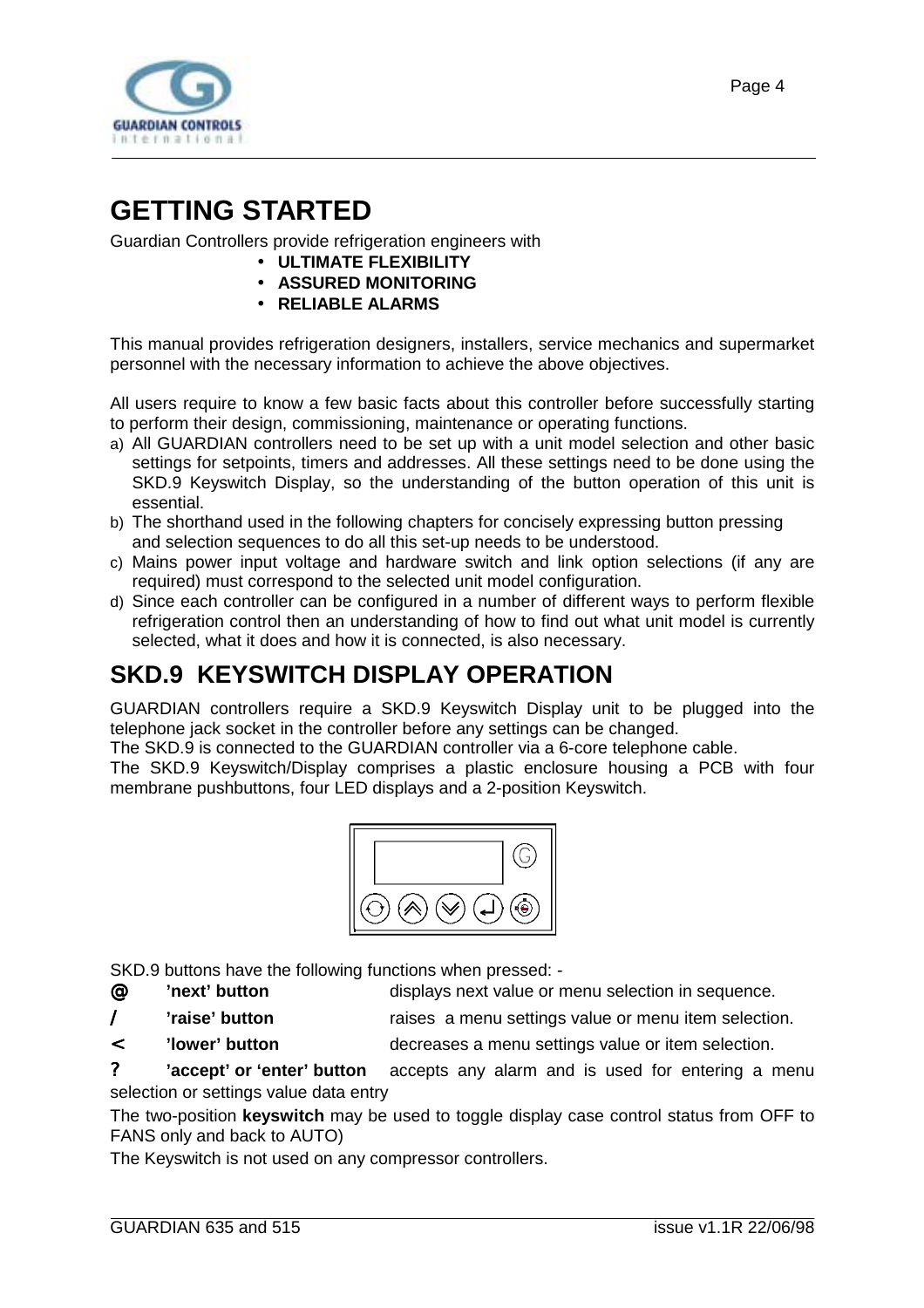<span id="page-4-0"></span>

# **BUTTON OPERATION SHORTHAND**

To assist in easy set-up of control setpoints, delays, timers and other configuration settings, the sequence of button presses and subsequent displays will be shown in this handbook as below:

ii) A button symbol means press that button

iii) A display box shows the result of the last button press on the SKD.9 display.

#### EXAMPLES

 @ Auto @ -OFF ? -OFF is shorthand for

Press **'next'** button which then displays AUTO Press **'next'** button which then displays OFF Then press **'enter'** button which changes the control mode to OFF and displays -OFF

@:@ Auto ?

Press **'next'** repeatedly until **Auto** is displayed then press **'enter'.**

 $rFt =$  =-17

means the display alternates between the value identifier tag and the latest value.

#### $rEt =  $=OC=$  FAIL$

means the display alternately flashes between the value identifier tag (return air temperature), the measured value ( open circuit ) and the alarm or trip message.

# **HARDWARE CONFIGURATION CHECKS**

Prior to switching on the GUARDIAN controller check that the hardware unit is the correct type for the incoming mains voltage

When satisfied that the correct type of controller is available then the following checks should be made prior to controller installation or replacement

- a) Ensure mains supply is wired correctly to the appropriate TERMINAL WIRING drawing for the model selected.
- b) Ensure that any transducer selector switches specified on the TERMINAL WIRING diagram are in the correct state.
- c) Ensure any shorting link selector pins specified on the TERMINAL WIRING diagram are correctly fitted.
- d) Ensure that probes are wired to the terminal WIRING DIAGRAM and the correct type of Thermistor or pressure transducer probes are fitted.
- e) The SKD.9 Keypad/display unit is fitted correctly in its 6-way telephone socket.
- f) The RS485 highway connections (if required) are wired to the correct terminals and the screen drain wire is continuous to earth.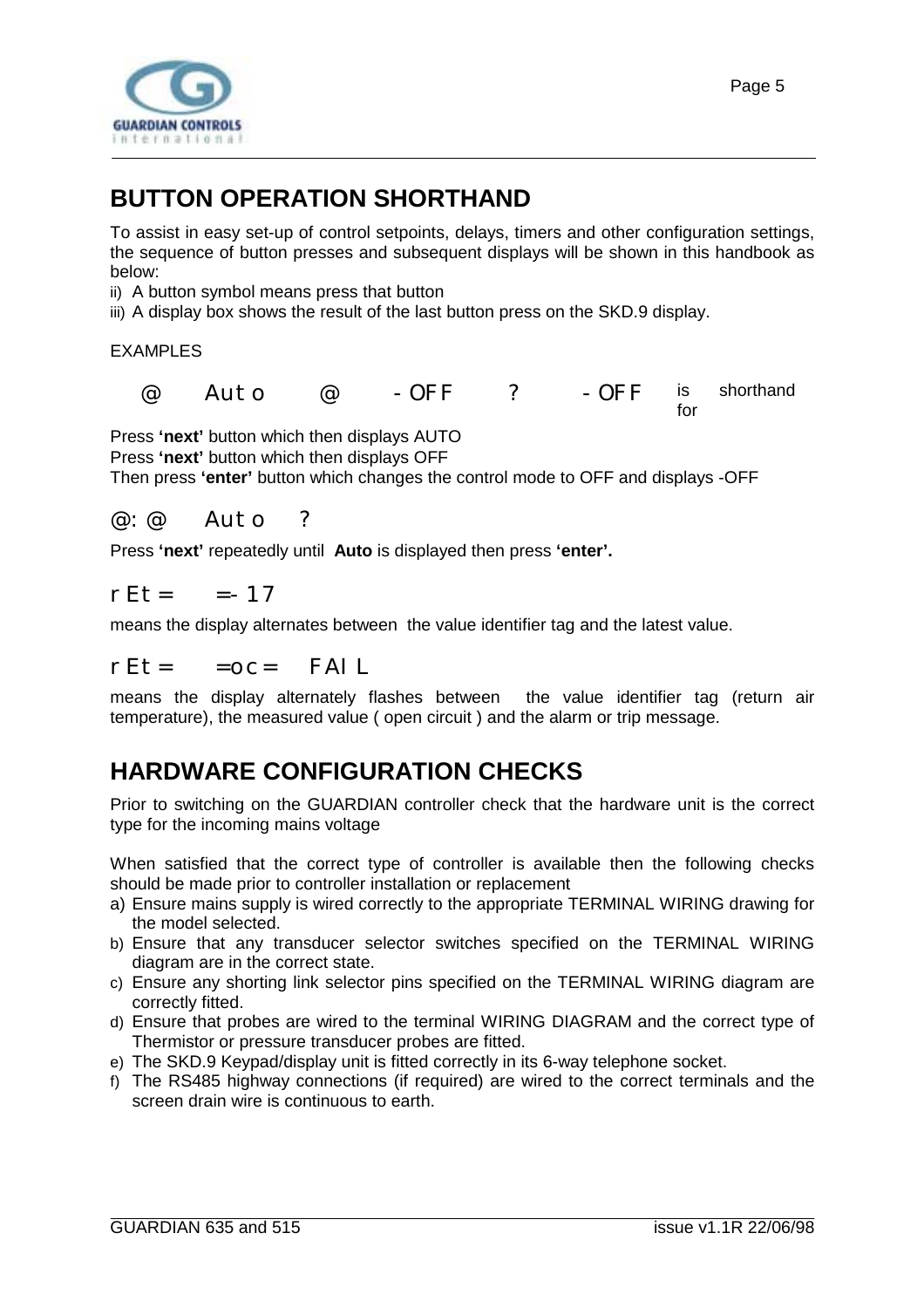<span id="page-5-0"></span>

### **CONFIGURE UNIT MODEL, SYSTEM No & ADDRESS**

#### **Enter Passcode PP05 for normal changes**

Before any permanent change of controller settings are made then the correct entry of the appropriate passcode is necessary.

Most normal system settings require entry of passcode PP05

@:@ SEt= ? PP00 /:/ PP05 ?

Press **'next'** repeatedly until **SEt** is displayed then press **'enter'**. **PP00** is displayed. Press **'raise'** repeatedly until **PP05** is displayed and then press **'enter'.**

#### **Select Unit Model**

|  | $@: @$ SEt= |  | ? PPOO |  | $\angle$ : / PP05 |  |
|--|-------------|--|--------|--|-------------------|--|
|--|-------------|--|--------|--|-------------------|--|

Enter Passcode PP05 as button sequence above

| $? 635 / : / = 515 ? = 515$<br>$@: @$ Unit |  |
|--------------------------------------------|--|
|--------------------------------------------|--|

Press **'next'** repeatedly until **Unit** is displayed and then press **'enter' Display shows unit model currently selected which may be wrong.** Press **'raise'** repeatedly until correct model is displayed (e.g. 515) and then press **'enter'** which causes the display to wink briefly and display the new unit model selection( e.g. 515)

#### **Select System No and Address**

e.g. set-up unit for system 60 case 1 at address 180

#### **Enter Passcode as button sequence as above**

| $\omega$ : $\omega$ Unit ?       |  |                                  |  |
|----------------------------------|--|----------------------------------|--|
|                                  |  | @: @ $Sn01$ /: / $Sn60$ ? $Sn60$ |  |
| @ Cn01 ? Cn01                    |  |                                  |  |
|                                  |  | @ A001 @:@ A180 ? A180           |  |
| $\omega$ : $\omega$ End= ? = -26 |  |                                  |  |

#### **RS485 Communications**

When the correct system number, case/compressor number and highway address have been entered as above then the controller can communicate with the GUARDIAN AutoGraph Terminal PC for central alarm monitoring and temperature display. Control setpoints, defrost times and alarm limits may then be sent to the controller from the PC rather than using the SKD9 Keyswitch display. For further details see page [33](#page-32-0)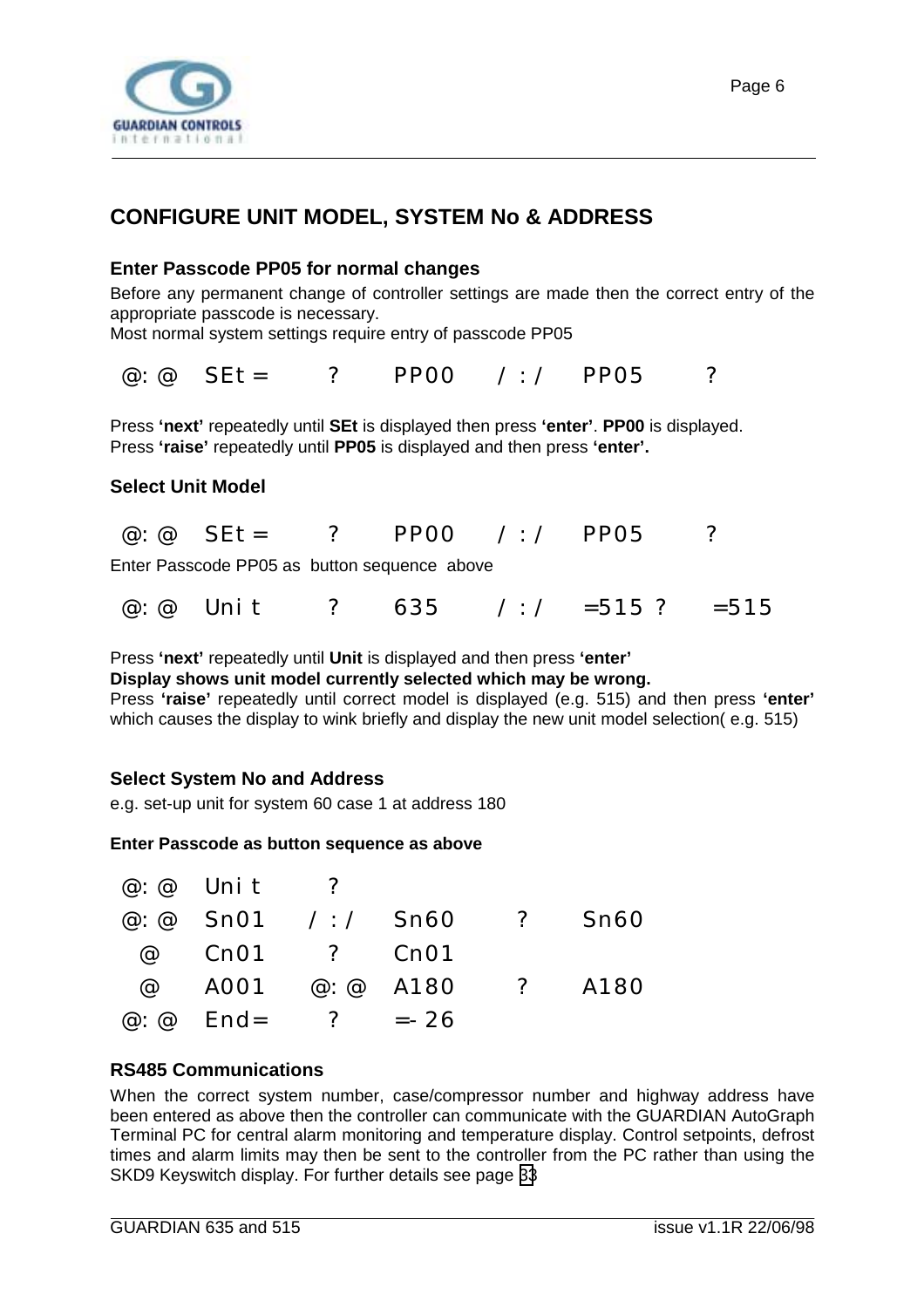<span id="page-6-0"></span>

# **UNIT MODELS**

Guardian controllers may be configured in a number of different ways dependent on unit model selection. Each unit model fulfils a different refrigeration temperature monitoring and control requirement. In order to perform the required refrigeration control then each model has different uses for the controller's input output signals. This section gives details of all the model variations available for the controller and the way to connect the wiring to the plant devices and measuring transducers.

# **Available Unit Models for the 635 and 515**

- **635 LSoL** Standard liquid line solenoid valve control.
- **635 EEt** Electronic expansion valve using coil in and coil out temperatures.
- **635 EEP** Electronic expansion valve using coil out temperature and pressure.
- **515 LSoL** Standard liquid line solenoid valve control
- **515 EEt** Electronic expansion valve using coil in and coil out temperatures

### **GENERAL SPECIFICATION**

| Power                     |          |
|---------------------------|----------|
| Operation                 |          |
| <b>Approx. dimensions</b> |          |
|                           | board    |
|                           | enclosur |

**Power** 110 / 230 Vac 50 Hz 10VA **Operation** 0 to 55ºC

**board** Width 150 x length 193 x height 36mm. **e** Width 200 x length 250 x height 65mm.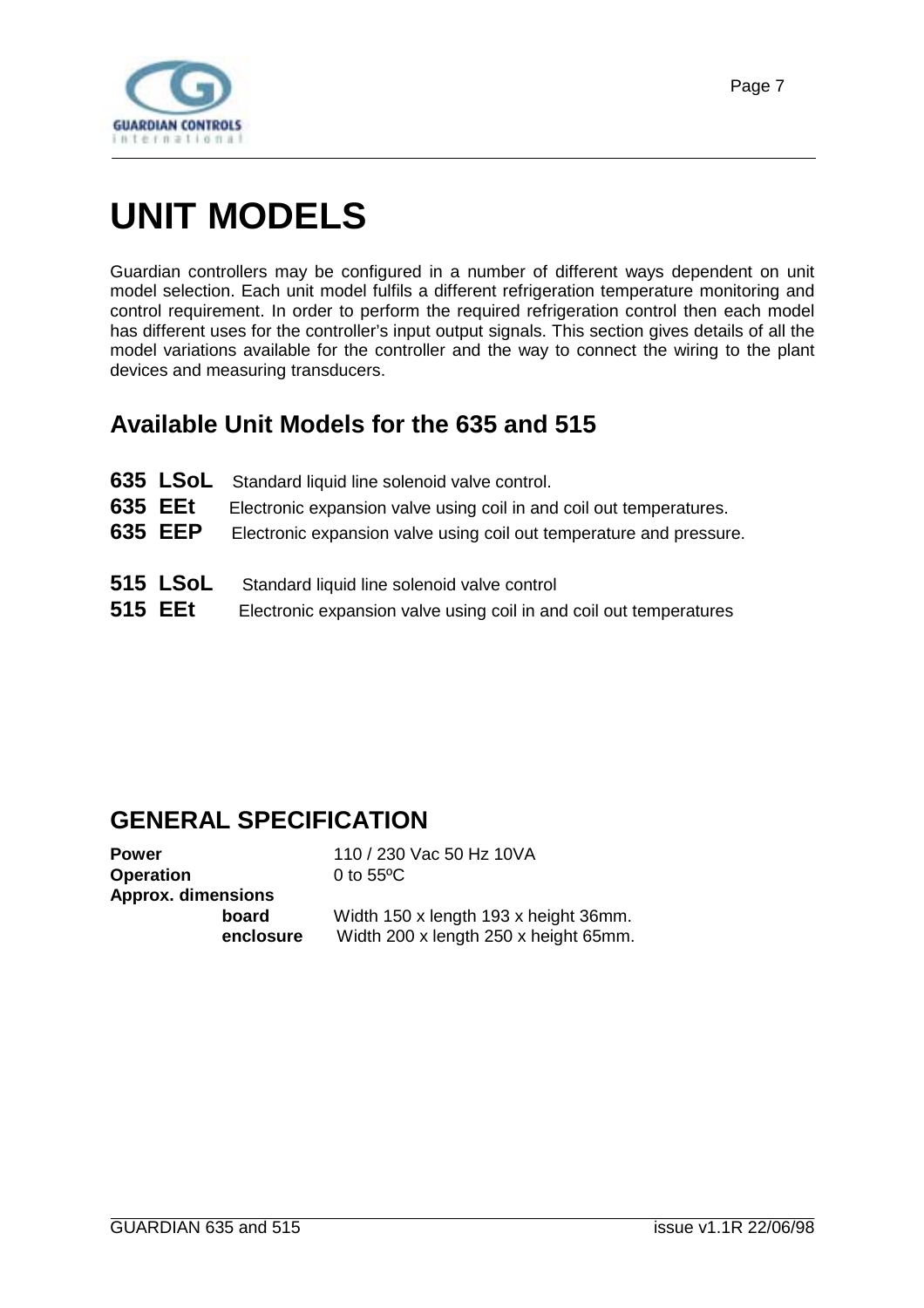<span id="page-7-0"></span>

#### **635 Input/Output Signals**

| Analogue Inputs (thermistor) -40 to +50°C<br>(or PT1000 resistance thermometer) |                         |                                                                                          |  |
|---------------------------------------------------------------------------------|-------------------------|------------------------------------------------------------------------------------------|--|
| Cpt                                                                             |                         | Case or calculated product temperature<br>Evaporator defrost termination if Stor defrost |  |
|                                                                                 |                         |                                                                                          |  |
| <b>DEL</b>                                                                      | $\overline{2}$          | Discharge air temperature                                                                |  |
| rET                                                                             | 3                       | Return air temperature                                                                   |  |
| Ei1                                                                             | 4                       | Evaporator inlet temperature                                                             |  |
| Eo1                                                                             | 5                       | Evaporator outlet temperature                                                            |  |
| <b>PrES</b>                                                                     | 10                      | Suction pressure (4-20ma, -1.0, 24 bar)                                                  |  |
|                                                                                 |                         | Status Inputs (12vdc 10 ma per input)                                                    |  |
|                                                                                 | 1A                      | <b>Coldstore Door contact</b>                                                            |  |
|                                                                                 | 1B                      | Not Used                                                                                 |  |
|                                                                                 | 1C                      | Not Used                                                                                 |  |
|                                                                                 | 1D                      | Not Used                                                                                 |  |
|                                                                                 |                         | Alarm Trip Input (230vac only)                                                           |  |
|                                                                                 | 1E                      | Trim Heater fail/defrost request input                                                   |  |
|                                                                                 | Fans circuit fail<br>1H |                                                                                          |  |
|                                                                                 |                         | Relay output (5 Amp 230VAC n/o with suppressors)                                         |  |
|                                                                                 | R <sub>1</sub>          | Lighting control/1085 LSV (n/o)                                                          |  |
| d                                                                               | R <sub>2</sub>          | Defrost Heater control<br>(n/o)                                                          |  |
| h                                                                               | R <sub>3</sub>          | (n/o) Pan Heater if Stor (n/o)<br>Trim heater control                                    |  |
| F                                                                               | R <sub>4</sub>          | Fan control                                                                              |  |
| Solid State Relay outputs (230VAC 0.5 AMP)                                      |                         |                                                                                          |  |
| C                                                                               | SSR <sub>5</sub>        | SSR <sub>5</sub><br>Liquid valve control<br>(n/o)                                        |  |
| <b>Communications</b>                                                           |                         |                                                                                          |  |
| RS485 serial link at 9600 baud                                                  |                         |                                                                                          |  |

#### **635 Termination Wiring**

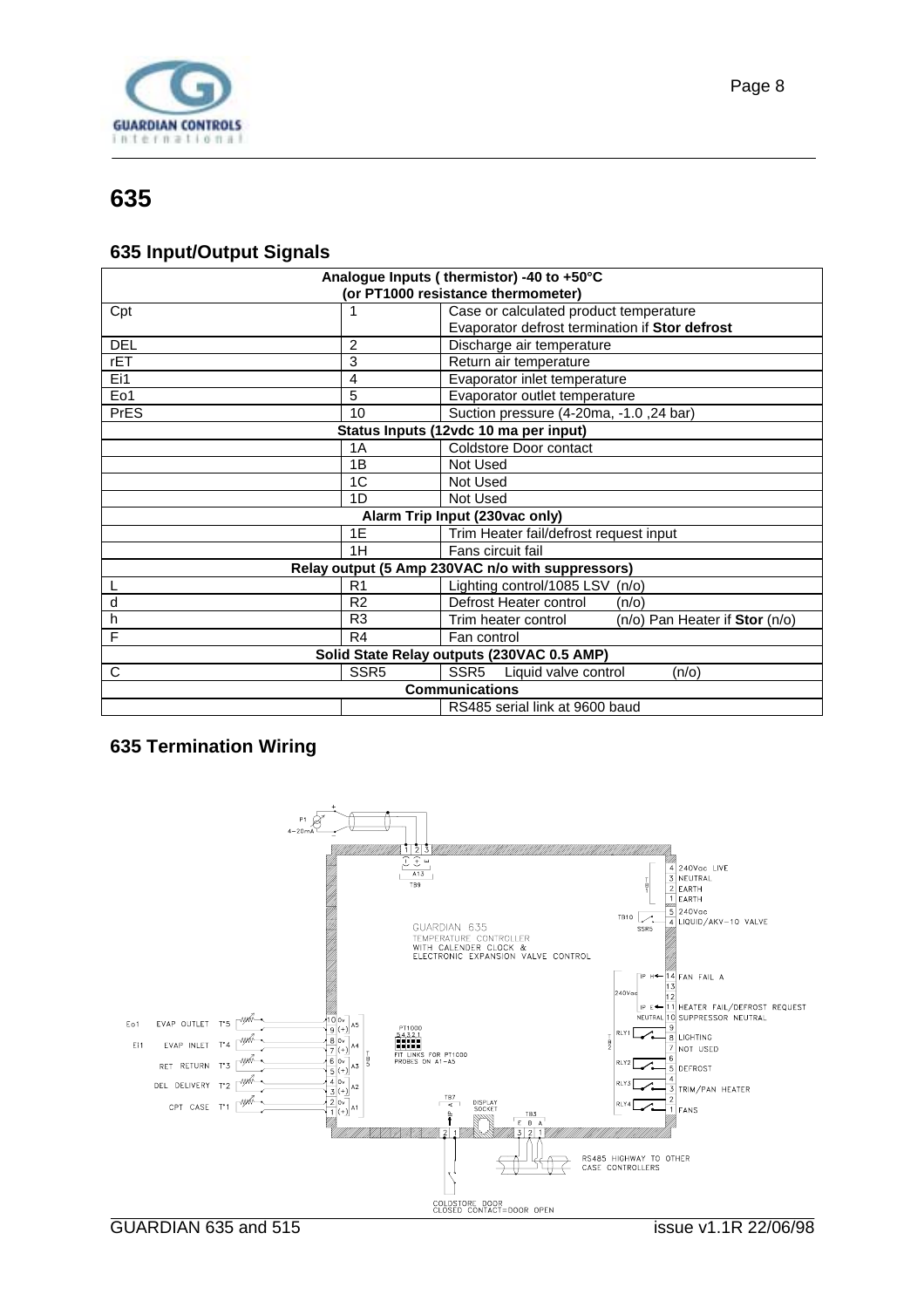<span id="page-8-0"></span>

#### **515**

#### **515 Input/Output Signals**

| Analogue Inputs (thermistor) -40 to +50°C(or PT1000 resistance thermometer) |                  |                                                       |  |
|-----------------------------------------------------------------------------|------------------|-------------------------------------------------------|--|
| Cpt                                                                         |                  | Case or calculated product temperature                |  |
|                                                                             |                  | Evaporator defrost termination if Stor defrost        |  |
| DEL                                                                         | 2                | Discharge air temperature                             |  |
| rET                                                                         | 3                | Return air temperature                                |  |
| Ei1                                                                         | 4                | Evaporator inlet 1 temperature                        |  |
| Eo1                                                                         | 5                | Evaporator outlet 1 temperature                       |  |
|                                                                             |                  | Status Inputs (12vdc 10 ma per input)                 |  |
|                                                                             | 1A               | Coldstore Door contact                                |  |
|                                                                             | 1B               | Not Used                                              |  |
|                                                                             | 1 <sup>C</sup>   | Not Used                                              |  |
|                                                                             | 1D               | Not Used                                              |  |
|                                                                             |                  | Relay output (5 Amp 230VAC n/o with suppressers)      |  |
|                                                                             | R1               | Lighting control/1085 LSV<br>(n/o)                    |  |
| d                                                                           | R <sub>2</sub>   | Defrost Heater control<br>(n/o)                       |  |
| h                                                                           | R <sub>3</sub>   | Trim heater control<br>(n/o) Pan Heater if Stor (n/o) |  |
| F                                                                           | R4               | Fan control                                           |  |
| Solid State Relay outputs (230VAC 0.5 AMP)                                  |                  |                                                       |  |
| C                                                                           | SSR <sub>5</sub> | SSR <sub>5</sub><br>Liquid valve control<br>(n/o)     |  |
| <b>Communications</b>                                                       |                  |                                                       |  |
| RS485 serial link at 9600 baud                                              |                  |                                                       |  |

#### **515 Termination Wiring**

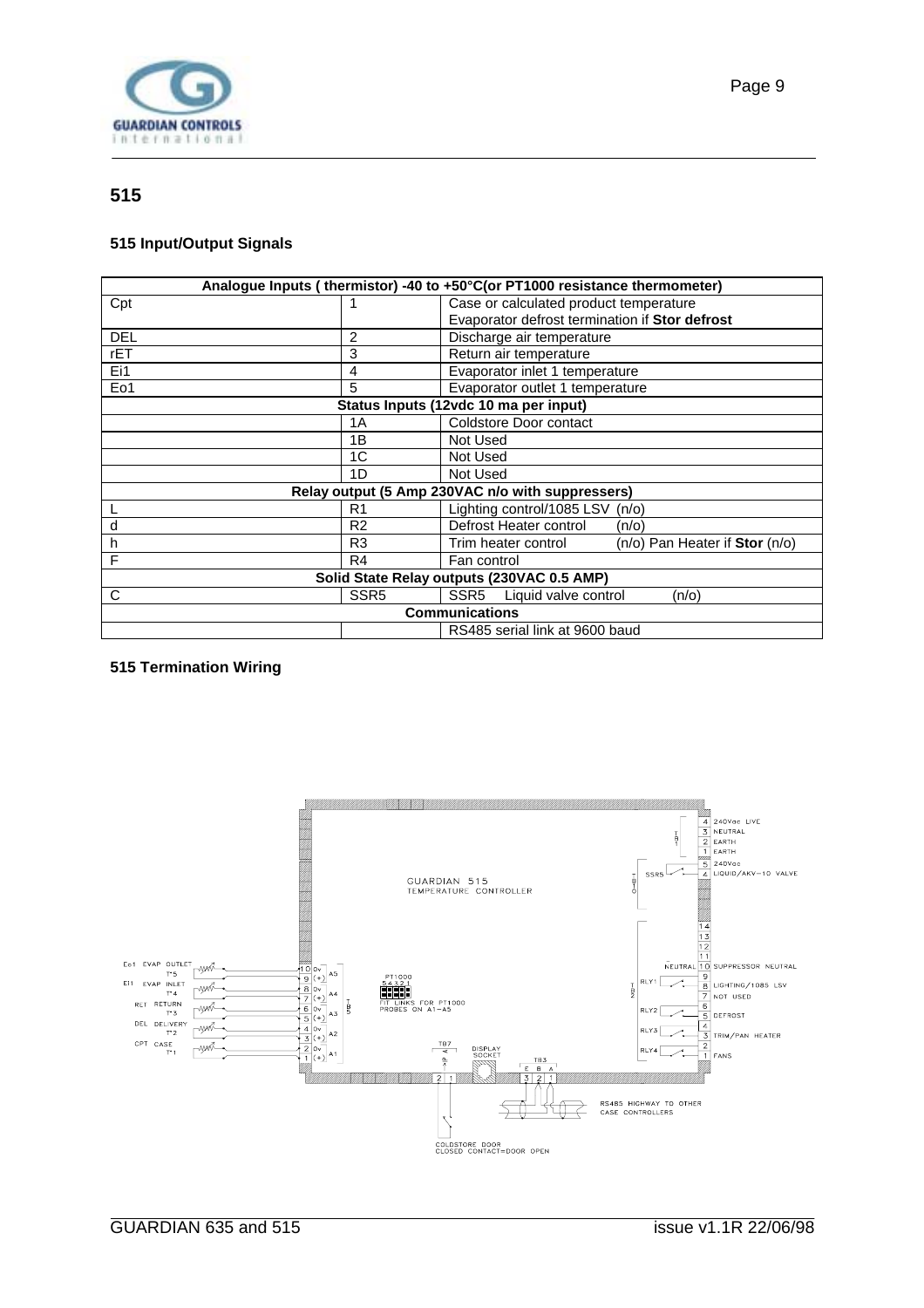<span id="page-9-0"></span>

# **OPERATION**

The SKD.9 Keyswitch display provides a display at the case or coldroom of: Case or product temperature display.

Display of other temperatures by pressing 'next'  $\mathcal O$  button, the values displayed depend on the unit model selected.

Case cleaning operation using the keyswitch.

Passcode protected set-up of controller setpoints, timers and limits.



next raise lower enter keyswitch

# **CASE CLEANING OPERATION**

#### **FANS ONLY**

To switch from normal automatic control mode to FANS ONLY prior to case cleaning:- Insert security Key into the keyswitch on the display unit.

Ensure key turned anti-clockwise Turn key clockwise. FAnS is now displayed and all control relays are switched off except for the fans relay.

Turn key anti-clockwise.

Remove key until required for OFF selection.

#### **OFF for cleaning**

To switch from FANS mode to OFF prior to case cleaning:-

Insert security Key into the keyswitch on the display unit. Ensure key turned anti-clockwise Turn key clockwise. The display unit now displays -OFF and all control relays are switched off. Turn key anti-clockwise.

Remove key until required for Auto selection after cleaning is complete. The case is now safe for cleaning.

#### **AUTO control after cleaning**

To switch from -OFF mode to AUTO after case cleaning:-

Insert security Key into the keyswitch on the display unit. Ensure key turned anti-clockwise Turn key clockwise. The display unit now displays the software version V1.0b followed by AUTO and then after a delay returns to the default temperature display.

Turn key anti-clockwise.

Remove key until required for the next case cleaning.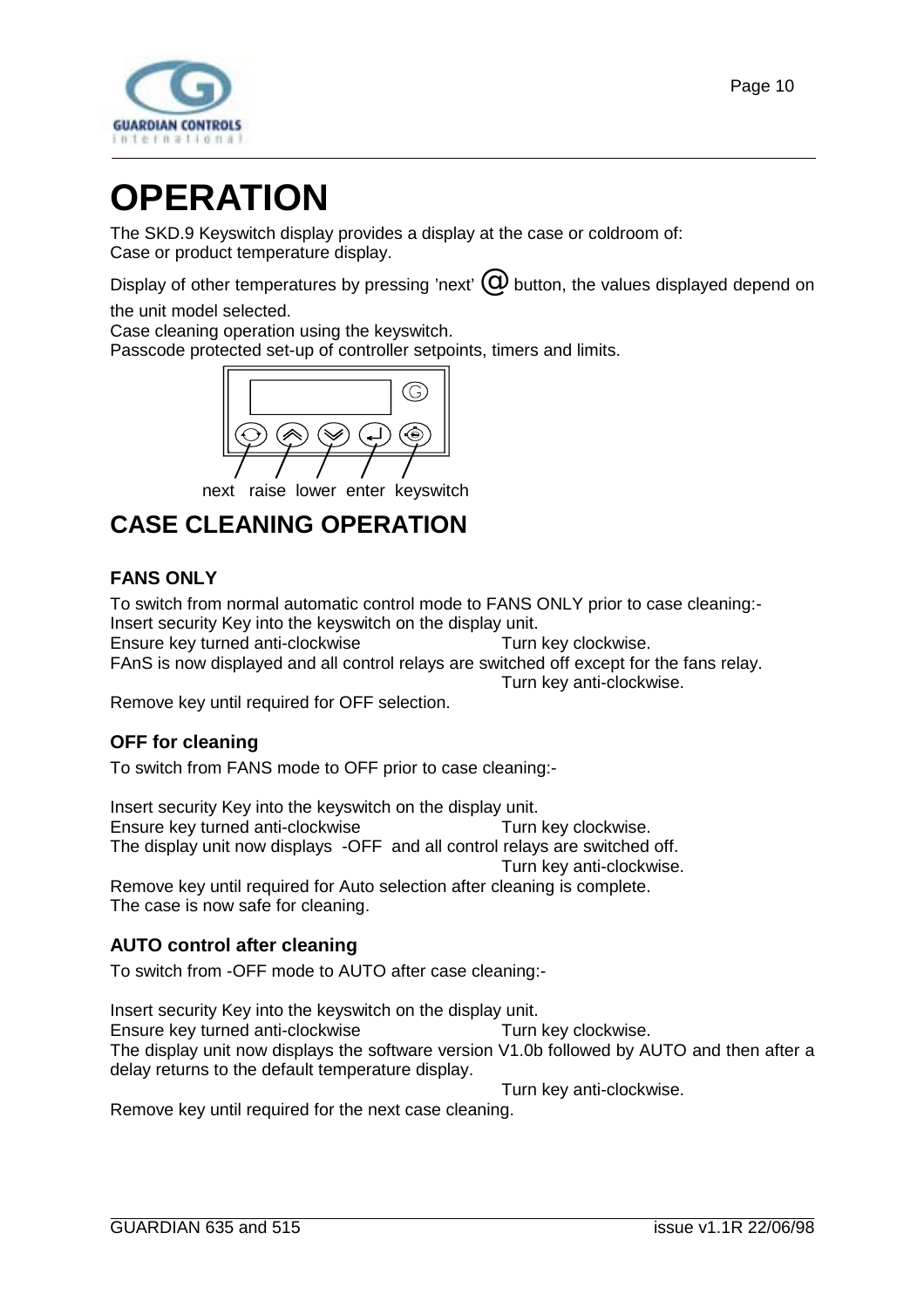<span id="page-10-0"></span>

#### *DISPLAY INDICATIONS*

#### **Temperature Displays**

Repeated pressing of @ displays next channel identification with the temperature value for the channel. Repeated pressing of  $@$  displays in sequence the points listed below

| <b>Identity</b>                     | <b>Temperature on display</b>                                                                                                                                                                                                                                                                                                       |  |  |  |  |
|-------------------------------------|-------------------------------------------------------------------------------------------------------------------------------------------------------------------------------------------------------------------------------------------------------------------------------------------------------------------------------------|--|--|--|--|
| $CPt =$                             | Calculated product temperature (control if 'cpon')                                                                                                                                                                                                                                                                                  |  |  |  |  |
| $DEL =$                             | Delivery air temperature                                                                                                                                                                                                                                                                                                            |  |  |  |  |
| $rEt =$                             | Return air (coldstore control)                                                                                                                                                                                                                                                                                                      |  |  |  |  |
| $Ei = 1 =$                          | Evaporator inlet coil - 1                                                                                                                                                                                                                                                                                                           |  |  |  |  |
| $EO1=$                              | Evaporator outlet coil - 1                                                                                                                                                                                                                                                                                                          |  |  |  |  |
| $Sh1=$                              | Superheat                                                                                                                                                                                                                                                                                                                           |  |  |  |  |
| $=$ dt=                             | If coldstore selected then, Sh1 replaced by dt defrost termination<br>on probe 5 or 1.                                                                                                                                                                                                                                              |  |  |  |  |
|                                     | PrES 2. 35 If EEP selected - suction pressure in gar gauge<br>$E8 == -17$ If EEt selected - equivalent suction temperature dependant on gas                                                                                                                                                                                         |  |  |  |  |
| CdHF<br>$\mathsf C$<br>d<br>H<br>F  | type<br><b>Control relay outputs</b><br>if Liquid control relay energised<br>- bar if not.<br>if Defrost relay energised<br>- bar if not.<br>if Hotgas/trim/pan Heater energised - bar if not.<br>if Fan relay energised<br>- bar if not                                                                                            |  |  |  |  |
| $EEu=$                              | Electronic expansion valve state                                                                                                                                                                                                                                                                                                    |  |  |  |  |
| <b>SrAE</b><br>S<br>$\Gamma$<br>A/H | - bar if not<br>Superheat alarm<br>Superheat defrost recovery<br>- bar if not<br>A - valve being modulated automatically<br>H - valve modulation held whilst control air temperature is<br>satisfied or after restart or coil-in temperature is near the<br>evaporating temperature. The last valve percent output is<br>remembered |  |  |  |  |
| E                                   | Expansion valve solenoid relay on                                                                                                                                                                                                                                                                                                   |  |  |  |  |
| PoSn<br>Etnn                        | Valve position 0 - 100%<br>Elapse time (Defrost mode only) where $nn = minutes$ into<br>defrost                                                                                                                                                                                                                                     |  |  |  |  |
| $SEt =$                             | Go to Setup Mode when Enter pressed.                                                                                                                                                                                                                                                                                                |  |  |  |  |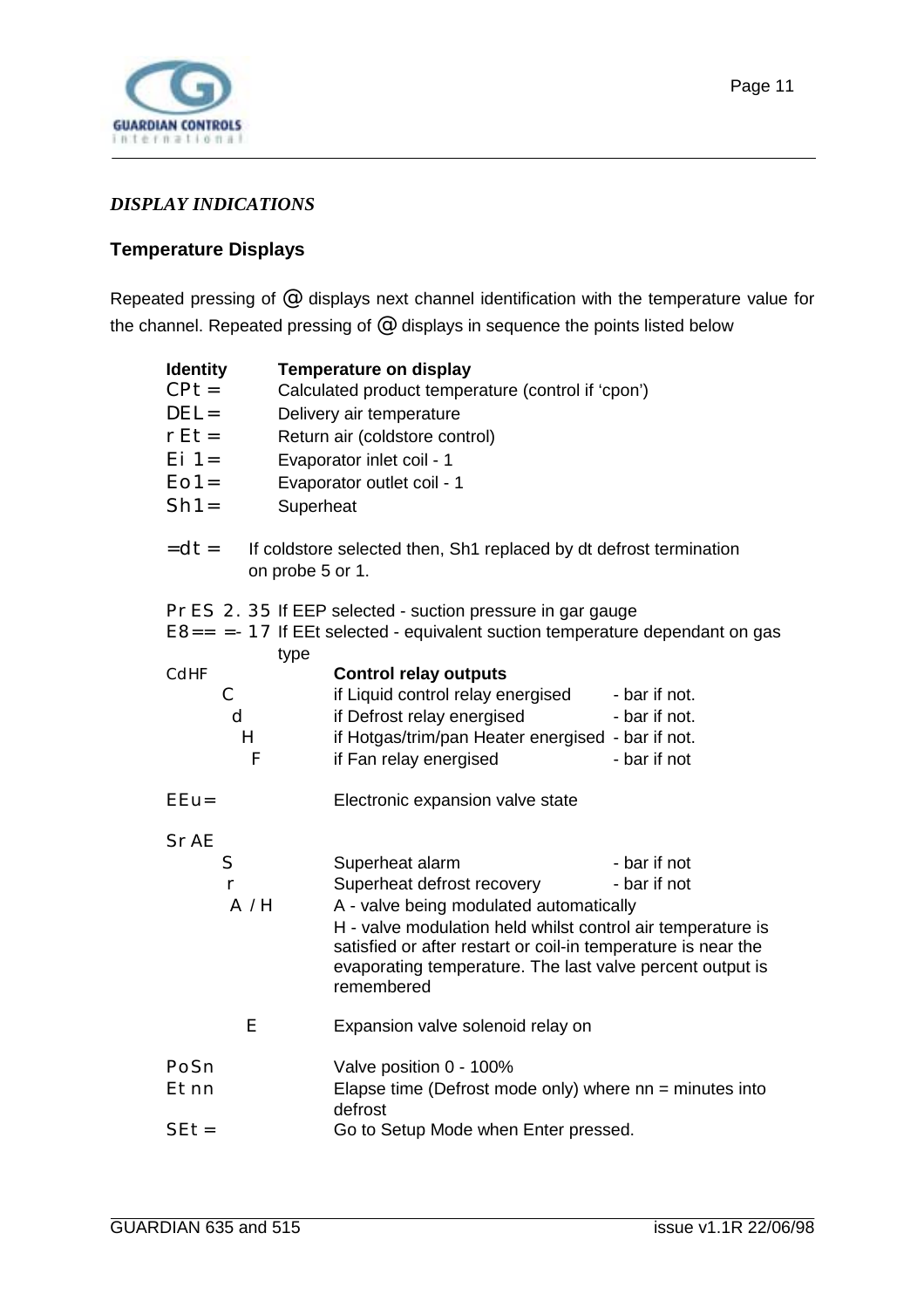<span id="page-11-0"></span>

#### *Status Display*

The controller reverts to the default display if no buttons have been pressed for 3 minutes and displays the calculated product temperature CPT which is derived from an adjustable ratio of the discharge and return air.

The default display is replaced by a status message if any of the following conditions occur.

- $-Pd$ = From end of defrost cycle until discharge air temperature is within alarm band after defrost is complete
- -FAn Selected for Fans Only prior to cleaning from local display or switch input
- -OFF Selected OFF for cleaning from local display or switch input
- $=$  PC $=$  FAII RS485 communications to controller failure. Baud rate set at 9600 and PC is not communicating
- $635$   $515=$  Unit model operation selected -displayed on power on
- 8888 u2.0A Software version displayed after power on
	- $A \cup A$  After power on or case OFF waiting for restart delay before opening liquid solenoid or AKV valve.

#### **Alarm Indications**

Alarms alternately flash with selected temperature channel during Default and Normal operation. a, h, Hi, Lo, OC, SC, nF.

Alarms are not displayed during Setup operation.

All alarms are reset automatically when the fault has disappeared.

#### *Blown Fuse Alarms* (Not available on 515)

Blown fuse Alarms are identified on LED display A-D as below:

| a | fan 1                           | display A |
|---|---------------------------------|-----------|
| h | trim heater                     | display D |
|   | (IF 'Htr' selected for relay 3) |           |

All alarm trips are inhibited when fans only, case off or during defrost.

#### *Control Air alarms (return air if coldstore)*

Discharge (return) Air alarms are indicated on LED displays:

|        | $dEL = -13$ |                | $=$ Hi = Hi if discharge air temperature is above the control<br>setpoint plus alarm diff. for longer than the guardtime. |
|--------|-------------|----------------|---------------------------------------------------------------------------------------------------------------------------|
| $dEL=$ | =-28        | $=$ I $\Omega$ | Lo discharge air temperature is below the setpoint<br>minus alarm differential for longer than the guardtime.             |

Return air not discharge air alarms are given for coldstores.

Temperature alarms are inhibited during defrost cycles and during case cleaning. Guardtime count is reset each time the discharge air returns within limits. Alarm states Hi, Lo are automatically reset when the discharge air returns within limits.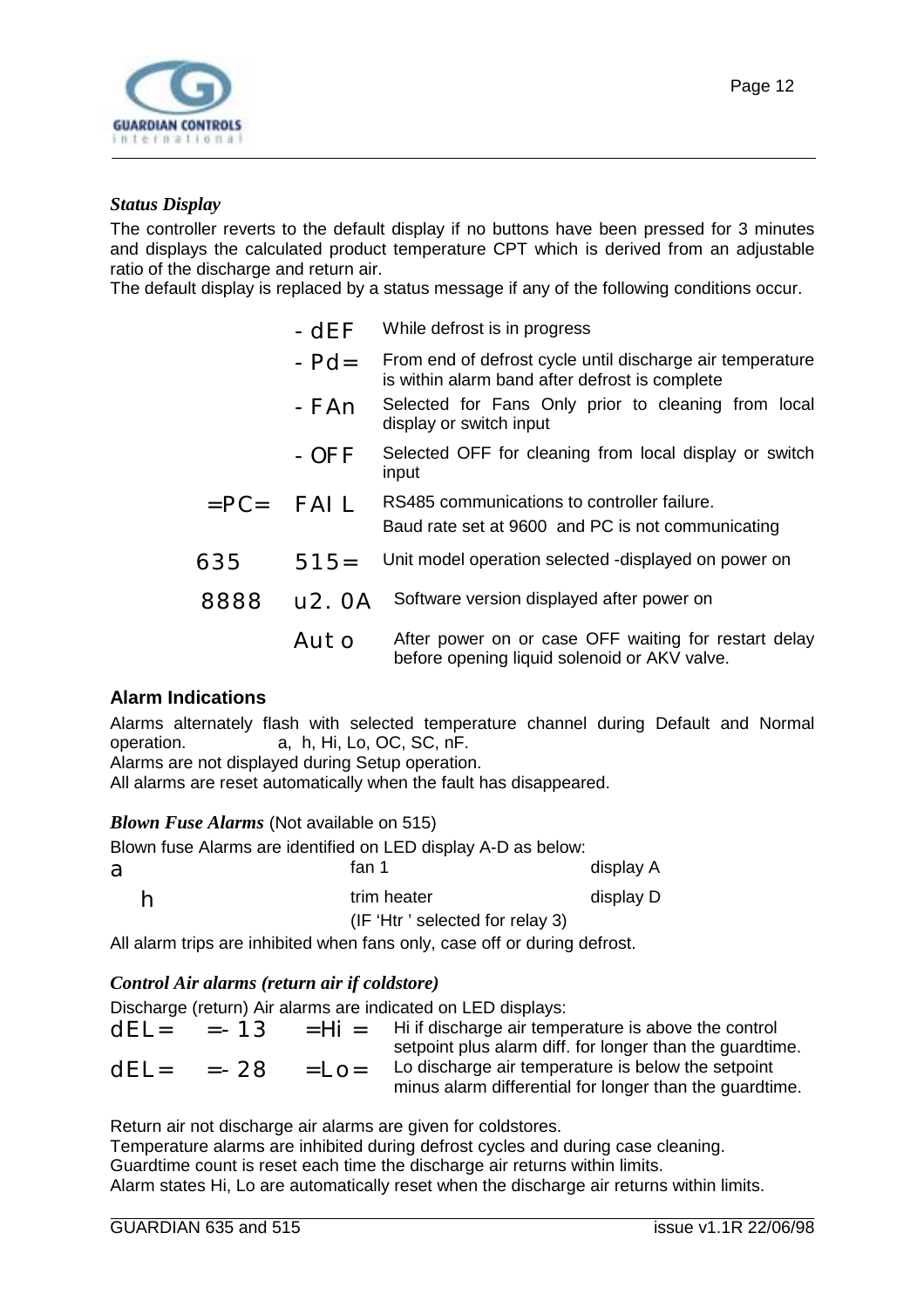

#### *Probe Failure*

|                |  | $dE$ = $0C$ = $FAI$ L open circuit probes indicate OC instead of value     |
|----------------|--|----------------------------------------------------------------------------|
|                |  | $dEL =$ = $SC =$ $FAI L$ short-circuit probes indicate SC instead of value |
| $dEL = = nF =$ |  | not fitted probes indicate nF (may require 'nF' set-up)                    |
|                |  |                                                                            |

The liquid solenoid /AKV valve is closed on any failure of the control air probe.

#### *PC FAIL*

If GUARDIAN controllers have not received a RS485 command for 5 minutes then the 'PC FAIL' message is displayed indicating a PC communication failure.

 $=PC=$  FAIL

If the controller is on a system which does not have a central PC alarm monitor then the PC FAIL message can be removed by selecting baud **'none'** using passcode 11.(see page [28](#page-27-0)) PC fail messages are also removed by selecting **ndad** or **nda** under unit settings.(see page [28](#page-27-0)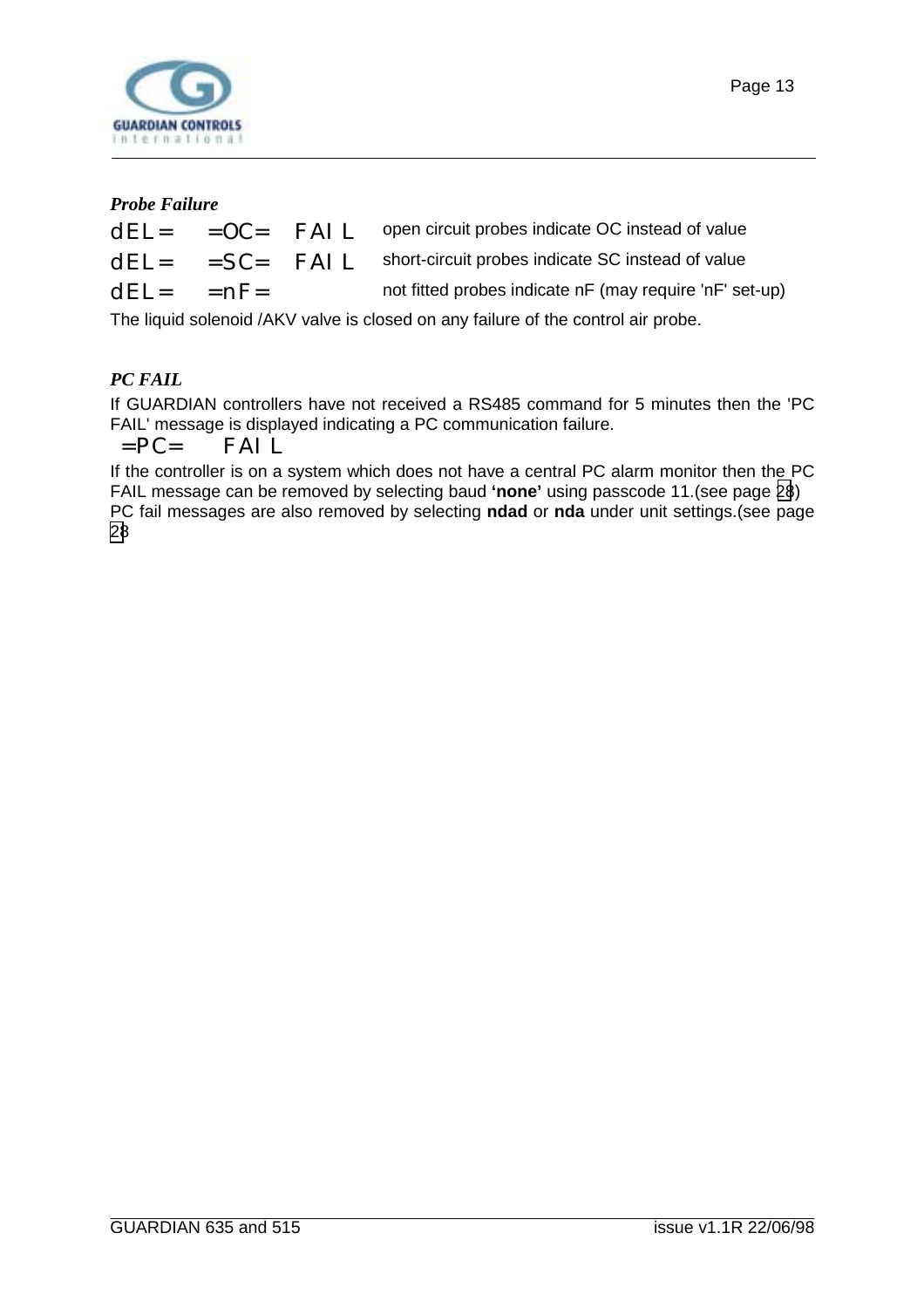<span id="page-13-0"></span>

# **USEFUL BUTTON SEQUENCES**

The following button sequences should prove useful during normal service operation

|                                |  | @:@ SEt= ? PPOO /:/ PPO5 ?                              |  |
|--------------------------------|--|---------------------------------------------------------|--|
|                                |  | $\omega$ : $\omega$ Unit ? 635 This unit model is '635' |  |
| $\omega$ $\omega$ End= ? = -26 |  |                                                         |  |

#### **Select Stub, Case No and Address**

e.g. set-up unit for system 60, case 1, at address 180

|                                  |                           | @: @ SEt= ? PP00 /:/ PP05 ? |  |
|----------------------------------|---------------------------|-----------------------------|--|
|                                  | @: @ Sn01 /:/ Sn60 ? Sn60 |                             |  |
| @ Cn01 ? Cn01                    |                           |                             |  |
|                                  | @ A001 /:/ A180 ? A180    |                             |  |
| $\omega$ : $\omega$ End= ? = -26 |                           |                             |  |

#### **Cut-in Setpoint for Liquid Valve (c)**

To change the cooling cut-in setpoint for the liquid valve the procedure is as follows if the old setpoint is -11 the new setpoint is -17

| @ $\omega$ SEt = ? PP00 / / PP05 |                          |                        |                                                |  |
|----------------------------------|--------------------------|------------------------|------------------------------------------------|--|
|                                  |                          |                        | @ CASE ? @ c-11 /:/ c-17 ?                     |  |
| $\varpi: \varpi$ End=            | $\overline{\mathcal{C}}$ | cut-in setpoint (-17). | The unit now controls to the new discharge air |  |

#### **Case FANS only**

To switch to FANS ONLY prior to case cleaning an alternative procedure to using the keyswitch is as follows except for Coldstores, which may not be selected for FANS only.

| @: @ SEt= ? PP00 /:/ pp05 ? |  |  |  |
|-----------------------------|--|--|--|
| @ CASE ? @:@ FAnS ? -FAn    |  |  |  |

When the unit displays -FAn instead of the case temperature, all alarms, liquid valve control, trim heaters and defrost cycles are turned off but the fans are kept running.

FANS mode may be selected remotely via RS485 communication command.

The case is switched OFF by selecting OFF mode.

The case is switched back on by selecting Auto mode.

See also Keyswitch Fans Only selection page [10](#page-9-0)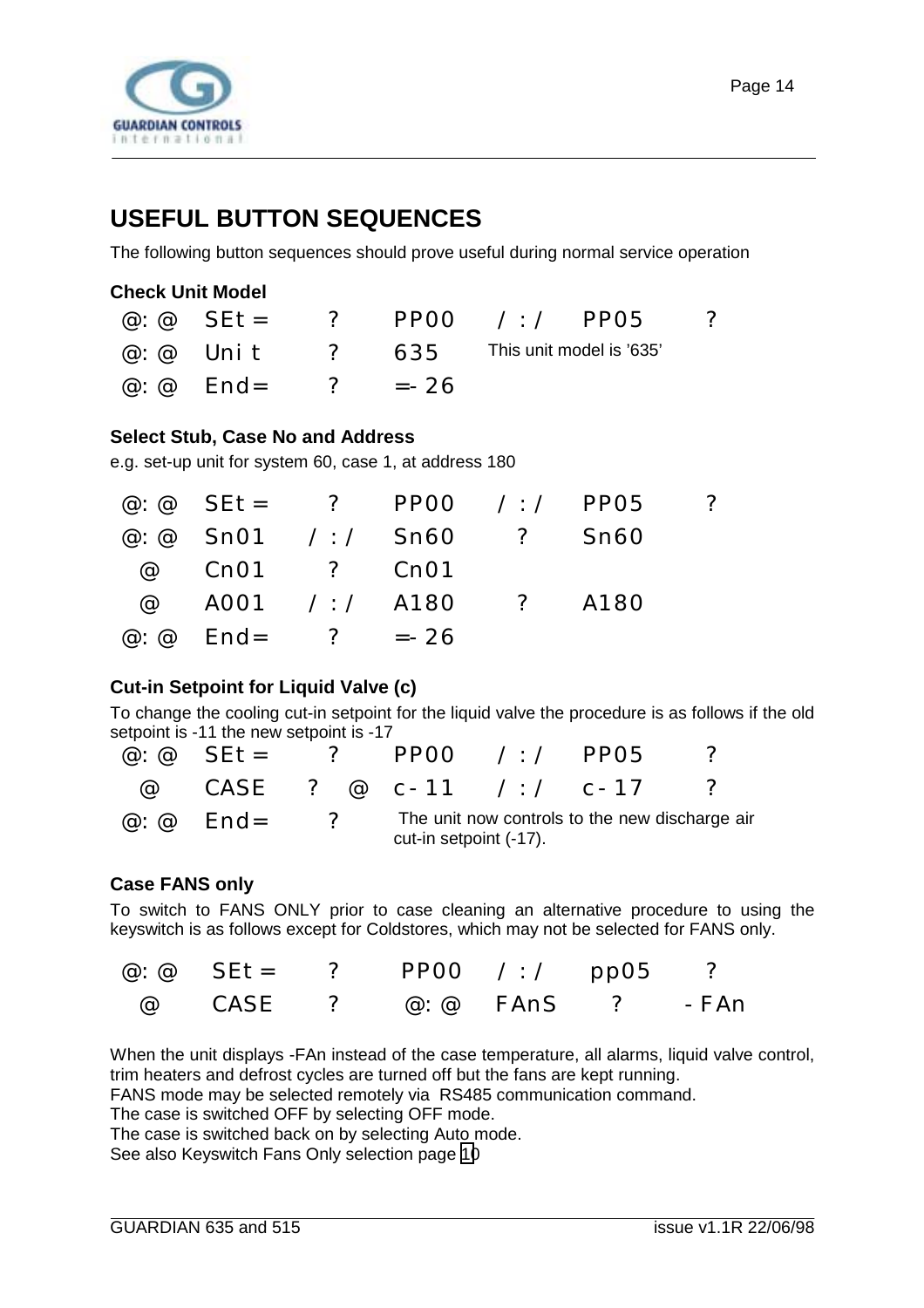<span id="page-14-0"></span>

#### **Case OFF for Cleaning**

To switch off a case / coldstore for cleaning an alternative procedure to using the keyswitch is as follows:-

| @:@ SEt= ? PP00 /:/ pp05 ? |  |  |  |
|----------------------------|--|--|--|
| @ CASE ? @:@ OFF= ? -OFF   |  |  |  |

When the unit displays - OFF instead of the case temperature, all alarms, liquid valve control, trim heaters, defrost cycles and fan outputs are turned off.

OFF mode may be selected remotely via a switch input or a RS485 communication command.

The case is switched back on by selecting Auto mode.

See also Keyswitch Case OFF for cleaning selection page [10](#page-9-0)

#### **Case AUTO Mode**

To return a case/coldstore back into Auto after cleaning the procedure is as follows:-

| @:@ SEt= ? PPOO /:/ ppO5 ? |  |  |  |
|----------------------------|--|--|--|
| @ CASE ? @:@ Auto ? Auto   |  |  |  |

When the unit displays Auto instead of the case temperature, all alarms are allowed and fan outputs are turned on. Time scheduled defrosts are restarted immediately if required.

Liquid valve control is inhibited until the restart delay timer has finished.

To prevent overloading the compressor on restart after a total power fail or compressor fault the controllers start sequentially. The restart delay is automatically calculated using the stub number of the case.

When the restart delay is complete, the liquid valve returns to automatic control and the case temperature value is displayed.

See also Keyswitch Case AUTO after cleaning selection page [10](#page-9-0)

#### **Initiate DEFROST**

To initiate a manual defrost request the procedure is as follows:-

| @: @ SEt= ? PP00 /:/ pp05 ? |  |  |  |
|-----------------------------|--|--|--|
| @ CASE ? @:@ idEF ? -dEF    |  |  |  |

When the unit displays -dEF instead of the case temperature, all alarms and liquid valve control are turned off.

The defrost cycle performed is dependent on the DEFROST TYPE selection i.e. Off-Cycle, Hotgas Terminate, Hotgas Cycle, GdFr, or Coldstore.

DEF mode may be selected remotely via a RS485 communication command.

The defrost may be terminated (after draindown delay) by selecting Auto mode.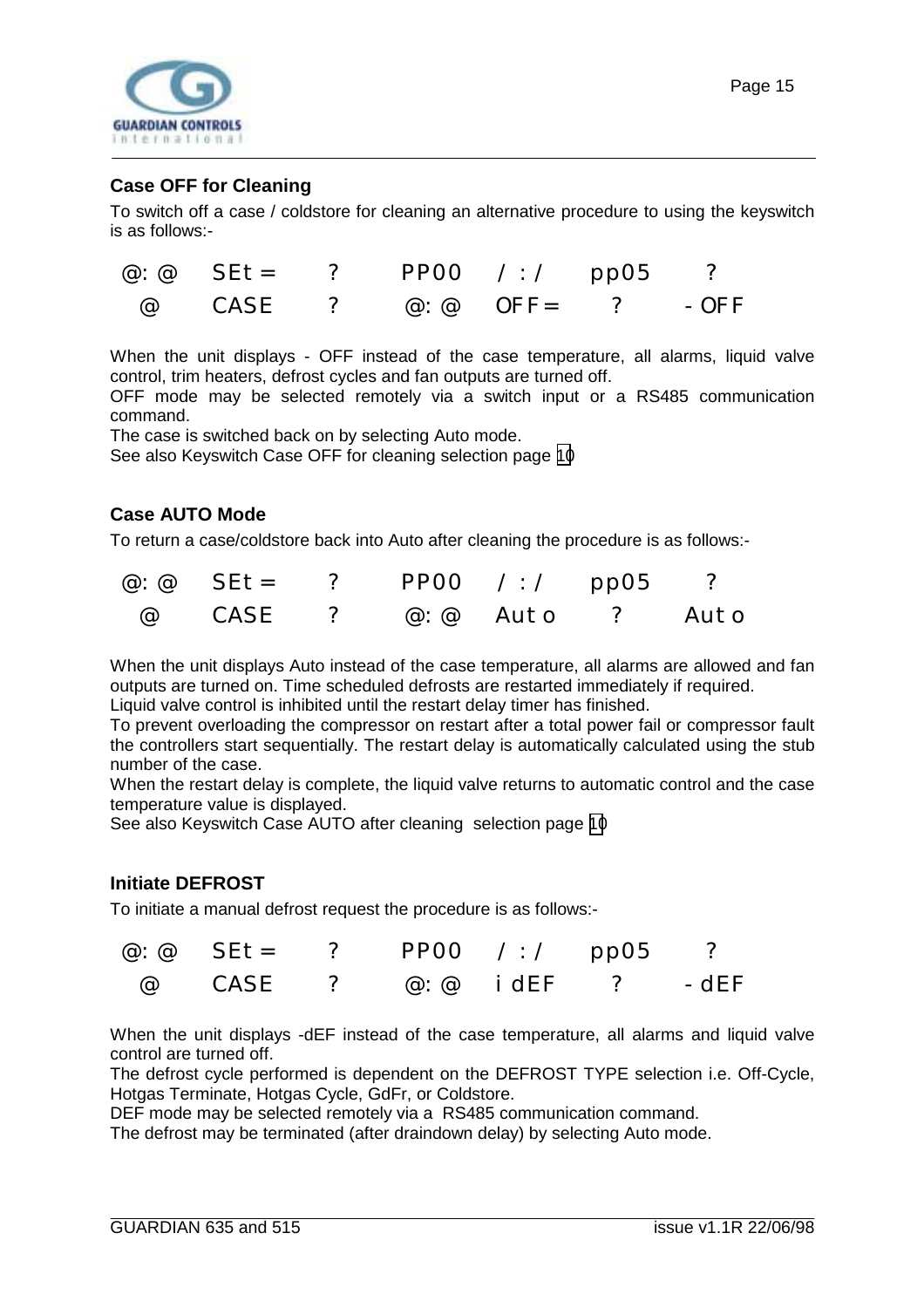<span id="page-15-0"></span>

# **SETUP OPERATION**

Setup operation lasts for a maximum of 5 minutes after being activated by pressing  $\mathcal P$ 

with SEt on the display panel.

During set-up operation, alarms, temperature and defrost controls are inhibited.

If the correct passcode is not entered then set-up values may be displayed but any attempted changes are ignored.



| Unit | Uni t | Stub and case identity<br>Page 18                   |
|------|-------|-----------------------------------------------------|
| Test | tESt  | Toggle output relays<br>Faulty valve check. Page 19 |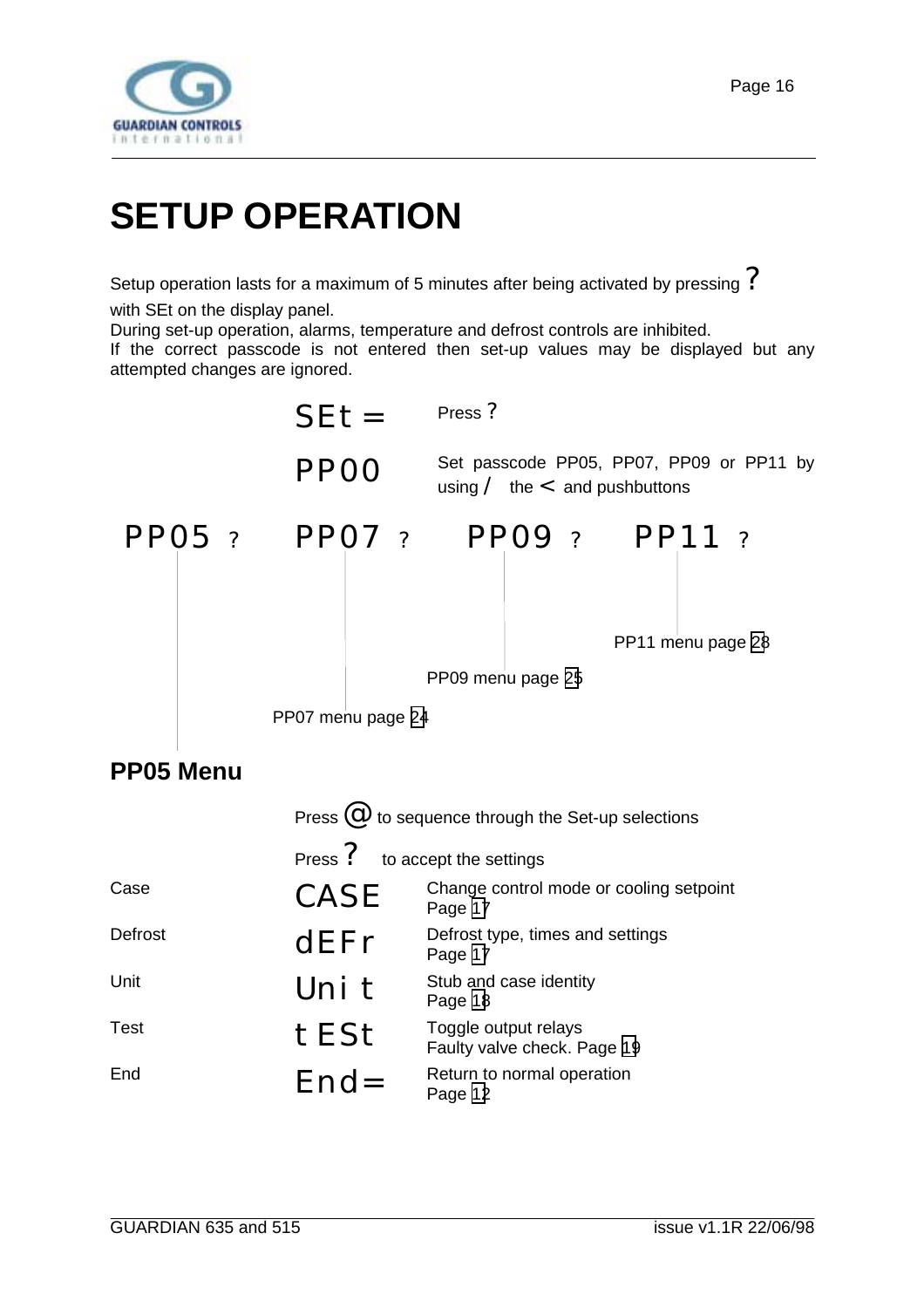<span id="page-16-0"></span>

| <b>CASE</b>                                |                                                    |                                                                                                                                                                                                                                                                                                                                                                                                                   |  |  |  |
|--------------------------------------------|----------------------------------------------------|-------------------------------------------------------------------------------------------------------------------------------------------------------------------------------------------------------------------------------------------------------------------------------------------------------------------------------------------------------------------------------------------------------------------|--|--|--|
| <b>CASE</b>                                | Press $@$ to sequence through the Setup selections |                                                                                                                                                                                                                                                                                                                                                                                                                   |  |  |  |
|                                            |                                                    | Press $\angle$ or $\lt$ to change the settings                                                                                                                                                                                                                                                                                                                                                                    |  |  |  |
|                                            | Press ? to accept the settings                     |                                                                                                                                                                                                                                                                                                                                                                                                                   |  |  |  |
| Cut-in setpoint for<br><b>Liquid Valve</b> | C=nn                                               | $nn = -40$ to $+40^{\circ}C$                                                                                                                                                                                                                                                                                                                                                                                      |  |  |  |
| <b>Calculated Product</b><br>Temperature   | YYYY                                               | CPon/CPoF select if control on CPT or discharge                                                                                                                                                                                                                                                                                                                                                                   |  |  |  |
|                                            | CPOF                                               | YYYY = CPon Control on CPT now on<br>Control on CPT now oFF<br>i.e. normal control on discharge<br>The controller can be selected to control on<br>Calculated Product Temperature (CPT) instead of<br>discharge air for all defrost types except 'Stor' if<br>'CPon' is selected.<br>Coldstore always control on return air.                                                                                      |  |  |  |
| Mode selection                             |                                                    |                                                                                                                                                                                                                                                                                                                                                                                                                   |  |  |  |
|                                            | $yyyy = idEF$<br>FAnS<br>OFF<br>Auto               | Initiate defrost (only if in Auto) page xx<br>Fans only prior to cleaning (not allowed for<br>coldstore)<br>page xx<br>Select case OFF for cleaning<br>page xx<br>Return to Automatic control<br>page xx<br>These selections only operate when keyswitch<br>selection for OFF or FAnS are not present.                                                                                                            |  |  |  |
| dEFr                                       |                                                    |                                                                                                                                                                                                                                                                                                                                                                                                                   |  |  |  |
| dEFr                                       |                                                    | Press $@$ to sequence through the Setup selections                                                                                                                                                                                                                                                                                                                                                                |  |  |  |
|                                            |                                                    | Press $\angle$ or $\leq$ to change the settings                                                                                                                                                                                                                                                                                                                                                                   |  |  |  |
|                                            | Press ? to accept the settings                     |                                                                                                                                                                                                                                                                                                                                                                                                                   |  |  |  |
| Defrost type                               | YYYY                                               |                                                                                                                                                                                                                                                                                                                                                                                                                   |  |  |  |
| Number of defrosts                         | Stor<br>HGt1<br>Fnon/FnoF<br>tron/troF<br>dn=n     | $YYYY = O-C$ Off-cycle defrost<br>HG-C Hotgas Cycle on differential<br>HG-t Hotgas terminate on discharge air<br>Coldstore terminate on probe T1<br>Hotgas terminate on probe T1<br>For all defrost selections except 'Stor' coldstore, the fans and trim<br>heaters defrost state can be selected during defrost as follows:-<br>Fans on/oFFduring defrost<br>Trim Heaters on/OFF during defrost<br>$n = 0$ to 6 |  |  |  |
| per day                                    |                                                    |                                                                                                                                                                                                                                                                                                                                                                                                                   |  |  |  |
| First defrost time T1<br>hours             | $1h=n$                                             | $n = 0$ to 5 hrs                                                                                                                                                                                                                                                                                                                                                                                                  |  |  |  |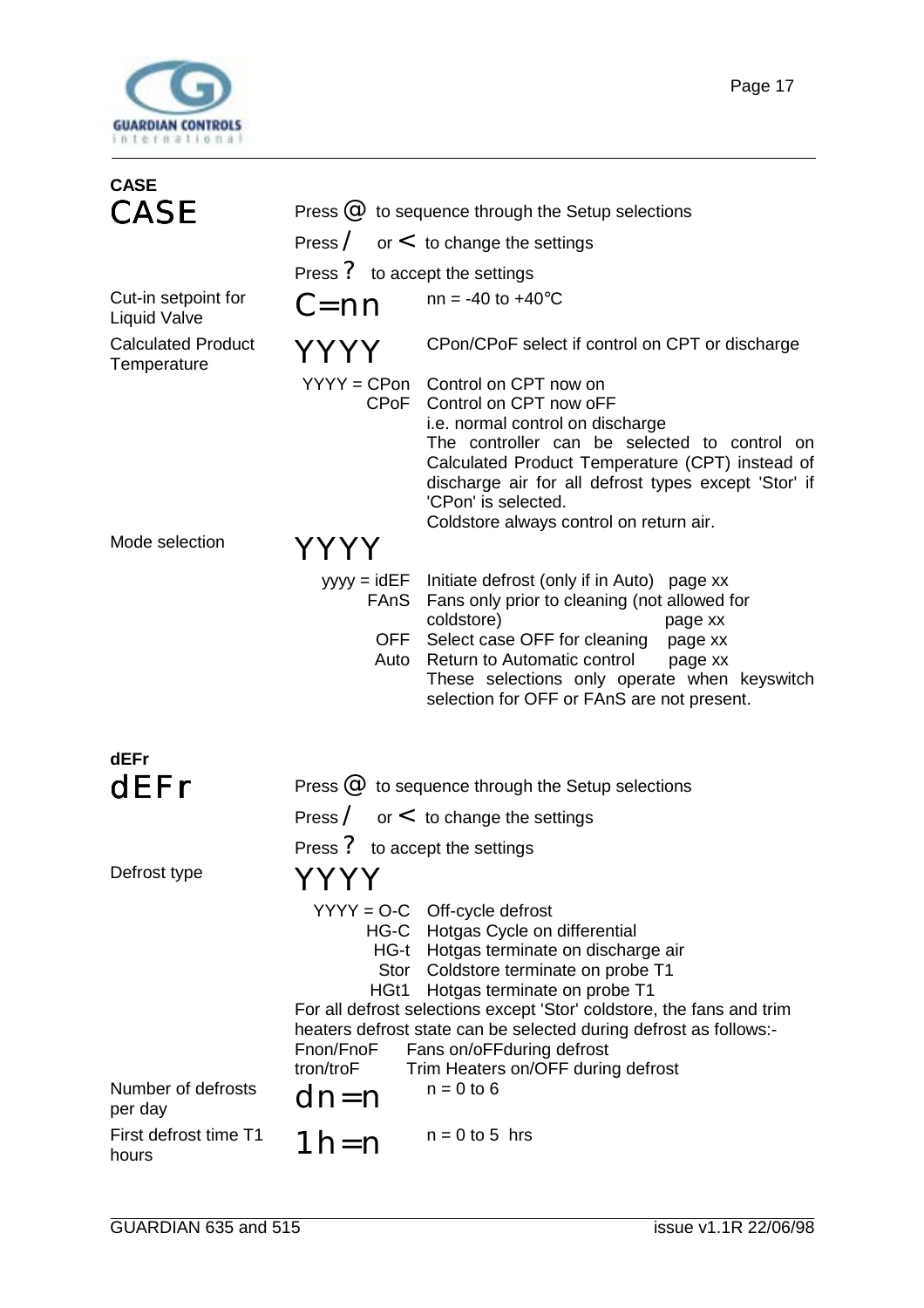<span id="page-17-0"></span>

| Delay 2nd defrost by<br>n hours if dn=2                                 | d2dn                           | $n = 0$ to 9 hrs                                                                                               |
|-------------------------------------------------------------------------|--------------------------------|----------------------------------------------------------------------------------------------------------------|
| First defrost time T1<br>minutes                                        | 1tnn                           | $nn = 0$ to 59 min                                                                                             |
| Defrost period                                                          | dPnn                           | $nn = 0$ to 60 min                                                                                             |
| Defrost termination<br>temperature (not Off-<br>Cycle cases)            | $d = nn$                       | $nn = 0$ to +40 °C                                                                                             |
| Defrost termination<br>differential (for<br>Hotgas Cycle cases<br>only) | ddnn                           | $nn = 1 to +10 °C$                                                                                             |
| <b>Unit</b>                                                             |                                |                                                                                                                |
| Uni t                                                                   |                                | Press $@$ to sequence through the Setup selections                                                             |
|                                                                         |                                | Press $\angle$ or $\lt$ to change the settings                                                                 |
|                                                                         | Press ? to accept the settings |                                                                                                                |
| Model type selection                                                    | YYYY                           |                                                                                                                |
|                                                                         | 515<br>635                     |                                                                                                                |
| <b>Control Type</b><br>Selection                                        | Y Y .<br>ΥY                    |                                                                                                                |
| 635 and 515<br>635 and 515                                              | $YYYY = LSOL$<br>EET           | Liquid solenoid valve control<br>Electronic expansion valve control using coil-in and<br>coil-out temperatures |
| 635 only                                                                | EEP                            | Electronic expansion valve control using suction<br>pressure and coil-out temperatures                         |
|                                                                         | If EEP or EET                  | then evaporating temperature is displayed:-                                                                    |
| Evaporating<br>temperature of pack<br>system                            | E-nn                           | $nn = -40$ to $40^{\circ}C$                                                                                    |
| Evaporating<br>temperature                                              |                                | $nn = 5$ to 20 $°C$                                                                                            |
| <b>Differential</b>                                                     | Ednn                           |                                                                                                                |
| <b>Pressure Transducer</b><br>20ma high range<br>value                  | Phnn                           | $nn = (1 to 24 bar gauge)$                                                                                     |
| Pressure transducer<br>4 ma low range                                   | PL-n                           | $n = (-1, 5)$                                                                                                  |
| $\bigcap$ oo tuno                                                       |                                | VVVV <sub>— r</sub> oo /NILIq/1011                                                                             |

Gas type  $YYYY$   $^{YYYY}$  = r22 /NH3/404A<br>Gas type required for calculation of equivalent suction temperature from pressure input value is displayed as Ei1 coil-in temperature Serial Display  $SdY = 9$  or 8 where:-<br>SdY  $Y = 9$  or 8 where:-Sd9 is SKD9 serial display with keyswitch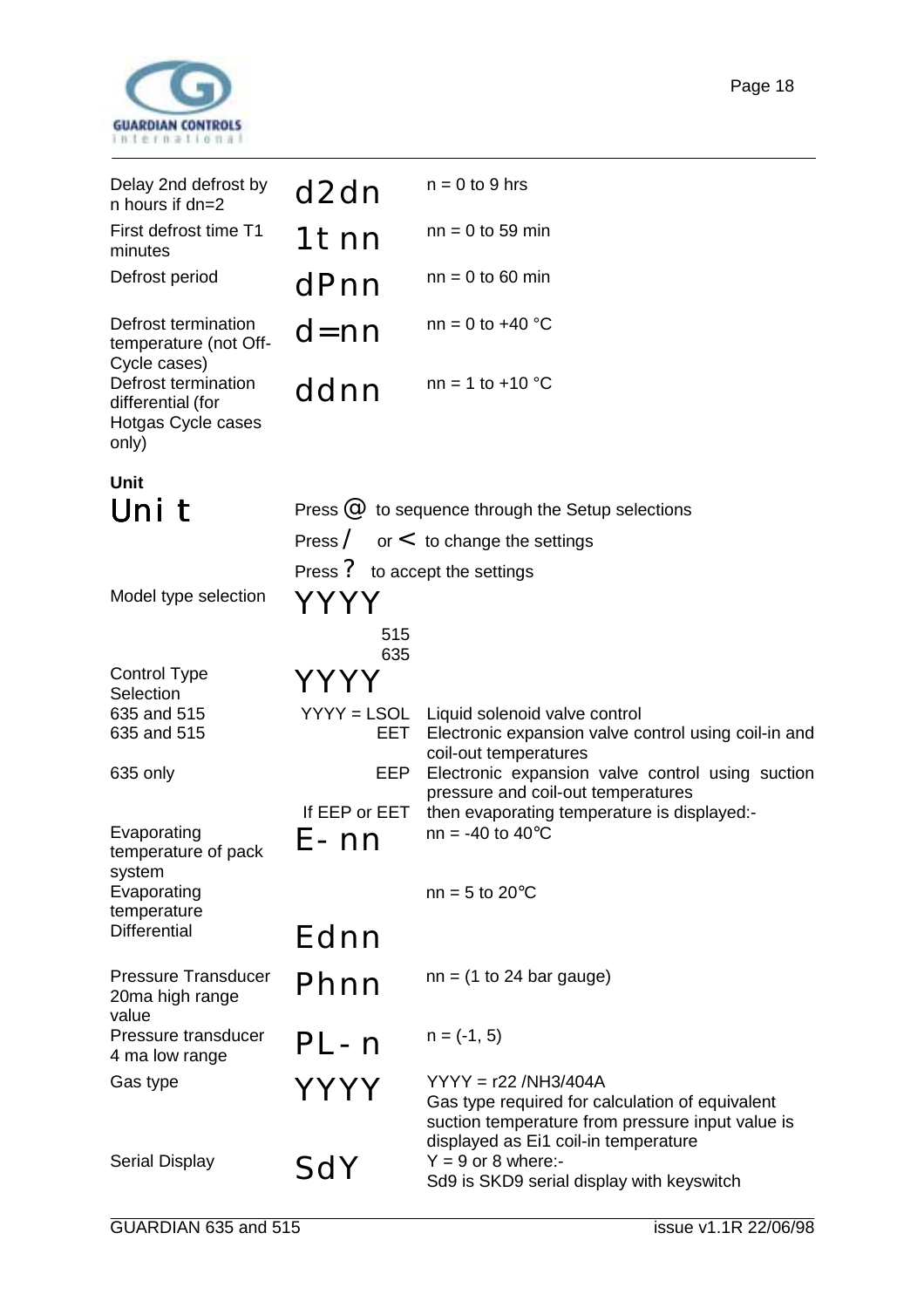

|                                               |                             |                                                                                    | Sd8 is SKD8 serial display                                                                                                                  |
|-----------------------------------------------|-----------------------------|------------------------------------------------------------------------------------|---------------------------------------------------------------------------------------------------------------------------------------------|
| Stub number                                   | Snnn                        | $nn = 1$ to 80                                                                     |                                                                                                                                             |
| Case number<br>(normally 3 max.)              | Cnnn                        | $n = 1$ to 4                                                                       |                                                                                                                                             |
| Woodley MkV<br>address number                 | Annn                        | $nnn = 1$ to 255                                                                   |                                                                                                                                             |
| <b>Control Relay 3</b>                        | YYYY                        |                                                                                    |                                                                                                                                             |
|                                               | $YYYY = Htr$<br>3           | Trim heater control<br>Future use<br>Alarm unit (see page 24)                      | Hgas Pack hotgas valve control input                                                                                                        |
| <b>Invert Relay 3 Output</b>                  | Y Y Y I                     |                                                                                    |                                                                                                                                             |
|                                               | YYYY=Pos<br>YYYY=Neg        | <b>Relay 3 output Positive</b><br>Relay 3 output Negative                          | (For use when Relay 3 set to Hgas remote input<br>signal and trim heaters still required to be on<br>during refrigeration, then set to Neg) |
| Product Ratio %                               | Prnn                        | $nn = 0$ to 99<br>(see page 23)                                                    |                                                                                                                                             |
| <b>Temperature Probe</b><br>Type              | YYYY                        |                                                                                    |                                                                                                                                             |
|                                               | tP20<br>Pt                  | 2.0 Kohm at 25C                                                                    | $YYYY = tP22$ 2.2 Kohm at 25C (standard)<br>PT1000 resistance thermometer                                                                   |
| <b>Digital Alarm</b><br>Detection and Display |                             |                                                                                    |                                                                                                                                             |
|                                               | $YYYY = ndad$<br>nda<br>dad | No digital alarm display<br>No digital alarms required<br>Digital alarms displayed |                                                                                                                                             |
| tESt                                          |                             |                                                                                    |                                                                                                                                             |
| tESt                                          |                             |                                                                                    | Press $\mathcal{Q}$ to sequence through the relay selections                                                                                |
|                                               |                             |                                                                                    | Repeatedly press $\frac{7}{5}$ to switch the relays on and off                                                                              |
|                                               | 10FF                        | $1 =$ on                                                                           | Relay R1                                                                                                                                    |
|                                               | $20FF$ $2=$ on              |                                                                                    | Relay R2                                                                                                                                    |
|                                               | $30FF$ $3=0n$               |                                                                                    | Relay R3                                                                                                                                    |
|                                               | $40FF$ $4=$ on              |                                                                                    | Relay R4                                                                                                                                    |
|                                               | $50FF$ $5=$ on              |                                                                                    | <b>Relay SSR5</b>                                                                                                                           |
|                                               |                             |                                                                                    | All outputs return to automatic control when SETUP is ended                                                                                 |

End Return from Setup to normal operation page xx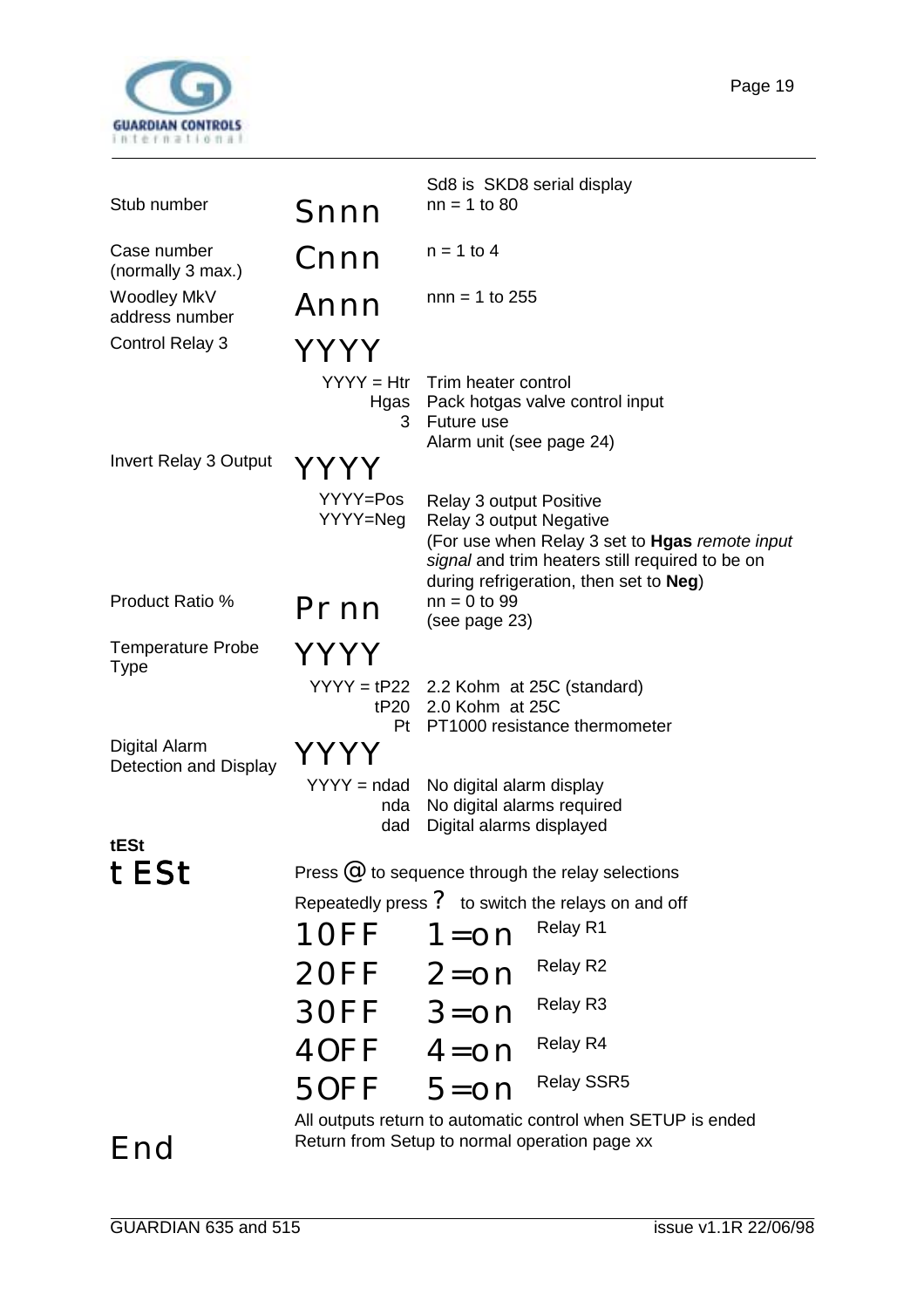<span id="page-19-0"></span>

#### **Expansion Valve Setup**

For coil temperature control 'EEt' the only parameter that requires setup is the 'E' term for pack evaporating temperature.

Other parameters at their default values should provide adequate electronic expansion valve control.

If a particular case is not controlling efficiently then other parameters may be adjusted dependent on observed performance using passcode PP11.

Expansion valve sizing should give observed valve open % averages between 40% and 60%. to allow sufficient capacity for peak demands such as defrost recovery and initial starting where refrigerant demand may exceed normal cooling by a factor of 2 and as much as 4 on certain low temperature applications.

During restart or defrost recovery the valve is maintained at preset defrost or start-up open positions (dr=90% or So=80%) until the coil in temperature is below  $E + 5$ ° C at which point the control mode switches to automatic.

If EET type is selected and the coil in temperature is reading  $5^\circ$  C above the E limit then the controller goes into superheat recovery mode.

If EEP type is selected and the saturated evaporating temperature reaches Ed°C above the E limit (plant evaporating setpiont) then the controller will close the valve until the plant can recover. This will help to protect compressors from overload and liquid flooding during fault conditions and. on recovery

#### **Terminology**

Under the  $Uni$  theading in PP05 the relevant settings are:-

 $E=-$  Evaporating temperature of system.

 $Ed ==$  Evaporating temperature differential (the temperature above system setpiont at which protective measures are taken).EEt is fixed at 5°C and will switch to superheat recovery mode where the valve will close for  $tF$  time then open for  $tn$  time to SO value and maintains this cycle until Ed is restored to normal and superheat is stabilised.

Under EEp Ed is adjustable between 5 and20°C with a default of 10°C. If the set value is exceeded the valve will close until  $Ed$  is within limits again and will then go straight back into auto control.

Under the  $\overline{P}$ On  $\overline{t}$  heading in PP11 the relevant settings are:-

 $E = U =$  Electronic expansion valve parameters which allows access to all control settings for the valve. The default setting is  $F$  –  $EE$  or factory settings which will be sufficient for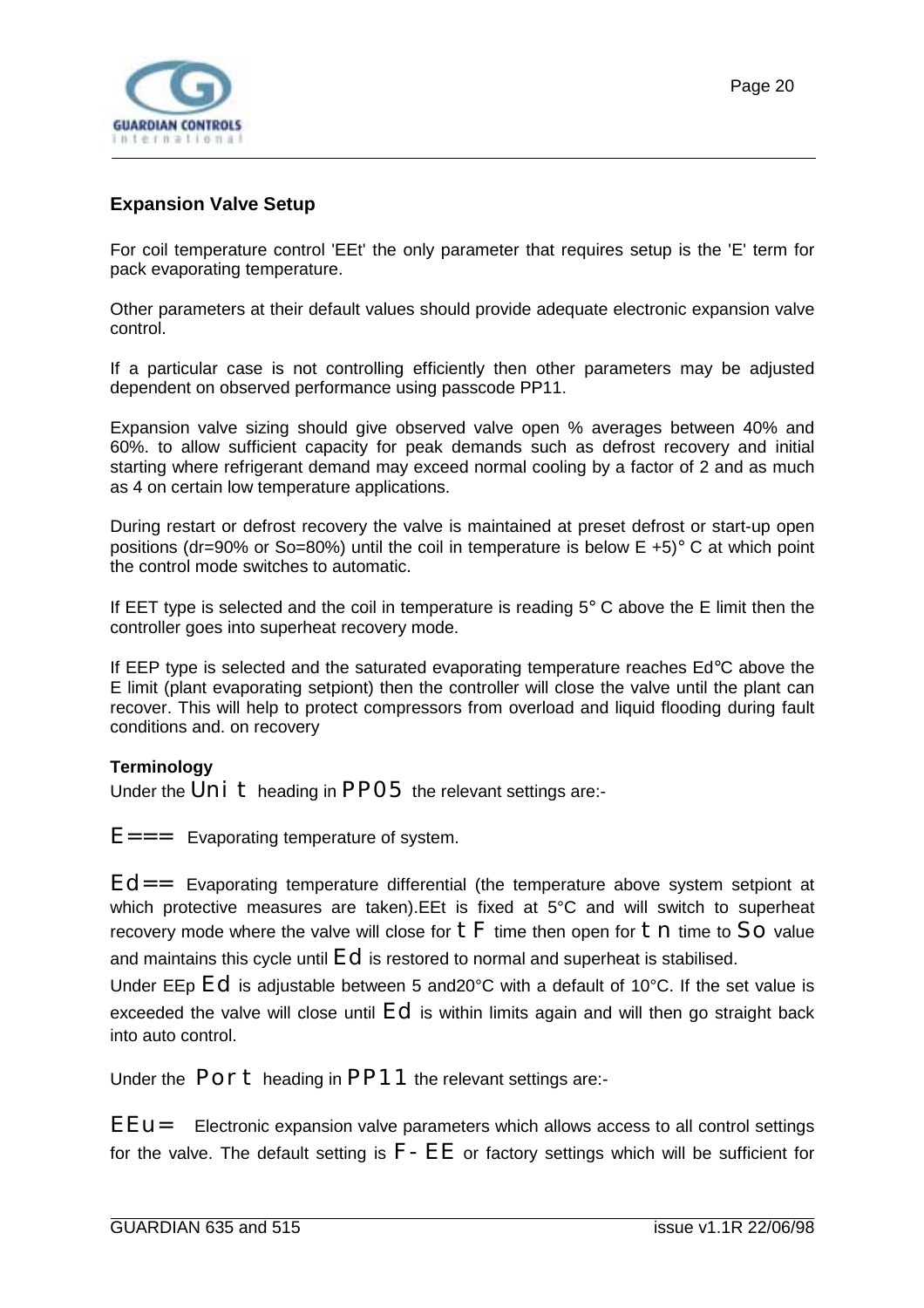<span id="page-20-0"></span>

most applications.  $C$  –  $E$   $E$  can be selected which will allow the user to tailor the control to a specific application.

 $SH=-$  Superheat high is the maximum value the valve is allowed to control at.

 $SL ==$  Superheat low is the minimum value the valve is allowed to control at.

 $SA =$  Superheat alarm (low) limit closes valve for  $tF$  period.

 $Sb==$  Stable band. If the superheat is maintained within this limit the valve will adjust the superheat control towards SL.If the superheat is not maintained within this limit the valve will adjust the superheat control towards SH.

 $Sd==$  Stable band delay. This is the time period over which superheat stability is assessed.

 $d\Gamma =$  Defrost recovery valve position. This is the % valve opening held for time C t.

 $SO = 5$  Starting output. This is the valve % opening from power on or superheat recovery.

 $t =$  Superheat alarm time off. This is the time duration the valve is closed at the onset of a superheat alarm.

 $t - t$  Superheat alarm time on. This is the time duration the valve is held open to enable recovery.The valve is opened to the % before the alarm occurred.

Under LOOP heading in PP11 the relevant settings are only accessed from the serial display:-

 $bL ==$  Bleed position. This is the minimum % opening the valve will operate at below which it is fully closed.

 $Ct ==$  Coil time. Time period valve is held at SO or  $d\Gamma$  before switching to automatic mode.

#### **Product Ratio**

635/515 controllers do not have not fitted links.

If probe 1 (case) has no probe wired to it then ' nF ' (not fitted) is set-up under PP07 1-AL (HI/lo/HiLo/None/ **nF** ) then the default temperature value displayed and logged for probe 1 is the PR% ratio of the discharge and return air.

| $Pr = 0$ | If $PR\% = 0$ then the return air value is displayed<br>(Use for Coldstore)    |
|----------|--------------------------------------------------------------------------------|
| Pr99     | If $PR\% = 99$ then the discharge air value is<br>displayed                    |
| Pr50     | If $PR\% = 50$ then the mean of discharge and<br>return air value is displayed |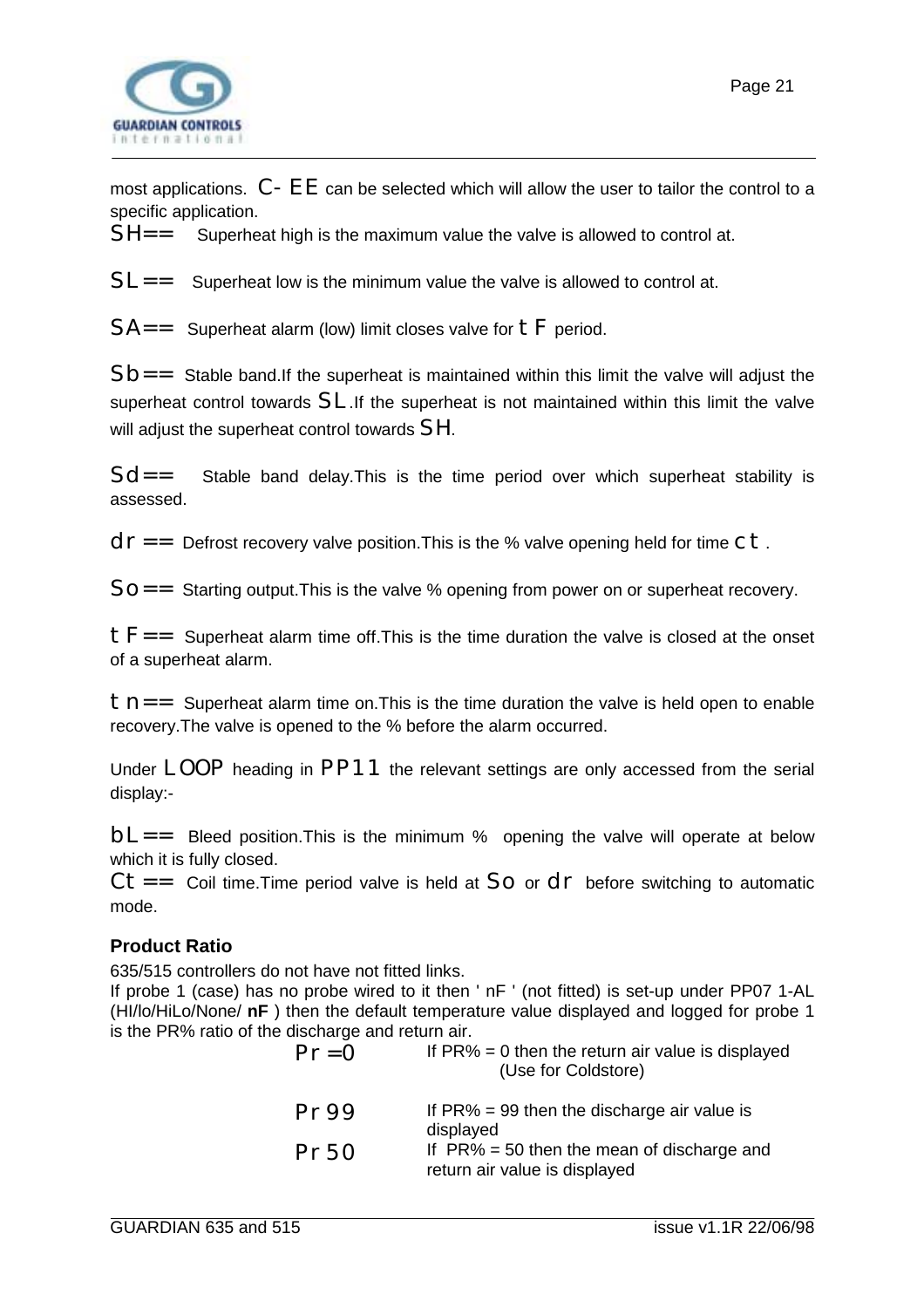<span id="page-21-0"></span>

The Product Ratio  $PR = 88\%$  is set-up as follows using passcode 5 under UNIT selection provided PPO7 1-AL has been set to **'nf'.**

| @: @ SEt= ? PP00 /:/ pp05  |  |  | $\overline{\phantom{a}}$ |
|----------------------------|--|--|--------------------------|
| $\omega$ : $\omega$ Unit ? |  |  |                          |
| @:@ Pr00 /:/ Pr88 ? Pr88   |  |  |                          |

If PPO7 1-AL is *not* set to **'nf'** then case displays **' oc '** and the PR% menu is not displayed. If **Stor** with probe 1 used for defrost termination, if display readout is probe 1 temp then PPO7 1-AL has *not* been set to **'nf'.**

By selecting CASE **CPon**, this calculated product temperature can be used for control instead of discharge air on all Defrost types except coldstores.

#### **Alarm Unit**

The 635/515 may be configured as a supermarket central alarm indicator and teledialler unit for systems using the Guardian GUARDIAN M Autograph Terminal.

The required  $Uni$   $t$  settings are: -

| Sn80   | Stub number = $80$                               |
|--------|--------------------------------------------------|
| $Cn=1$ | Case number = $1$                                |
| A249   | Unit address $= 249$                             |
| ALr.   | Alarm selection for relay 3 (only if $A = 249$ ) |

Any alarm detected and printed by the Autograph Terminal causes the alarm unit to be selected to AUTO which results in:-

| Relay 2 (defrost)     | Closes n/c contacts for 5 seconds to initiate an alarm<br>via the store teledialler                     |
|-----------------------|---------------------------------------------------------------------------------------------------------|
| Relay 3 (Heater)      | Flashes the alarm lamp every half second until the<br>ACCEPT pushbutton is pressed when it goes steady. |
| Relay 4 (fans)        | Energises remote flashing beacon in store which stops<br>when ACCEPT pushbutton is pressed.             |
| Input 4 (heater fail) | is used for the ACCEPT pushbutton input.                                                                |

Any new alarms cause the cycle to be repeated with a contact closure for the teledialler and a flashing alarm lamp and beacon.

The flashing or steady alarm lamp is extinguished when Function key F8 - Accept Alarms is pressed at the Autograph Terminal by switching the alarm unit into OFF mode.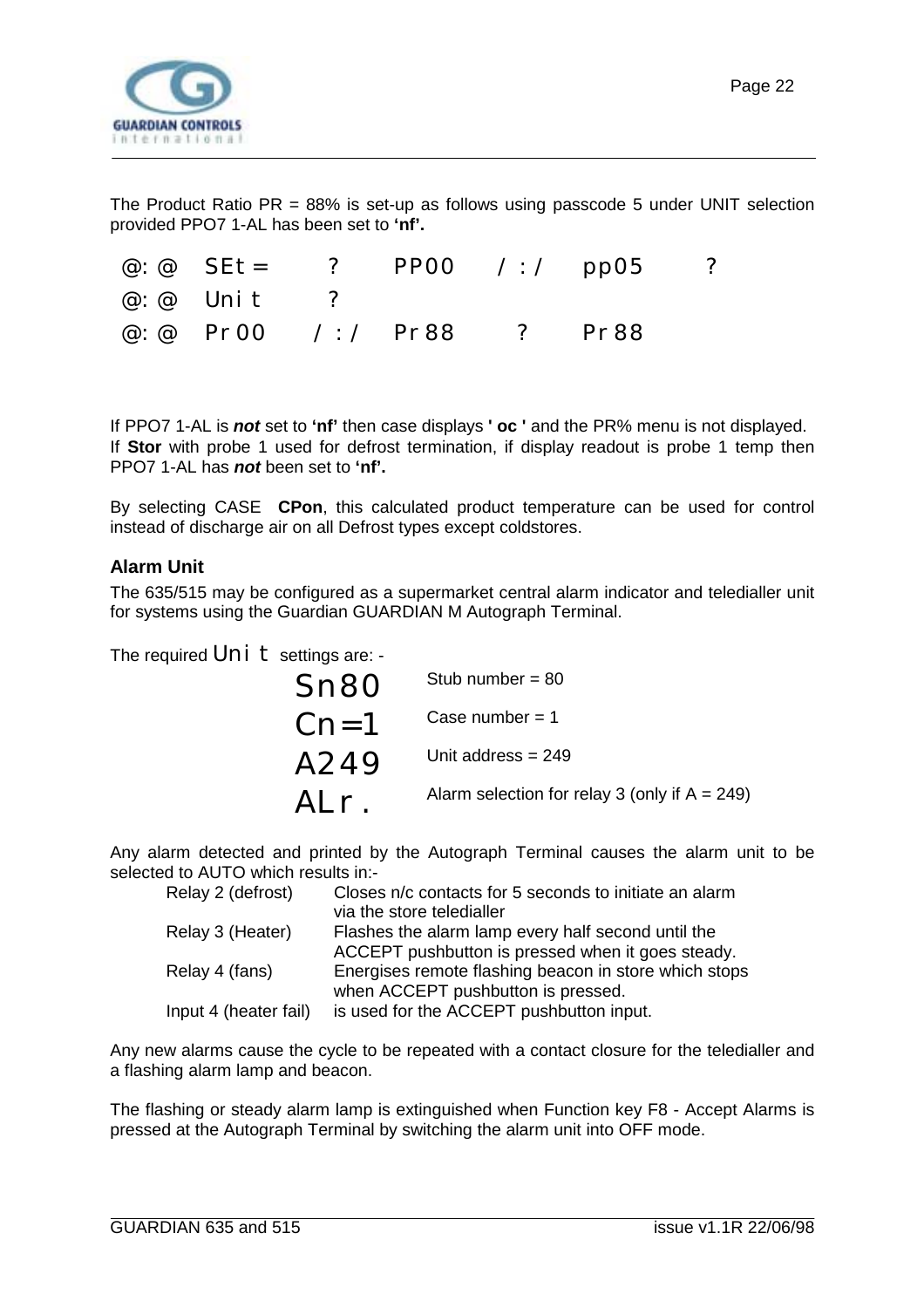

The correct unit address 249 must be set-up for stub 80 on the Autograph Terminal to make the system function correctly.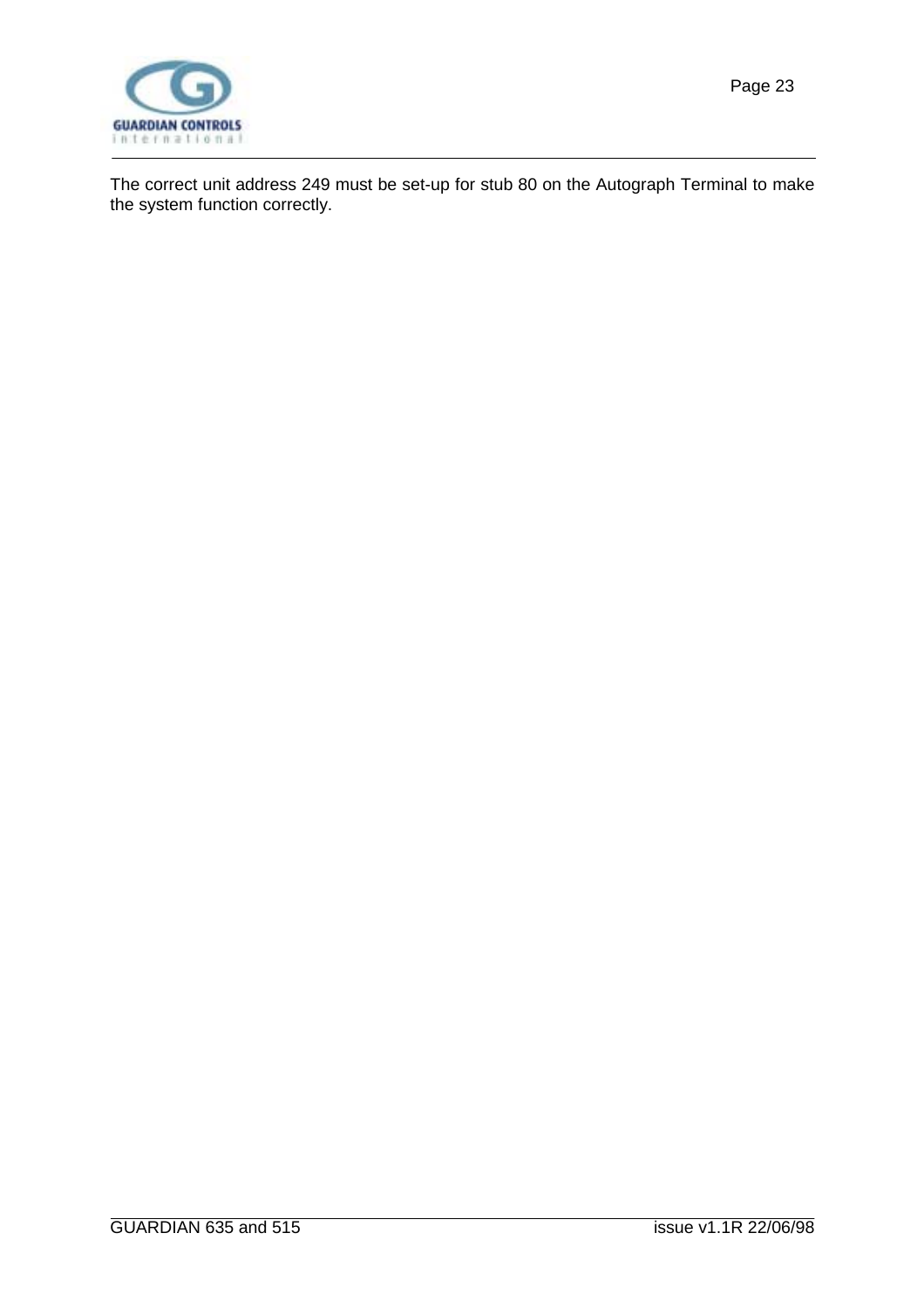<span id="page-23-0"></span>

# **Setup Functions (level 3) passcode 07**

Alarm Monitor settings

When 635, 515, control is selected these settings are automatically returned to the appropriate control limits.

When used as an alarm monitor the temperature alarm setpoints and contact alarms may be setup as follows: -

### **PP07 Menu**

| Temperature number                       | n-AL                                      | $n = 1$ to 9                                                                                                                                                                    |
|------------------------------------------|-------------------------------------------|---------------------------------------------------------------------------------------------------------------------------------------------------------------------------------|
|                                          |                                           | Press $@$ to select Temperature (1 to 9)                                                                                                                                        |
|                                          |                                           | Press ? to display for selected temperature:-                                                                                                                                   |
| Alarm setpoint (SP)<br>for temperature n | n-tt                                      | tt = -40 to 40 $^{\circ}$ C<br>Change by $\angle$ or $\lt$ and then<br>press ?                                                                                                  |
| Alarm type selection                     |                                           |                                                                                                                                                                                 |
|                                          | $YYYY = hi$<br>lo<br>both<br>nonE<br>nF   | Goes into alarm above SP+Ad after Gt<br>Goes into alarm below SP-Ad after Gt<br>Goes into alarm if hi or lo after Gt<br>Never goes into alarm<br>Is not scanned and displays nF |
| Guardtime                                | 9tnn                                      | $nn = 0$ to 90 mins                                                                                                                                                             |
| <b>Alarm Differential</b>                | Adnn                                      | nn = 2 to 40 $^{\circ}$ C                                                                                                                                                       |
| Digital input d                          | $d - AL$                                  | $d = A$ to $H$<br>Press $@$ to select digital input (A to H)<br>Press ? to display for selected input:-                                                                         |
| Digital alarm type<br>selection          |                                           |                                                                                                                                                                                 |
|                                          | $YYYY = on$<br><b>oFF</b><br>roFF<br>nonE | Goes into alarm if input ON after Gt<br>Goes into alarm if input OFF after Gt<br>Future reset facility<br>Never goes into alarm                                                 |
| Guardtime for input d                    | d=nn                                      | $nn = 0$ to 90 mins<br>Change by $\angle$ or $\lt$ and then press ?                                                                                                             |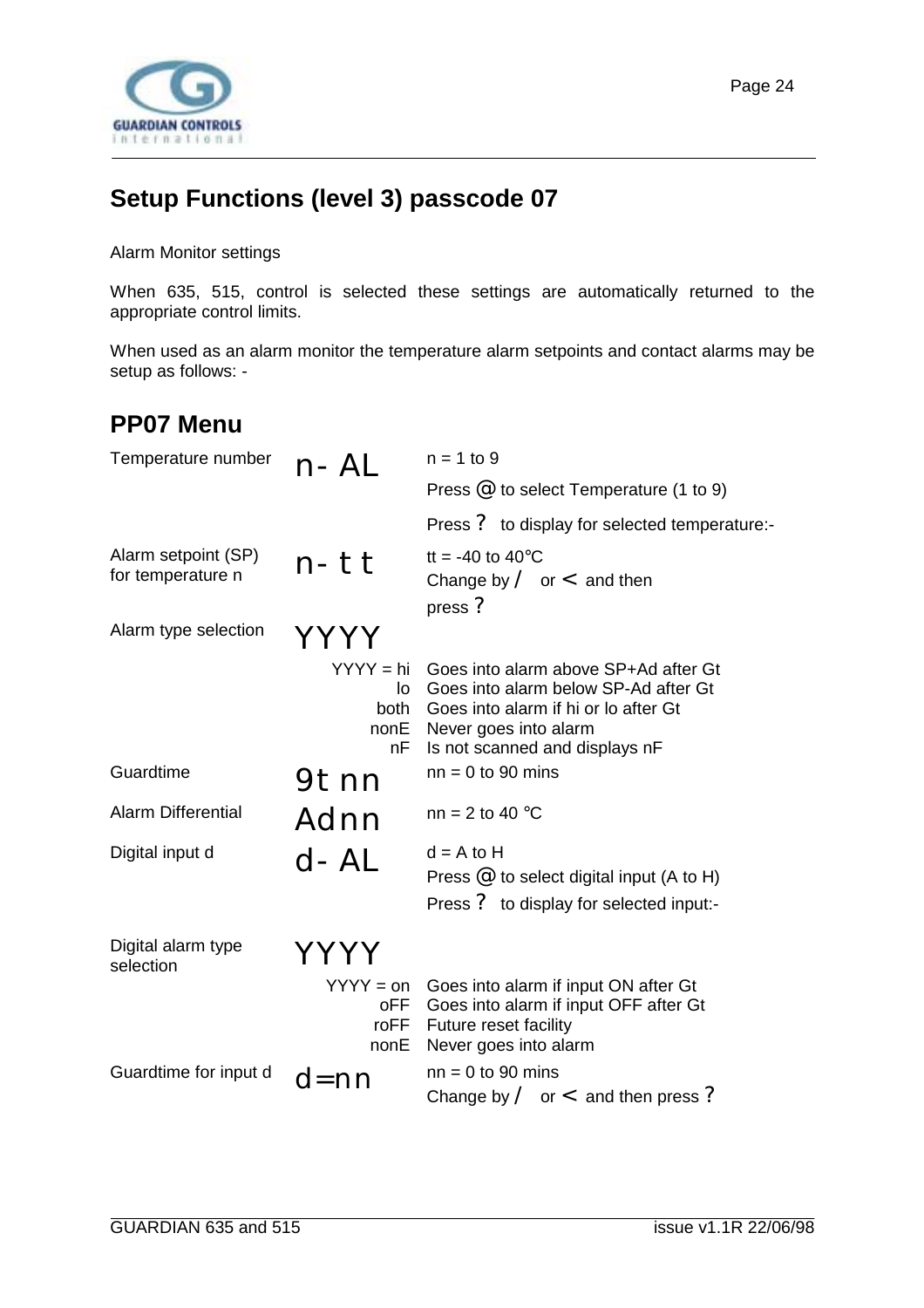<span id="page-24-0"></span>

# **Setup Functions (level 2) passcode 09**

#### **Normal FACTORY settings**

# **PP09 Menu**

|                 | Press $@$ to sequence through the Setup selections |                                       |  |
|-----------------|----------------------------------------------------|---------------------------------------|--|
|                 | Press ? to accept the settings                     |                                       |  |
| Real time clock | $rtc=$                                             | Clock settings<br>Page 25             |  |
| System settings | <b>SYSt</b>                                        | Times and alarms<br>Page 26           |  |
| End             | $End=$                                             | Return to normal operation<br>Page 12 |  |
|                 |                                                    |                                       |  |

| rtc                        |                                |                                                         |
|----------------------------|--------------------------------|---------------------------------------------------------|
| $rtc=$                     |                                | Press $\omega$ to sequence through the Setup selections |
|                            |                                | Press $\angle$ or $\lt$ to change the settings          |
|                            | Press ? to accept the settings |                                                         |
| Real clock time hours      | rhnn                           | $nn = 0$ to 23 hrs                                      |
| Real clock time<br>minutes | rtnn                           | $nn = 0$ to 59 mins                                     |
| Weekday                    | <b>YYYY</b>                    | YYYY = Sun/nnon/tuES/uued/thu/Fri/SAt                   |
| Day of Month               | $d=nn$                         | $nn = 1$ to 31                                          |
| Month                      | $YYY=$                         | Jan to dEC                                              |
| Year                       | $Y = nn$                       | $nn = 0$ to 99                                          |
|                            |                                |                                                         |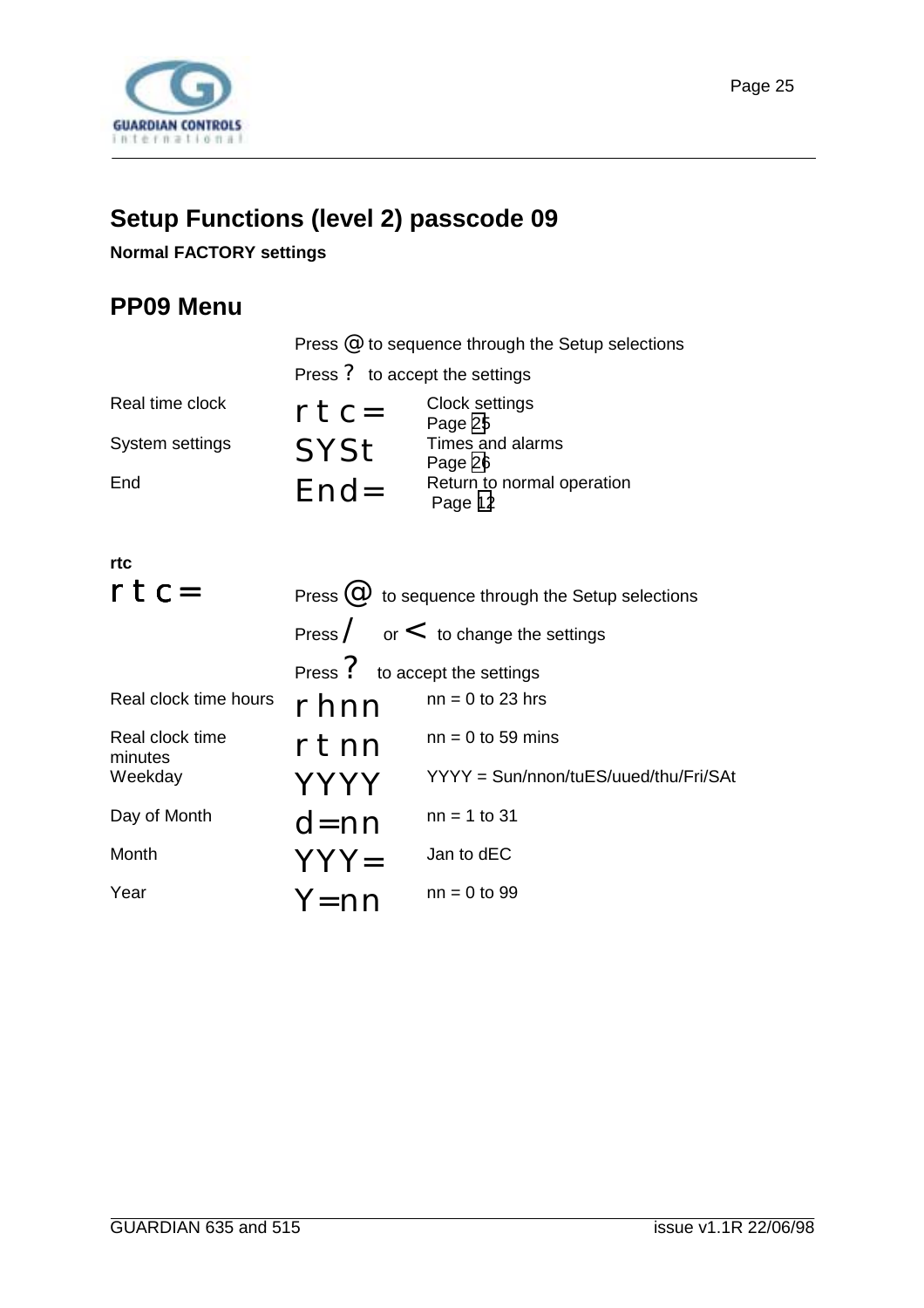<span id="page-25-0"></span>

| <b>SYSt</b>                                                         |                                |                                                                                                      |
|---------------------------------------------------------------------|--------------------------------|------------------------------------------------------------------------------------------------------|
| <b>SYSt</b>                                                         | Press ? to accept the settings | Press $@$ to sequence through the Setup selections<br>Press $\angle$ or $\lt$ to change the settings |
| Cooling differential for<br>control                                 | $cd = n$                       | $n = 0$ to 5° C                                                                                      |
| Defrost pumpdown<br>delay time                                      | Ptn.n                          | $n.n = 0.0$ to 9.9 min                                                                               |
| Defrost draindown<br>delay time                                     | dtnn                           | $nn = 1$ to 20 min                                                                                   |
| Bypass valve delay<br>after draindown                               | btn. n                         | $n.n = 0.0$ to 9.9 min                                                                               |
| Liquid delay after<br>suction                                       | Ltn.n                          | $n.n = 0.0$ to 9.9 min                                                                               |
| Defrost Fan delay<br>time                                           | Ftnn                           | $nn = 0$ to 20 min                                                                                   |
| Time on for suction<br>valve pulsing during<br>bypass period        | tnn.n                          | $n.n = 0.0$ to 9.9 min                                                                               |
| Time off for suction<br>valve pulsing during<br>bypass period       | tFn.n                          | $n.n = 0.0$ to 9.9 min                                                                               |
| Control air temp.<br>alarm Guardtime                                | gtnn                           | $nn = 0$ to 99 min                                                                                   |
| Alarm differential<br>control air                                   | Adnn                           | $nn = 2$ to 40 $°C$                                                                                  |
| Calculated defrost times - display only<br>Defrost T1 time<br>hours | 1 hnn                          | $nn = 0$ to 23 hrs                                                                                   |
| Defrost T1 time<br>minutes                                          | 1tnn                           | $nn = 0$ to 59 min                                                                                   |
| Defrost T2 time<br>hours                                            | 2hnn                           | $nn = 0$ to 23 hrs                                                                                   |
| Defrost T2 time<br>minutes                                          | 2tnn                           | $nn = 0$ to 59 min                                                                                   |
|                                                                     | etc.                           |                                                                                                      |
| Defrost T6 time<br>hours                                            | 6hnn                           | $nn = 0$ to 23 hrs                                                                                   |
| Defrost T6 time<br>minutes                                          | 6tnn                           | $nn = 0$ to 59 min                                                                                   |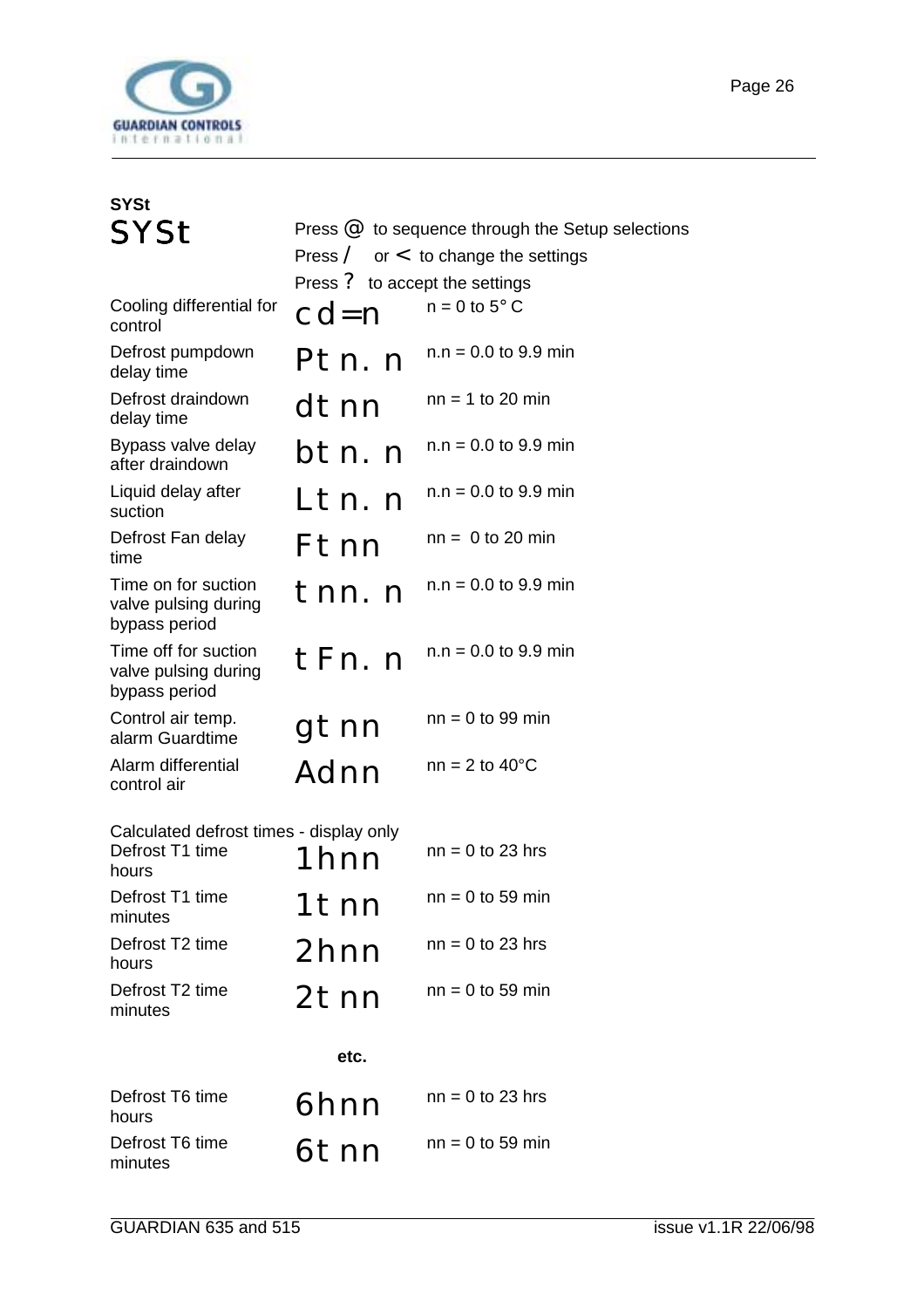<span id="page-26-0"></span>

# **Setup Functions (level 2) passcode 09 - (continued)**

#### **LIGHTING SETUP**

**tcL1** tCL1

|         | Press $\overline{\omega}$ to sequence through the Setup selections |
|---------|--------------------------------------------------------------------|
|         | Press $\angle$ or $\lt$ to change the settings                     |
|         | Press ? to accept the settings                                     |
| 1Hnn    | Sunday time on Hours<br>$nn = 00$ to 23                            |
| 1nnn    | Sunday time on minutes<br>$nn = 00$ to 59                          |
| 1hnn    | Sunday time off hours<br>$nn = 00$ to 23                           |
| 1Fnn    | Sunday time off minutes<br>$nn = 00$ to 59                         |
| 2Hnn    | Monday time on hours<br>$nn = 00$ to 23                            |
| 2nnn    | Monday time on minutes<br>$nn = 00$ to 59                          |
| 2hnn    | Monday time off hours<br>$nn = 00$ to 23                           |
| 2Fnn    | Monday time off minutes<br>$nn = 00$ to 59                         |
| etc. to |                                                                    |
| 7Hnn    | Saturday time on hours<br>$nn = 00$ to 23                          |
| 7nnn    | Saturday time on minutes<br>$nn = 00$ to 59                        |
| 7hnn    | Saturday time off hours<br>$nn = 00$ to 23                         |
| 7Fnn    | Saturday time off minutes<br>$nn = 00$ to 59                       |

Page [12](#page-11-0)

End  $E \cap d =$  Return to normal operation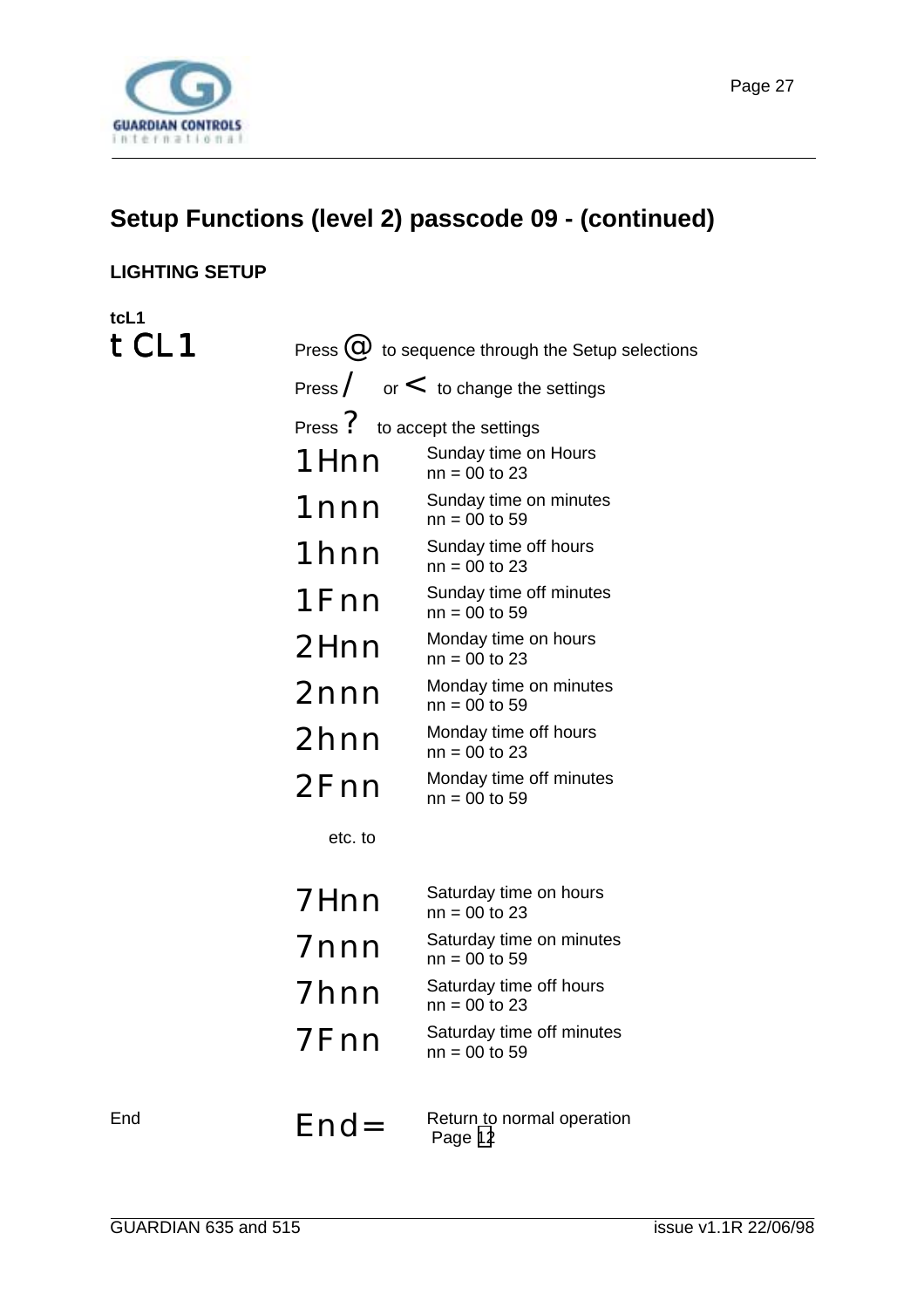<span id="page-27-0"></span>

# **Setup Functions (level 4) passcode 11**

# **PP11 Menu**

Press @ to sequence through the following PP11 menu selections:-

Press ? to select the displayed menu

| Port                                                                   | Port                                                    | Serial communications port<br>Page 28                                                                                                                                                                                                                                |  |
|------------------------------------------------------------------------|---------------------------------------------------------|----------------------------------------------------------------------------------------------------------------------------------------------------------------------------------------------------------------------------------------------------------------------|--|
| Loop                                                                   | LOOP                                                    | <b>Control PID Loop Parameters</b><br>Page 29                                                                                                                                                                                                                        |  |
| End                                                                    | $End=$                                                  | Return to normal operation<br>Page 12                                                                                                                                                                                                                                |  |
| Port                                                                   |                                                         |                                                                                                                                                                                                                                                                      |  |
| Port                                                                   | Press $\omega$ to sequence through the Setup selections |                                                                                                                                                                                                                                                                      |  |
|                                                                        |                                                         | Press $\angle$ or $\lt$ to change the settings                                                                                                                                                                                                                       |  |
|                                                                        | Press ? to accept the settings                          |                                                                                                                                                                                                                                                                      |  |
| Communications<br>baud rate                                            | YYYY                                                    |                                                                                                                                                                                                                                                                      |  |
|                                                                        | $YYYY = 9600$<br>nonE                                   | Baud rate<br>Removes PC FAIL if no PC present                                                                                                                                                                                                                        |  |
| <b>Electronic Expansion</b><br><b>Valve Parameters</b>                 | YYYY                                                    | (Only if EET or EEP selected)                                                                                                                                                                                                                                        |  |
|                                                                        | $YYYY = F-EE$                                           | Returns all parameters to default values below.<br><b>F-EE RETURNS TO DEFAULTS</b>                                                                                                                                                                                   |  |
|                                                                        | C-EE                                                    | Allows values to be changed during<br>commissioning.                                                                                                                                                                                                                 |  |
| Superheat High.<br>Maximum superheat                                   | SHnn                                                    | $nn = 0$ to 99 $°C$                                                                                                                                                                                                                                                  |  |
| Superheat Low.<br>Minimum superheat                                    | SLn. n                                                  | $n.n = 0.0$ to $9.9^{\circ}C$                                                                                                                                                                                                                                        |  |
| Superheat Alarm<br>Limit at which<br>superheat recovery is<br>actioned | SAnn                                                    | $nn = 0$ to 99 $°C$                                                                                                                                                                                                                                                  |  |
| Stable Band.                                                           | Sbn. n                                                  | $nn = 0.0$ to $9.9^{\circ}C$<br>Taken +/- about current superheat setpoint.<br>Oscillations of superheat outside Sb cause<br>increase in superheat towards SH. If superheat<br>remains within Sb then superheat is reduced<br>towards $SL(0)$ = function not active) |  |
| Stable band Delay<br>time                                              | Sdnn                                                    | $nn = 0$ to 99 mins<br>Time after which Sb setpoint change is applied                                                                                                                                                                                                |  |
|                                                                        |                                                         |                                                                                                                                                                                                                                                                      |  |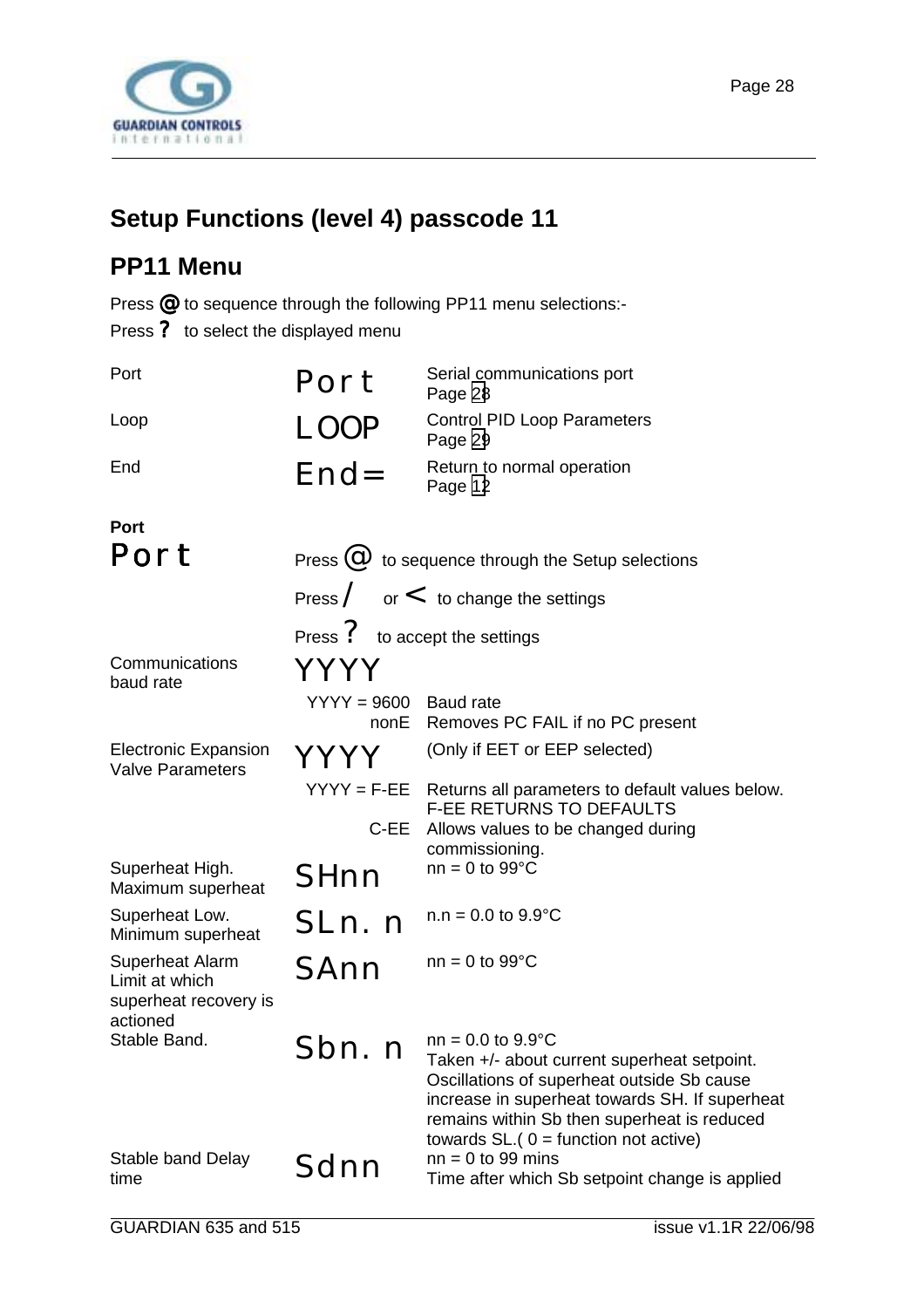<span id="page-28-0"></span>

| Defrost Recovery<br>Valve position        | drnn                           | $nn = 0$ to 99%                                                                                                                      |
|-------------------------------------------|--------------------------------|--------------------------------------------------------------------------------------------------------------------------------------|
| <b>Starting Output</b>                    | Sonn                           | $nn = 0$ to 99%<br>Valve position after power restart or thermostatic<br>cycle of AKV10                                              |
| <b>Superheat Alarm</b><br><b>Time OFF</b> | tFnn                           | $nn = 0$ to 15 min<br>Valve is shut for this time after superheat alarm<br>before attempting recovery procedure                      |
| <b>Superheat Alarm</b><br>Time ON         | tnnn                           | $nn = 0$ to 15 min<br>Valve is open for this time after superheat alarm<br>and TF time above whilst attempting recovery<br>procedure |
| <b>LOOP</b>                               |                                |                                                                                                                                      |
| LOOP                                      |                                | Press $\omega$ to sequence through the Setup selections                                                                              |
|                                           |                                | Press $\angle$ or $\lt$ to change the settings                                                                                       |
|                                           | Press ? to accept the settings |                                                                                                                                      |
| <b>Change Settings</b>                    | YYYY                           | Factory / Commissioning change Settings                                                                                              |
|                                           | $YYYY = F-LP$<br>C-LP          | Returns all parameters to default values below.<br><b>F-LP RETURNS TO DEFAULTS</b><br>Allows values to be changed during             |
| <b>Proportional Gain</b>                  | $P=n.$ n                       | commissioning.<br>$n.n = 0$ to 9.9                                                                                                   |
| Integral Gain                             | i n. nn                        | $n.nn = 0.00$ to 0.99                                                                                                                |
| <b>Differential Gain</b>                  | $d=n.$ n                       | $n.n = 0.0$ to 9.9                                                                                                                   |
| <b>Bleed position</b>                     | bLnn                           | $nn = 0$ to 99%<br>Sets minimum valve position                                                                                       |
| Ramp rate                                 | $r=n. n$                       | $n.n = 0.0$ to $9.9^{\circ}C$<br>Sets rate of change of superheat from SH to SL                                                      |
| <b>Integral Time</b>                      | tnn                            | $nn = 0$ to 99 mins<br>Delayed time for loop integral action                                                                         |
| Loop Period                               | Pdnn                           | $nn = 0$ to 99 secs                                                                                                                  |
| Coil Time                                 | ctnn                           | $nn = 0$ to 99 mins<br>Time delay to establish coil-in/coil-out<br>temperatures before control action starts                         |
| Ramp Time                                 | rtnn                           | $nn = 0$ to 99 secs<br>Time at which ramp rate, r, is applied                                                                        |
| End                                       | $End=$                         | Return to normal operation<br>Page xx                                                                                                |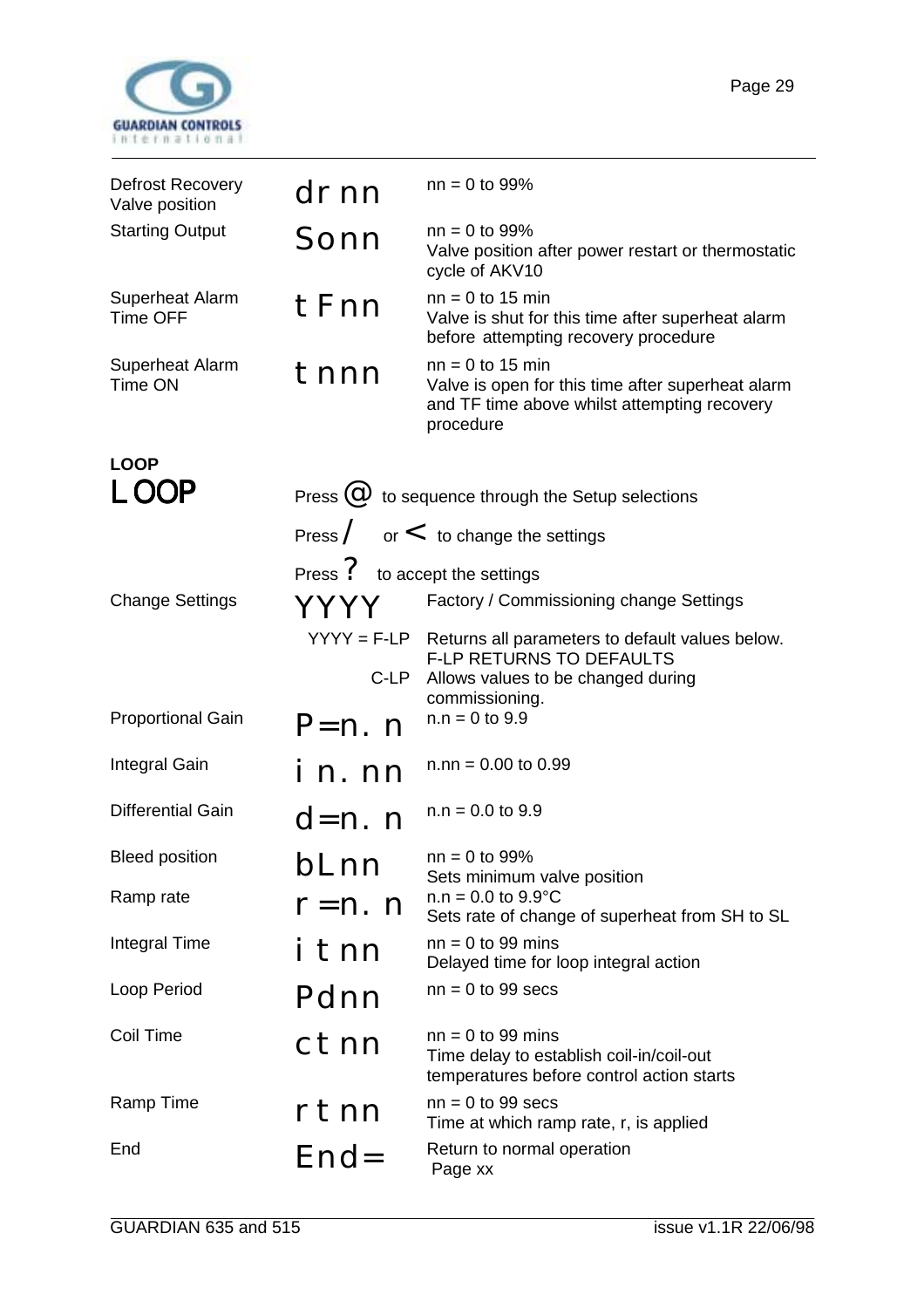<span id="page-29-0"></span>

# **Control**

#### FIG.1 LIQUID VALVE CONTROL



#### FIG.2 DEFROST CYCLE VALVE CONTROL

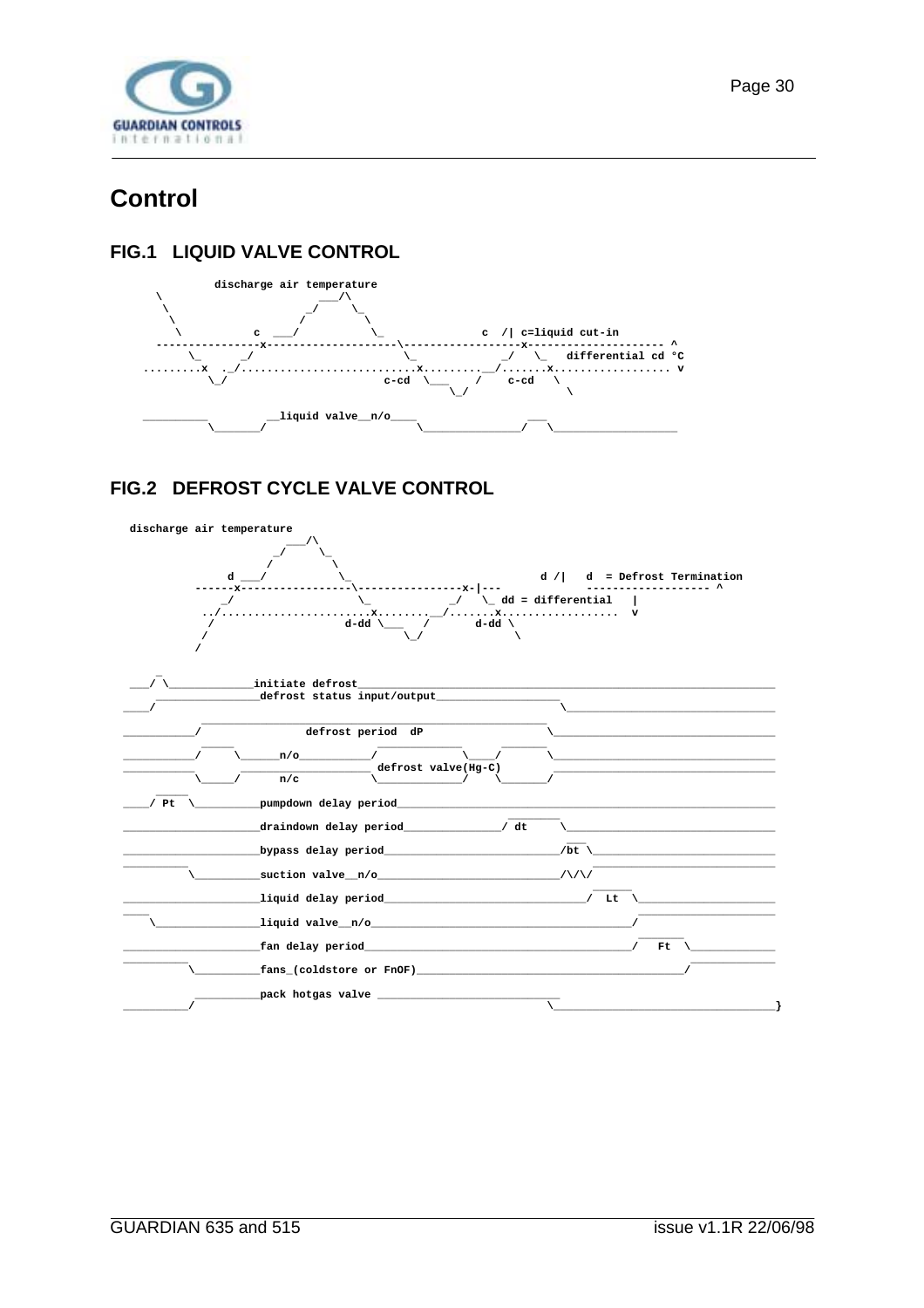<span id="page-30-0"></span>

# **DEFROST CONTROLS**

### Hg-C - Hotgas Cycle

| $request$ $\qquad$ $\wedge$ $\qquad$ $\qquad$ $\qquad$ $\qquad$ $\qquad$ $\qquad$ $\qquad$ $\qquad$ $\qquad$ $\qquad$ $\qquad$ $\qquad$ $\qquad$ $\qquad$ $\qquad$ $\qquad$ $\qquad$ $\qquad$ $\qquad$ $\qquad$ $\qquad$ $\qquad$ $\qquad$ $\qquad$ $\qquad$ $\qquad$ $\qquad$ $\qquad$ $\qquad$ $\qquad$ $\qquad$ $\qquad$ $\qquad$ $\qquad$                                                                                                                                                                                      |                                                                                                                                                                                                                                |
|------------------------------------------------------------------------------------------------------------------------------------------------------------------------------------------------------------------------------------------------------------------------------------------------------------------------------------------------------------------------------------------------------------------------------------------------------------------------------------------------------------------------------------|--------------------------------------------------------------------------------------------------------------------------------------------------------------------------------------------------------------------------------|
| **** PACK ****                                                                                                                                                                                                                                                                                                                                                                                                                                                                                                                     |                                                                                                                                                                                                                                |
| hot gas and the second state of the second state of the second state of the second state of the second state o<br>Hotgas valve_/                                                                                                                                                                                                                                                                                                                                                                                                   |                                                                                                                                                                                                                                |
| Suction valve\ shut                                                                                                                                                                                                                                                                                                                                                                                                                                                                                                                | open and the contract of the contract of the contract of the contract of the contract of the contract of the contract of the contract of the contract of the contract of the contract of the contract of the contract of the c |
| bypass valve the contract of the contract of the contract of the contract of the contract of the contract of the contract of the contract of the contract of the contract of the contract of the contract of the contract of t                                                                                                                                                                                                                                                                                                     | _open                                                                                                                                                                                                                          |
| **** CASE ****                                                                                                                                                                                                                                                                                                                                                                                                                                                                                                                     |                                                                                                                                                                                                                                |
| run<br>$FANS-1, 2, 3$<br>on                                                                                                                                                                                                                                                                                                                                                                                                                                                                                                        |                                                                                                                                                                                                                                |
| Trim Heaters                                                                                                                                                                                                                                                                                                                                                                                                                                                                                                                       | open                                                                                                                                                                                                                           |
| shut and the short of the state of the state of the state of the state of the state of the state of the state o<br>LV<br>_open_                                                                                                                                                                                                                                                                                                                                                                                                    |                                                                                                                                                                                                                                |
| $HGV1$ $\underline{\quad}$ shut /<br>$\ldots$ defrost time-1                                                                                                                                                                                                                                                                                                                                                                                                                                                                       |                                                                                                                                                                                                                                |
| $\begin{minipage}[c]{0.9\linewidth} \texttt{draindown} \end{minipage} \begin{minipage}[c]{0.9\linewidth} \texttt{draindown} \end{minipage} \begin{minipage}[c]{0.9\linewidth} \texttt{draindown} \end{minipage} \begin{minipage}[c]{0.9\linewidth} \texttt{draindown} \end{minipage} \begin{minipage}[c]{0.9\linewidth} \texttt{draindown} \end{minipage} \begin{minipage}[c]{0.9\linewidth} \texttt{draindown} \end{minipage} \begin{minipage}[c]{0.9\linewidth} \texttt{draindown} \end{minipage} \begin{minipage}[c]{0$<br>/ dt |                                                                                                                                                                                                                                |
|                                                                                                                                                                                                                                                                                                                                                                                                                                                                                                                                    | Lt                                                                                                                                                                                                                             |

# Hg-t - Hotgas Terminate

| defrost status by defrost any case in stub                                                                                                                                                                                     |
|--------------------------------------------------------------------------------------------------------------------------------------------------------------------------------------------------------------------------------|
| stub done                                                                                                                                                                                                                      |
| hot gas                                                                                                                                                                                                                        |
|                                                                                                                                                                                                                                |
| $\overline{\phantom{a}}$ open $\overline{\phantom{a}}$<br>Suction valve\ shut shut                                                                                                                                             |
| open                                                                                                                                                                                                                           |
| bypass valve $/$                                                                                                                                                                                                               |
|                                                                                                                                                                                                                                |
|                                                                                                                                                                                                                                |
| Trim Heaters \off.( if $trOF)$ /                                                                                                                                                                                               |
| open and the contract of the contract of the contract of the contract of the contract of the contract of the contract of the contract of the contract of the contract of the contract of the contract of the contract of the c |
| $\setminus$ shut shut $\setminus$                                                                                                                                                                                              |
|                                                                                                                                                                                                                                |
|                                                                                                                                                                                                                                |
| defrost time-1                                                                                                                                                                                                                 |
|                                                                                                                                                                                                                                |
| draindown delay 1 $/dt$ 1 $\sim$                                                                                                                                                                                               |
| <u> 1980 - Jan Barnett, mars et al. (</u> † 1900)                                                                                                                                                                              |
| open and the contract of the contract of the contract of the contract of the contract of the contract of the contract of the contract of the contract of the contract of the contract of the contract of the contract of the c |
|                                                                                                                                                                                                                                |
|                                                                                                                                                                                                                                |
|                                                                                                                                                                                                                                |
| defrost time-2                                                                                                                                                                                                                 |
| draindown delay $2 \qquad \qquad$ dt2 \                                                                                                                                                                                        |
|                                                                                                                                                                                                                                |
|                                                                                                                                                                                                                                |
|                                                                                                                                                                                                                                |

 $\overline{\phantom{0}}$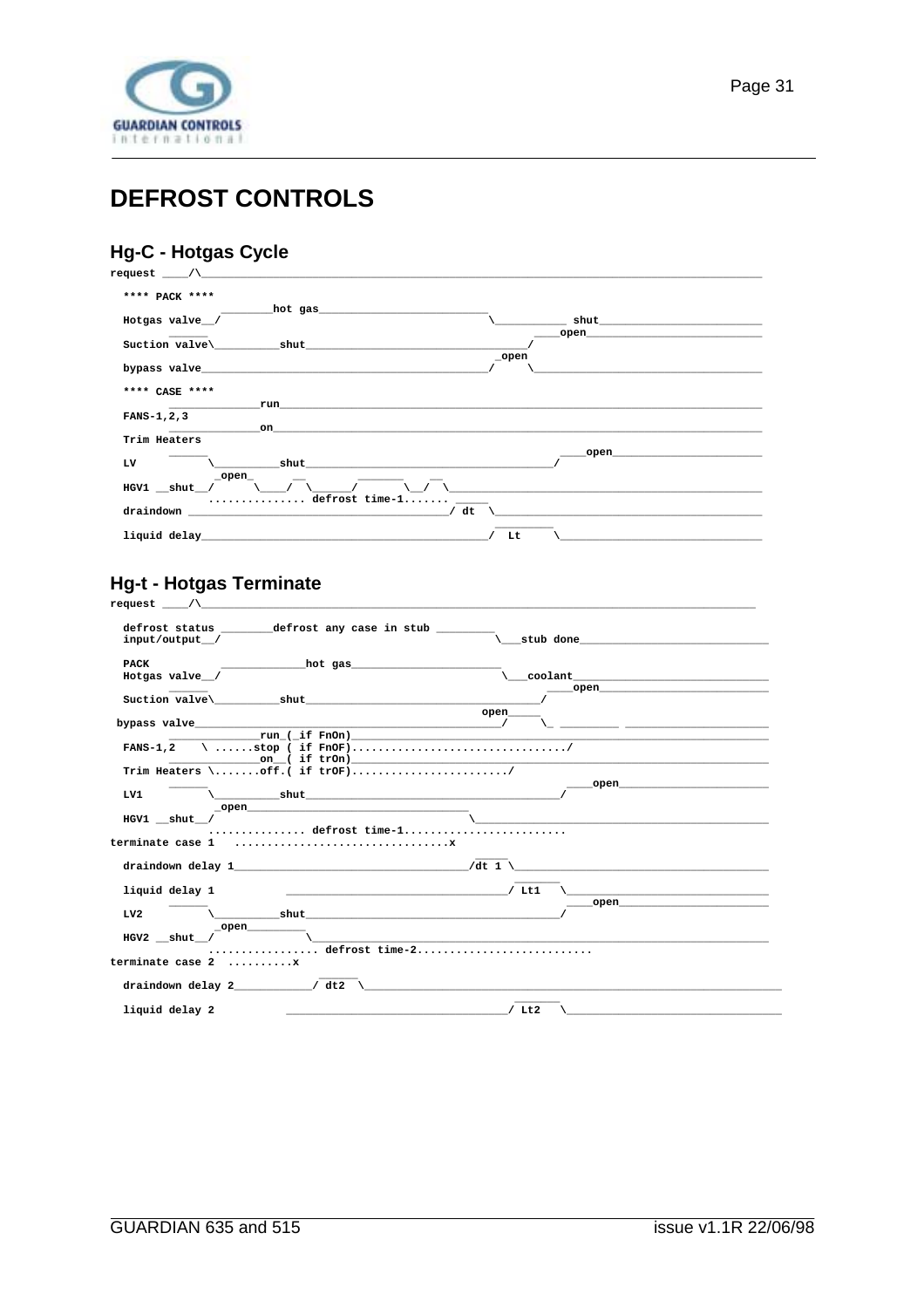<span id="page-31-0"></span>

#### **O-C Off-Cycle Defrost**

| PACK                                                                                                                                                                                                                                   |                                                                                                                                                                                                                                |
|----------------------------------------------------------------------------------------------------------------------------------------------------------------------------------------------------------------------------------------|--------------------------------------------------------------------------------------------------------------------------------------------------------------------------------------------------------------------------------|
| 3-way valve - not used                                                                                                                                                                                                                 |                                                                                                                                                                                                                                |
|                                                                                                                                                                                                                                        |                                                                                                                                                                                                                                |
| <b>FANS 1,2</b>                                                                                                                                                                                                                        |                                                                                                                                                                                                                                |
| shut and the short of the short of the short of the short of the short of the short of the short of the short<br>LV1                                                                                                                   | open and the contract of the contract of the contract of the contract of the contract of the contract of the contract of the contract of the contract of the contract of the contract of the contract of the contract of the c |
| HGV1 not used                                                                                                                                                                                                                          |                                                                                                                                                                                                                                |
| Liquid delay 1<br>$/$ Ltl                                                                                                                                                                                                              |                                                                                                                                                                                                                                |
| $\mathbf{shut}$<br>LV2                                                                                                                                                                                                                 |                                                                                                                                                                                                                                |
| HGV2 not used<br>defrost time-2                                                                                                                                                                                                        |                                                                                                                                                                                                                                |
| Liquid delay2 and the contract of the contract of the contract of the contract of the contract of the contract of the contract of the contract of the contract of the contract of the contract of the contract of the contract<br>/Lt2 |                                                                                                                                                                                                                                |

#### **Stor - Coldstore Defrost**

(Similar to Hotgas terminate HG-T except FANS are switched off)

 Coldstores control the liquid valve on the return air probe and NOT on discharge probe. Coldstores terminate defrost on probe 1and NOT on discharge probe.

Coldstore door input is monitored by **voltfree** contact TB7

Door closed = contact open

Door open = contact closed

Coldstores fans are switched off until fan delay is complete

| $r$ equest $\qquad \wedge$                                                                                      |                                                                                                                                                                                                                               |
|-----------------------------------------------------------------------------------------------------------------|-------------------------------------------------------------------------------------------------------------------------------------------------------------------------------------------------------------------------------|
|                                                                                                                 |                                                                                                                                                                                                                               |
|                                                                                                                 | on                                                                                                                                                                                                                            |
| $LIQUID$ $\qquad \qquad$ off<br>the contract of the contract of the contract of the contract of the contract of |                                                                                                                                                                                                                               |
| DEFROST__off______/                                                                                             |                                                                                                                                                                                                                               |
| defrost time-1                                                                                                  |                                                                                                                                                                                                                               |
| $\mathbf{on}$<br>Pan Heater_______/                                                                             | of f                                                                                                                                                                                                                          |
| $pumpdown$ $\qquad$ $p$ $p$ $p$                                                                                 |                                                                                                                                                                                                                               |
| terminate on probe 1                                                                                            |                                                                                                                                                                                                                               |
| / dt                                                                                                            |                                                                                                                                                                                                                               |
| $/$ bt $\vee$                                                                                                   | the control of the control of the control of the control of the control of the control of the control of the control of the control of the control of the control of the control of the control of the control of the control |
|                                                                                                                 | $\mathbf{L}$ t \                                                                                                                                                                                                              |
|                                                                                                                 | Ft.                                                                                                                                                                                                                           |
|                                                                                                                 |                                                                                                                                                                                                                               |
|                                                                                                                 |                                                                                                                                                                                                                               |
| $(Dr0ba1$ MIIRT be est as not fitted "n $E$ " in DD07.4. AL)                                                    |                                                                                                                                                                                                                               |

(Probe 1 **MUST** be set as not fitted "nF" in PP07 1-AL)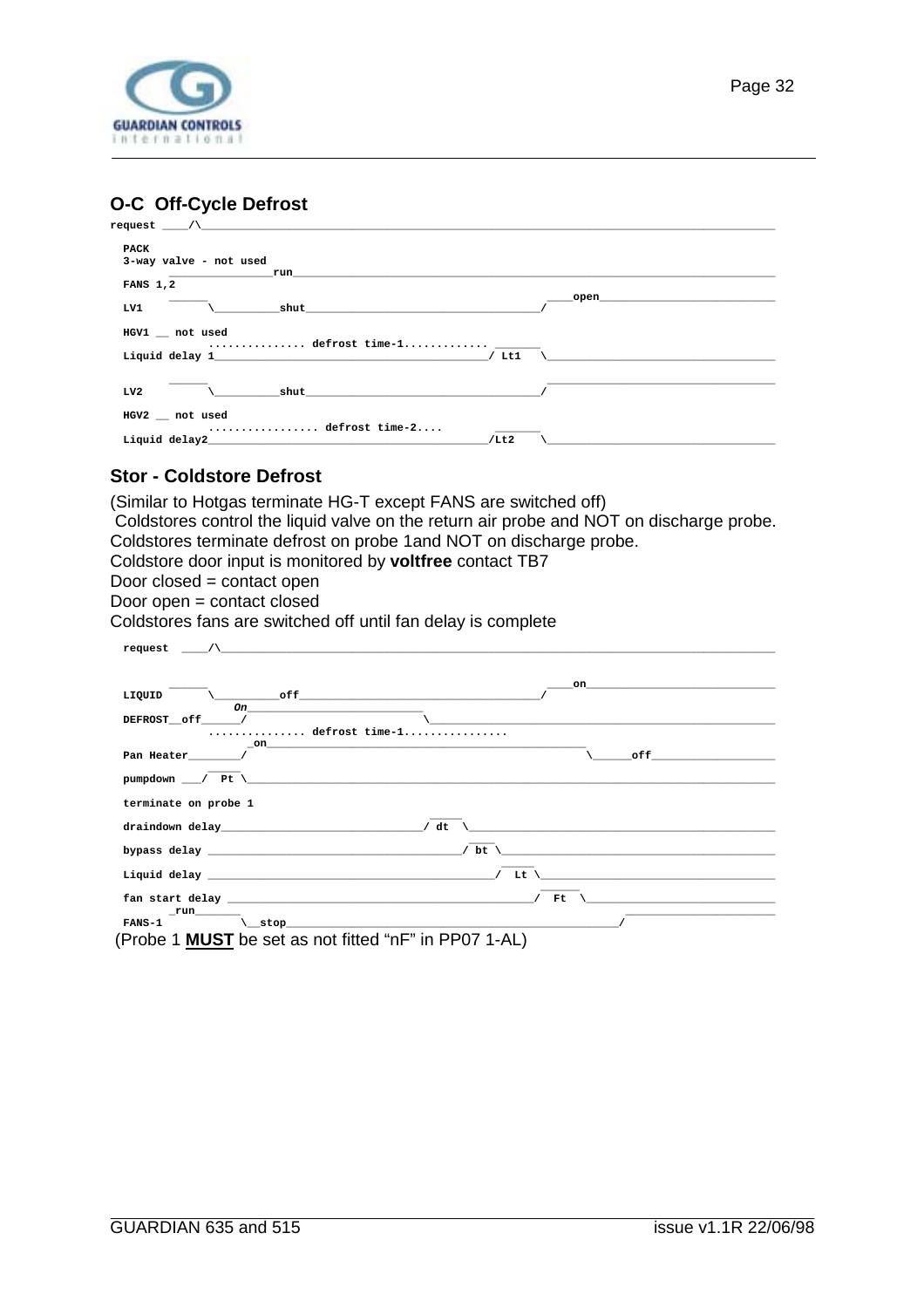<span id="page-32-0"></span>

# **COMMUNICATIONS**

Communication facilities are available for interrogation of temperatures, status and modification / display of setpoints, limits and timeclock settings. All communication is via a daisy chain RS485 link which connects all GUARDIAN controllers units in series.

Communication commands and replies are checked for parity and block length and automatically re-transmit if errors are detected.

Each GUARDIAN controller has a unique unit number address UU/u which is used to select the appropriate unit for interrogation or modification.

UU is stub no. 1-80 u is case / coldstore number 1-3. i.e. case 3 stub 56 has address 56/3 and coldstore stub 45 has address 45/1

Some communication commands may use 'wildcard' stub number 99 and 'wildcard' case number 9 to access all stubs on the highway or all cases in a stub.

GUARDIAN controllers are inactive until they are addressed.

When the organisation of commands on the RS485 highway is under the control of a Woodley Mk V then GUARDIAN units only accept status requests which transmit case, discharge and return air temperatures and defrost status.

GUARDIAN Autograph or RM-256 Refrigeration Monitor Communication commands available are: -

- a) Transmit Unit Status which replies with command plus stub status & case temperature
- b) Transmit Values which replies with stub address plus latest signed temperature values, time, trip states, relay states and internal status
- c) Transmit Setpoints which replies with setpoints and limits. System Sn and unit Addresses Axxx may not be changed via the RS485 serial link
- d) Receive setpoints with new setpoint values

e) Receive Time and Date with new hours and minutes, day, month and year for real time clock

- f) Initiate/Terminate a hot gas or off-cycle defrost
- g) ON auto / FANS only / case OFF selection for case cleaning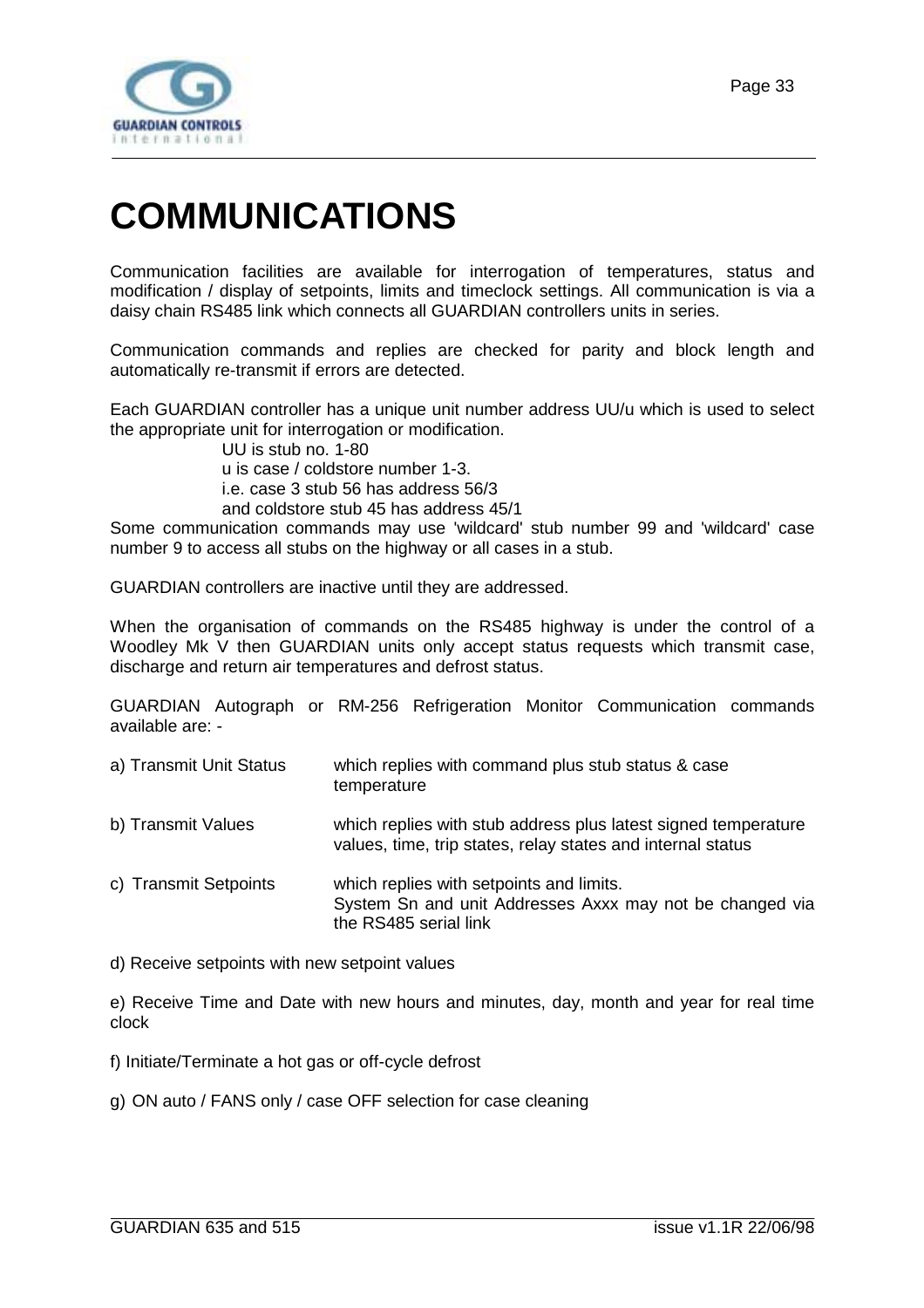<span id="page-33-0"></span>

#### **AUTOGRAPH FORMATS**

#### *F2 Stub Detail Display*

|              | 2 A1 13DOOR F/FOOD $-3.5$ $-7.5$ $-8.0$                                      |                |  | ——[Microm Electronics - Guardian AutoGraph Terminal v5.0f]—————                      |                |      |      |              |                                        |                   |
|--------------|------------------------------------------------------------------------------|----------------|--|--------------------------------------------------------------------------------------|----------------|------|------|--------------|----------------------------------------|-------------------|
|              | 2 A1 13D00R F/F00D gd $\overline{F}$ r $\overline{0}$ 130 1330               |                |  | Type Status _T1___T2___T3___T4_                                                      | ====SETTINGS=  | 0000 | 0000 | T5 —<br>0000 | 0000                                   | T6 Per(m) <br>45. |
|              | Control Prod $\qquad \qquad$ Defrost $\qquad \qquad$ rdelays $\qquad \qquad$ |                |  |                                                                                      |                |      |      |              |                                        |                   |
|              | Stub cutin  ratio Rly3 Type  no/day  start  Term dif per Liq Fan  Alarm      |                |  |                                                                                      |                |      |      |              |                                        |                   |
|              |                                                                              |                |  | _c ________PRz______________________dn __hrs _min __d___dd __dP __Lt __Ft __Gt __Ad_ |                |      |      |              |                                        |                   |
| $\mathbf{2}$ | $-23$                                                                        | 99.            |  | $HTR$ $gdFr$ 2 01 30 25 2 45 1 1                                                     |                |      |      |              | 90                                     | -8                |
|              |                                                                              |                |  |                                                                                      | =TEMPERATURES: |      |      |              |                                        |                   |
| Stub         |                                                                              | n⁄f Avg. T1 T2 |  | T 3                                                                                  | T4             |      |      |              | $TS$ off_sw $n/F$ $\rightarrow$ Status |                   |
| Case         |                                                                              |                |  | <u>c d r i o off S/H SH-SP Uz Input Output Alarm  </u>                               |                |      |      |              |                                        |                   |
| 2/1          |                                                                              |                |  | $-3.5$ $-3.5$ $2.0$ $-23.0$ $-2.5$ $0$ /c $20.5$ 5.0 100.0 C.3F                      |                |      |      |              |                                        |                   |
| 2/2          | $-7.0$ $-7.5$ 1.0 $-24.0$ $-3.5$ 0/c 20.5 5.0 100.0  C.3F                    |                |  |                                                                                      |                |      |      |              |                                        |                   |
| 2/3          | —8.0                                                                         |                |  | $-8.0$ $-2.0$ $-28.5$ $-6.5$ $o/c$ $22.0$ 5.0100.0 $C.3F$                            |                |      |      |              |                                        |                   |
|              |                                                                              |                |  |                                                                                      |                |      |      |              |                                        |                   |
|              |                                                                              |                |  |                                                                                      |                |      |      |              | F9 –                                   | F10               |
|              |                                                                              |                |  |                                                                                      |                |      |      |              | Next Page                              | Done              |

### *F7 Setpoints Display page 1*

| =[Microm Electronics — Guardian AutoGraph Terminal v5.0f]=<br>SAFEWAY<br><b>CAMBERWELL</b><br>4 SYS A2 24FT F/F                                                                                                                                                                                                                                                |                                                                   | <b>STUB SETTINGS</b>                                                          |                           | 10:02:41 Mon Mar 17 1997 |                 |
|----------------------------------------------------------------------------------------------------------------------------------------------------------------------------------------------------------------------------------------------------------------------------------------------------------------------------------------------------------------|-------------------------------------------------------------------|-------------------------------------------------------------------------------|---------------------------|--------------------------|-----------------|
| Control cutin<br>c<br>Product Ratio<br>рr<br>Relay 3 Type<br>Defrost Type<br>No. of defrosts/day<br>dn<br>1H<br>First defrost hours<br>First defrost mins<br>1t<br>Termination temp.<br>d<br>Termination diff.<br>dd<br>dP<br>Defrost Period (m)<br>Liquid Draindown (m)<br>Lt<br>Ft<br>Fan delay (m)<br>Gt<br>Alarm Guardtime (m)<br>Alarm differential<br>Ad | $-27$<br>50<br>HTR<br>HG-T<br>2<br>Ø<br>15<br>5<br>35<br>90<br>12 | 1001<br><b>Time:</b><br>-27<br>50<br>HTR<br>HG-T<br>15<br>5<br>35<br>90<br>12 |                           |                          |                 |
| <b>DEFROST TIMES</b><br>SYS A2 24FT F/F<br>HG-T<br>4.                                                                                                                                                                                                                                                                                                          | Type Status                                                       | Т2<br>-T1<br>0200<br>1400                                                     | тз<br>T 4<br>0000<br>0000 | T5<br>0000<br>0000       | T6 Per(m)<br>35 |
| F2<br>F1<br>F3<br>Edit<br>Transfer<br>Name                                                                                                                                                                                                                                                                                                                     | F4<br>Setup                                                       |                                                                               |                           | F9<br>Next Page          | F10<br>Done     |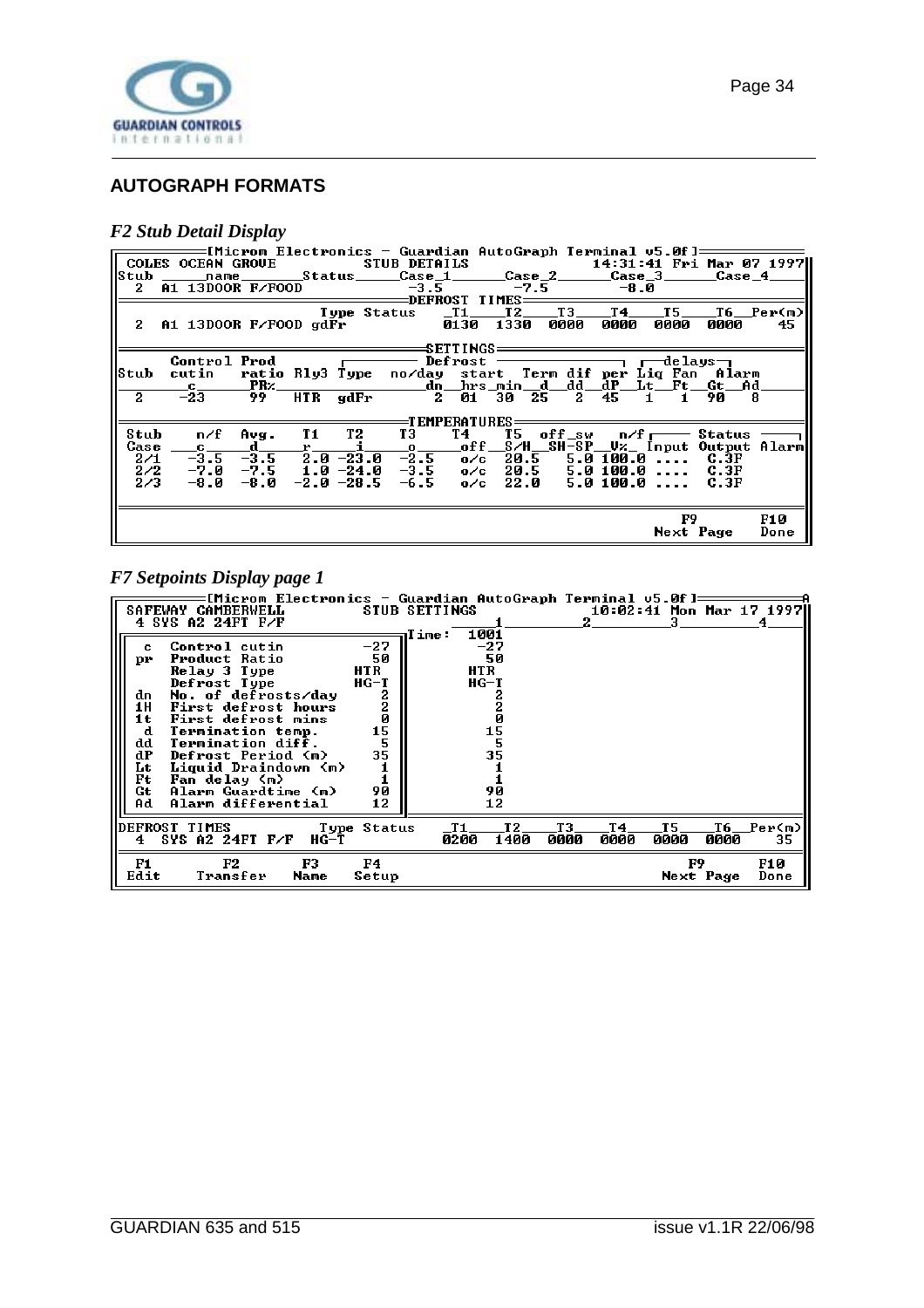

#### *F7 EET Settings page 2*

| [Microm Electronics — Guardian AutoGraph Terminal v5.0f]:<br><b>COLES OCEAN GROUE</b><br>2 A1 13DOOR F/FOOD |             | <b>STUB SETTINGS</b> |                    |             | 14:32:23 Fri Mar 07 1997 |             |
|-------------------------------------------------------------------------------------------------------------|-------------|----------------------|--------------------|-------------|--------------------------|-------------|
| Unit Type                                                                                                   | <b>RCU</b>  | Time:                | 1431<br><b>RCU</b> | 1431<br>RCU | 1431<br>RCU              |             |
| Control Type<br>SuperHeat High<br>sh                                                                        | EET         |                      | EET                | EET         | EET                      |             |
| SuperHeat Low<br>sl<br>SuperHeat Alarm<br>sa                                                                | Ø           |                      |                    |             |                          |             |
| Stable Band<br>sb<br>Stable Delay (m)<br>sd                                                                 | Ø<br>20     |                      | Ø<br>20            | Й<br>20     | ø<br>20                  |             |
| Е<br>Evaporating Temp.<br>Defrost Recovery %<br>dr                                                          | -15<br>65   |                      | $-15$<br>65        | -15<br>65   | -15<br>65                |             |
| Start Output %<br>SO.<br>tf<br>Time oFF (m)                                                                 | 65          |                      | 65                 | 65          | 65                       |             |
| Time oN (m)<br>tп<br>Fan off time(m)<br>lo t                                                                | 0.0         |                      | 0.0                | 0.0         | 0.0                      |             |
| Bypass Time (m)<br>lbt<br>Pumpdown Time(m)<br>Pt:                                                           | 0.0<br>0.0  |                      | 0.0<br>0.0         | 0.0<br>0.0  | 0.0<br>0.0               |             |
| Suction Time (m)<br>lSt                                                                                     | 0.0         |                      | 0.0                | 0.0         | 0.0                      |             |
| F2<br>F3<br>F1<br>Edit<br>Transfer<br>Name                                                                  | F4<br>Setup |                      |                    |             | F9<br>Next Page          | F10<br>Done |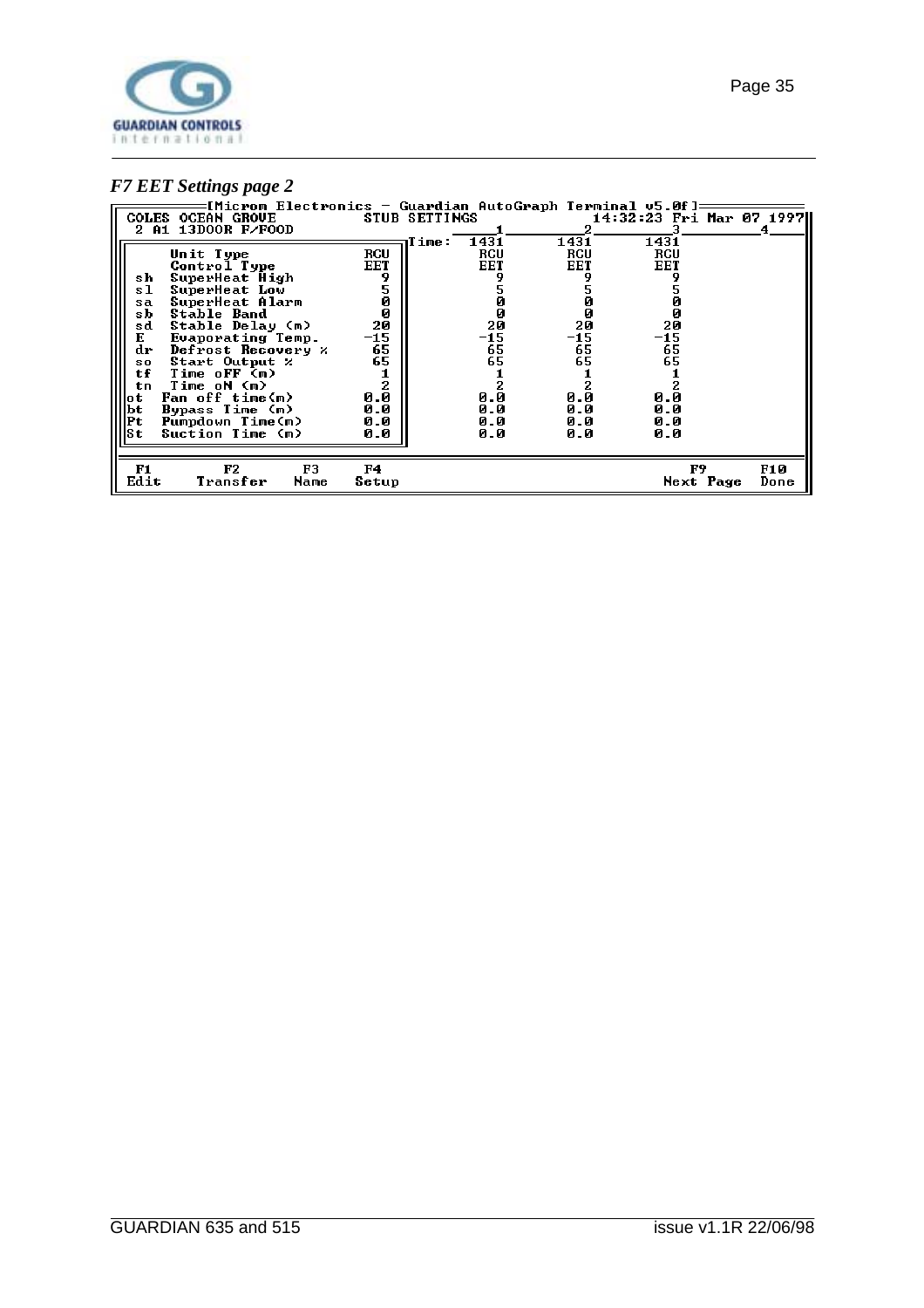<span id="page-35-0"></span>

# **Setup / commissioning Parameters**

### **PP05 Normal Menu Settings**

|             |                                                                                                                          | unit            | <b>ACTUAL</b><br>settings | Default<br>setting | Min.<br>setting  | Max.<br>setting |
|-------------|--------------------------------------------------------------------------------------------------------------------------|-----------------|---------------------------|--------------------|------------------|-----------------|
| <b>CASE</b> | Control probe CpoF=control on air off<br>Cpon=control on product ratio(see unit<br>menu) (not available on stor defrost) |                 |                           | CpoF               | CpoF             |                 |
|             | Cut-in setpoint for Liquid valve                                                                                         | $^{\circ}C$     | C                         | $c-25$             | $c-40$           | c <sub>40</sub> |
|             | Mode Selection idEF FAnS OFF Auto                                                                                        |                 |                           | Auto               |                  |                 |
| DEFr        | Defrost type Hgt8 O-C Hg-C Hg-t Stor                                                                                     |                 |                           |                    |                  |                 |
|             | Number of defrosts per day                                                                                               |                 | dn                        | dn <sub>4</sub>    | dn00             | dn06            |
|             | First defrost time T1 hours                                                                                              | hrs             | 1 <sub>h</sub>            | 1h01               | 1h00             | 1h05            |
|             | Delay 2nd defrost by n hours if dn=2                                                                                     | hrs             | d2d                       | d2d0               | d2d0             | d2d9            |
|             | First defrost time T1 minutes                                                                                            | mins            | It                        | It30               | It <sub>00</sub> | It59            |
|             | Defrost period                                                                                                           | mins            | dP                        | dP15               | dP02             | dP60            |
|             | Defrost term temp (not Off-Cycle cases)                                                                                  | $\rm ^{\circ}C$ | d                         | d 15               | d <sub>00</sub>  | d 40            |
|             | Defrost term differential (Hotgas-Cycle only)                                                                            | $\rm ^{\circ}C$ | dd                        | dd <sub>01</sub>   | dd <sub>01</sub> | dd10            |
|             | Fans on/off during defrost Fnon/FnoF                                                                                     |                 | Fn                        | Fnon               | FnoF             |                 |
|             | Trim heaters on/off during defrost                                                                                       |                 | tr                        | tron               | troF             |                 |
| Uni t       | Model type selection 635 1085 1088 1080<br>975 1297 1289                                                                 |                 |                           |                    |                  |                 |
|             | Control type selection LSoL EEt EEP                                                                                      |                 |                           |                    |                  |                 |
|             | Evaporating temp of pack system (EEt at<br>5°C above valve enters auto control)                                          | $^{\circ}C$     | E                         | $E - 10$           | $E - 40$         | E 40            |
|             | Evaporating temperature differential EEP<br>adjustable EEt fixed at 5                                                    | $^{\circ}C$     | Ed                        | <b>Ed10</b>        | Ed <sub>05</sub> | Ed20            |
|             | Pressure Transducer 20ma high range                                                                                      | bar.            | $\boldsymbol{P}$          | P <sub>24</sub>    | $-1$             | 50              |
|             | Pressure Transducer 4 ma low range                                                                                       | bar.            | P                         | $P-1$              | $-1$             | 50              |
|             | Gas type 404a r22 nh3                                                                                                    |                 |                           | 404a               |                  |                 |
|             | Serial display                                                                                                           |                 | Sd                        | Sd9                | Sd8              | Sd9             |
|             | Stub number                                                                                                              |                 | Sn                        | Sn01               | Sn <sub>0</sub>  | S255            |
|             | Case number (normally 3 max.)                                                                                            |                 | Cn                        | Cn1                | Cn <sub>0</sub>  | Cn <sub>4</sub> |
|             | Woodley MkV address number                                                                                               |                 | A                         | A3                 | A <sub>0</sub>   | A255            |
|             | Control relay 3 Htr HgAS                                                                                                 |                 |                           | Htr                |                  |                 |
|             | Invert Relay 3 Output (Hgas input)                                                                                       |                 |                           | Pos                | Pos              | neg             |
|             | Product ratio %                                                                                                          |                 | Pr                        | <b>Pr50</b>        | Pr <sub>00</sub> | Pr99            |
|             | Temperature probe type                                                                                                   |                 |                           | Pt                 | tP20             | tP22            |
|             | Digital alarm detection and display                                                                                      |                 |                           | ndAd               | ndAd             | dAd             |
|             |                                                                                                                          |                 |                           |                    |                  |                 |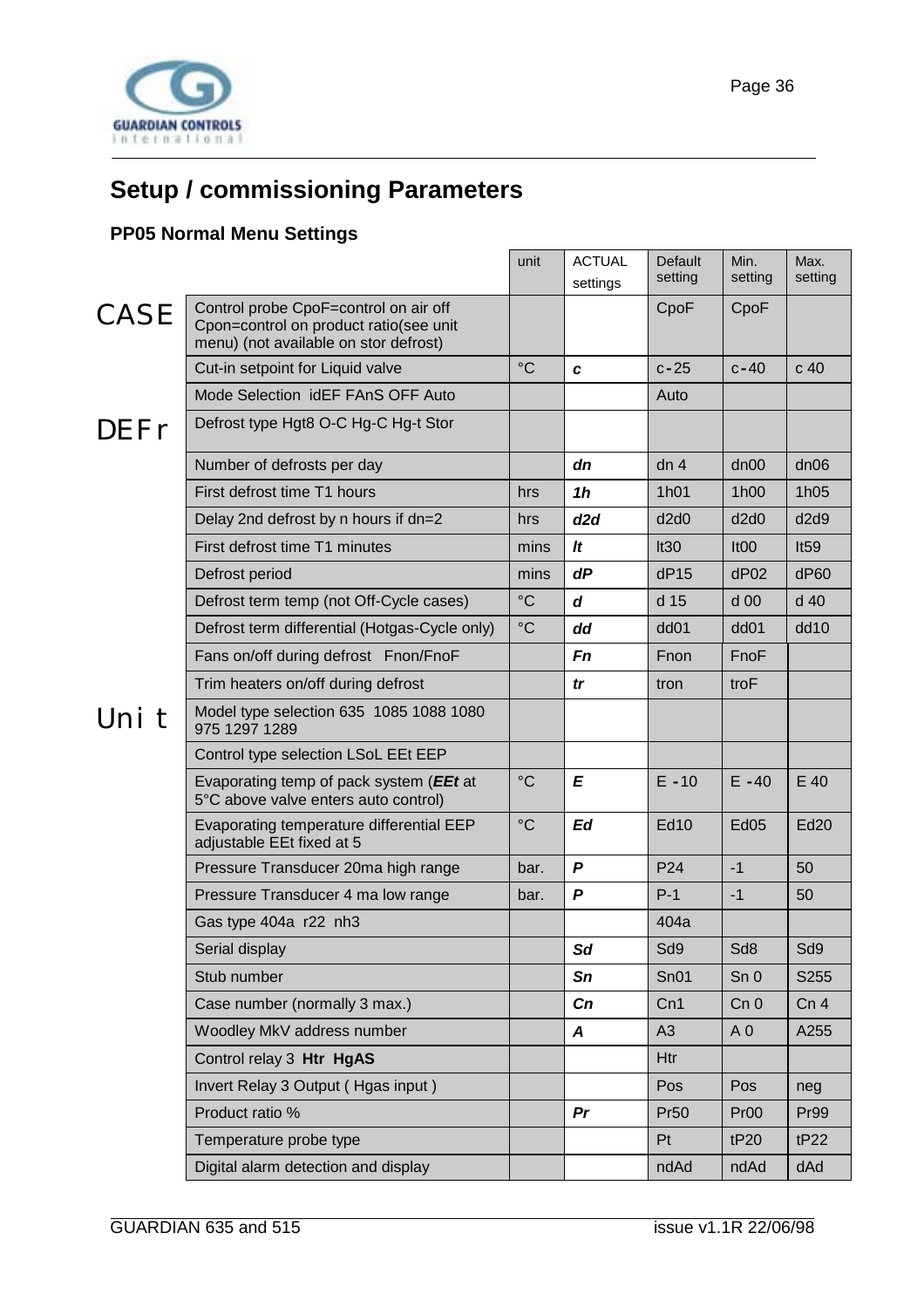<span id="page-36-0"></span>

### **PP07 (level 3) Menu Settings**

|                                                    | unit            | <b>ACTUAL</b><br>settings | Default<br>setting | Min.<br>setting | Max.<br>setting |
|----------------------------------------------------|-----------------|---------------------------|--------------------|-----------------|-----------------|
| Temp number 1 Alarm type<br>Hi, Lo, HiLo, nonE, nF |                 | $1 - AL$                  | HiLo               | nF              | Hi              |
| <b>Alarm Limits</b>                                | $\rm ^{\circ}C$ | 1                         | $-40$              | $-40$           | 40              |
| Temp number 2 Alarm type<br>Hi, Lo, HiLo, nonE, nF |                 | $2 - AL$                  | HiLo               | nF              | Hi              |
| <b>Alarm Limits</b>                                | $\rm ^{\circ}C$ | $\overline{2}$            | $-25$              | $-40$           | 40              |
| Temp number 3 Alarm type<br>Hi, Lo, HiLo, nonE, nF |                 | $3 - AL$                  | HiLo               | nF              | Hi              |
| <b>Alarm Limits</b>                                | $\rm ^{\circ}C$ | 3                         | $-40$              | $-40$           | 40              |
| Temp number 4 Alarm type<br>Hi, Lo, HiLo, nonE, nF |                 | $4 - AL$                  | HiLo               | nF              | Hi              |
| <b>Alarm Limits</b>                                | $\rm ^{\circ}C$ | 4                         | $-40$              | $-40$           | 40              |
| Temp number 5 Alarm type<br>Hi, Lo, HiLo, nonE, nF |                 | $5 - AL$                  | HiLo               | nF              | Hi              |
| <b>Alarm Limits</b>                                | $\rm ^{\circ}C$ | 5                         | $-40$              | $-40$           | 40              |
| Temp number 6 Alarm type<br>Hi, Lo, HiLo, nonE, nF |                 | $6 - AL$                  | HiLo               | nF              | Hi              |
| <b>Alarm Limits</b>                                | $\rm ^{\circ}C$ | 6                         | $-40$              | $-40$           | 40              |
| Temp number 7 Alarm type<br>Hi, Lo, HiLo, nonE, nF |                 | $7 - AL$                  | HiLo               | nF              | Hi              |
| <b>Alarm Limits</b>                                | $\rm ^{\circ}C$ | $\overline{7}$            | $-40$              | $-40$           | 40              |
| Hi, Lo, HiLo, nonE, nF<br>Temp number 8 Alarm type |                 | 8-AL                      | HiLo               | nF              | Hi              |
| <b>Alarm Limits</b>                                | $\rm ^{\circ}C$ | 8                         | $-40$              | $-40$           | 40              |
| Hi, Lo, HiLo, nonE, nF<br>Temp number 9 Alarm type |                 | $9 - AL$                  | HiLo               | nF              | Hi              |
| <b>Alarm Limits</b>                                | $\rm ^{\circ}C$ | 9                         | $-40$              | $-40$           | 40              |
| Guardtime                                          | mins            | gt                        | gt 45              | gt 00           | gt 99           |
| Alarm differential                                 | $\rm ^{\circ}C$ | Ad                        | Ad 05              | Ad 02           | Ad 40           |
| Digital input - A Alarm type                       |                 | A-AL                      | nonE               | on              | nonE            |
| Guardtime for input A                              | mins            | A                         | $00\,$             | 00              | 99              |
| Digital input - b Alarm type                       |                 | $b$ -AL                   | nonE               | on              | nonE            |
| Guardtime for input b                              | mins            | b                         | 00                 | 00              | 99              |
| Digital input - c Alarm type                       |                 | c-AL                      | nonE               | on              | nonE            |
| Guardtime for input c                              | mins            | C                         | 00                 | 00              | 99              |
| Digital input - d Alarm type                       |                 | $d-AL$                    | nonE               | on              | nonE            |
| Guardtime for input d                              | mins            | d                         | $00\,$             | $00\,$          | 99              |
| Digital input - E Alarm type                       |                 | E-AL                      | nonE               | on              | nonE            |
| Guardtime for input E                              | mins            | E                         | 00                 | $00\,$          | 99              |
| Digital input - F Alarm type                       |                 | F-AL                      | nonE               | on              | nonE            |
| Guardtime for input F                              | mins            | F                         | $00\,$             | 00              | 99              |
| Digital input - g Alarm type                       |                 | $g$ -AL                   | nonE               | on              | nonE            |
| Guardtime for input g                              | mins            | $\boldsymbol{g}$          | $00\,$             | $00\,$          | 99              |
| Digital input - h Alarm type                       |                 | $h$ -AL                   | nonE               | on              | nonE            |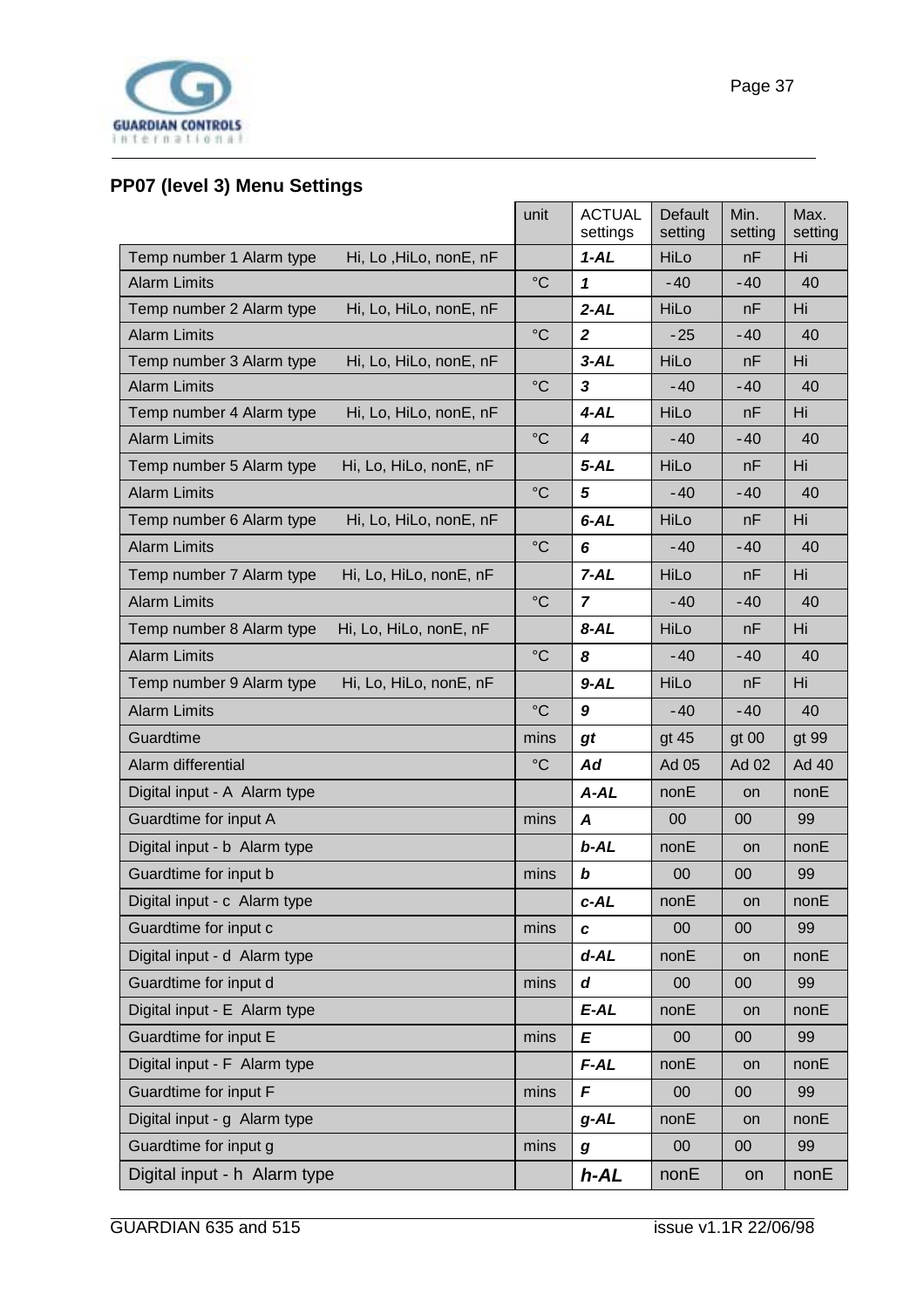<span id="page-37-0"></span>

| Guardtime for input h | mins | 00 | 00 | 99 |
|-----------------------|------|----|----|----|

### **PP09 (level 2) Settings**

|        |                                                            | unit            | <b>ACTUAL</b><br>settings | <b>Default</b><br>setting | Min.<br>setting    | Max.<br>setting |
|--------|------------------------------------------------------------|-----------------|---------------------------|---------------------------|--------------------|-----------------|
| $rtc=$ | Real clock time hours                                      | hrs             | rh                        |                           | rh <sub>00</sub>   | rh23            |
|        | Real clock time minutes                                    | mins            | rt                        |                           | rt <sub>00</sub>   | rt59            |
|        | Weekday                                                    | day             |                           |                           | Sun                | <b>SAt</b>      |
|        | Day of Month                                               | no.             | dn                        |                           | $\mathbf{1}$       | 31              |
|        | Month                                                      |                 |                           |                           |                    |                 |
|        | Year                                                       |                 |                           |                           |                    |                 |
| SYSt   | Cooling differential for control<br>Cut-Out ( $0 = 1$ °C)  | $\rm ^{\circ}C$ | cd                        | cd 0                      | cd 0               | cd <sub>5</sub> |
|        | Defrost pumpdown delay time                                | min             | Pt                        | Pt1.0                     | Pt0.0              | Pt9.9           |
|        | Defrost draindown delay time                               | min             | dt                        | dt 01                     | $dt$ 00            | dt 10           |
|        | Bypass valve delay after draindown                         | min             | bt                        | bt $0.2$                  | bt 0.0             | bt 9.9          |
|        | Liquid delay after suction                                 | min             | Lt                        | Lt1.0                     | L <sub>t</sub> 0.0 | Lt9.9           |
|        | Defrost Fan delay time                                     | min             | Ft                        | <b>Ft02</b>               | Ft00               | <b>Ft10</b>     |
|        | Time on for suction valve pulsing<br>during bypass period  | min             | tn                        | tn0.1                     | tn0.0              | tn9.9           |
|        | Time off for suction valve pulsing<br>during bypass period | min             | tF                        | tF0.1                     | tF0.0              | tF9.9           |
|        | Control air temp. alarm Guardtime                          | min             | gt                        | gt45                      | gt <sub>00</sub>   | gt99            |
|        | Alarm differential control air                             | $\rm ^{\circ}C$ | Ad                        | Ad <sub>05</sub>          | Ad <sub>02</sub>   | Ad40            |
|        | Defrost T1 time hours                                      |                 |                           |                           |                    |                 |
|        | Defrost T1 time minutes                                    |                 |                           |                           |                    |                 |
|        | Defrost T2 time hours                                      |                 |                           |                           |                    |                 |
|        | Defrost T2 time minutes                                    |                 |                           |                           |                    |                 |
|        | Defrost T3 time hours                                      |                 |                           |                           |                    |                 |
|        | Defrost T3 time minutes                                    |                 |                           |                           |                    |                 |
|        | Defrost T4 time hours                                      |                 |                           |                           |                    |                 |
|        | Defrost T4 time minutes                                    |                 |                           |                           |                    |                 |
|        | Defrost T5 time hours                                      |                 |                           |                           |                    |                 |
|        | Defrost T5 time minutes                                    |                 |                           |                           |                    |                 |
|        | Defrost T6 time hours                                      |                 |                           |                           |                    |                 |
|        | Defrost T6 time minutes                                    |                 |                           |                           |                    |                 |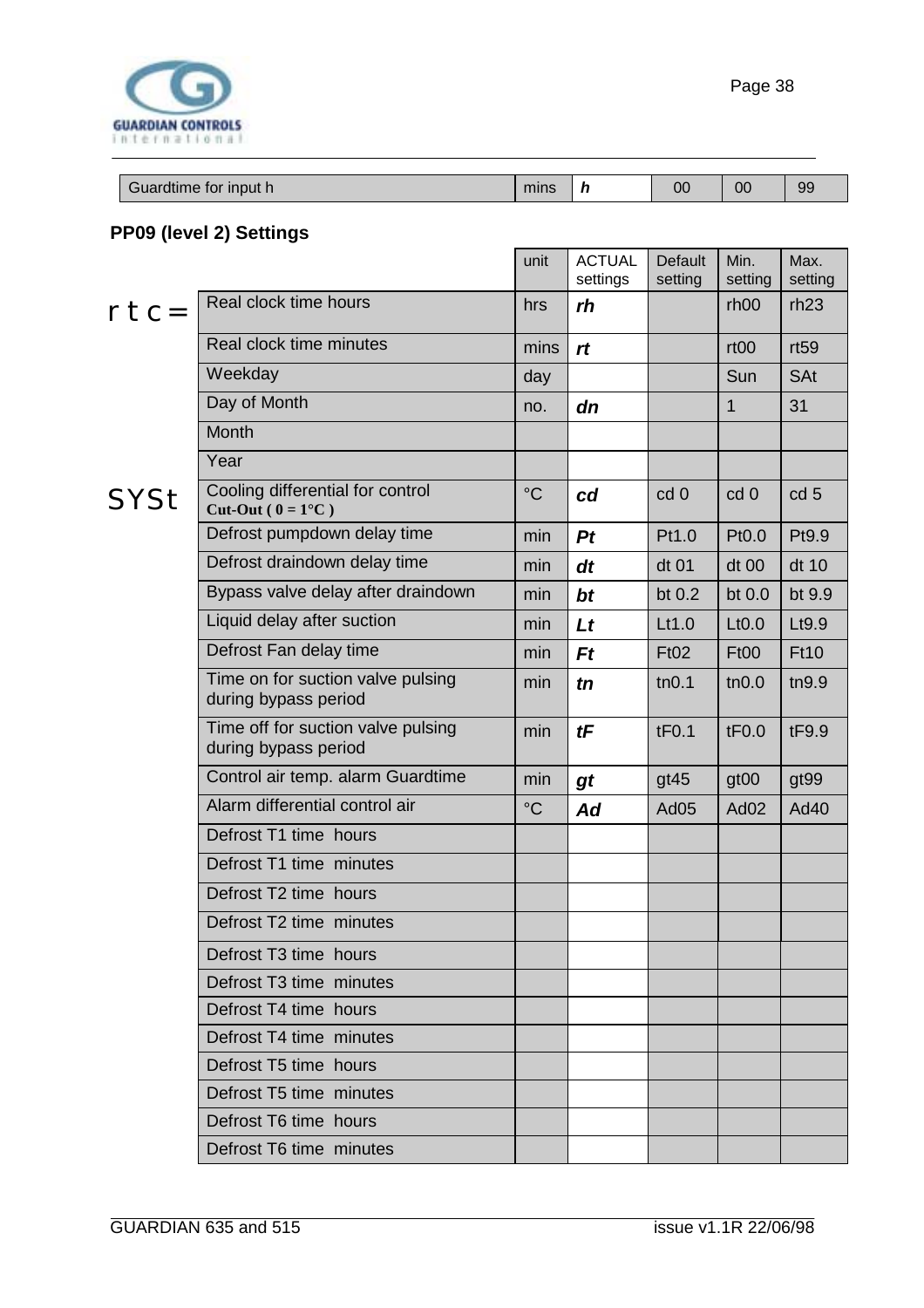

| tCL1 | <b>Sunday Time On Hours</b>                      | 1H             | 9              | $\overline{0}$ | 23 |
|------|--------------------------------------------------|----------------|----------------|----------------|----|
|      | <b>Sunday Time On Minutes</b>                    | 1n             | 30             | $\overline{0}$ | 59 |
|      | Sunday Time Off Hours (1 <sup>st</sup> Off time) | 1 <sub>h</sub> | 16             | $\overline{0}$ | 23 |
|      | Sunday Time Off Mins (1 <sup>st</sup> Off time)  | 1F             | 30             | $\overline{0}$ | 59 |
|      | Monday Time On Hours                             | 2H             | $\overline{7}$ | $\overline{0}$ | 23 |
|      | Monday Time On Minutes                           | 2n             | 30             | $\overline{0}$ | 59 |
|      | Monday Time Off Hours                            | 2h             | 22             | $\overline{0}$ | 23 |
|      | <b>Monday Time Off Minutes</b>                   | 2F             | 30             | $\overline{0}$ | 59 |
|      | <b>Tuesday Time On Hours</b>                     | 3H             | $\overline{7}$ | $\overline{0}$ | 23 |
|      | <b>Tuesday Time On Minutes</b>                   | 3n             | 30             | $\overline{0}$ | 59 |
|      | <b>Tuesday Time Off Hours</b>                    | 3h             | 22             | $\overline{0}$ | 23 |
|      | <b>Tuesday Time Off Minutes</b>                  | 3F             | 30             | $\overline{0}$ | 59 |
|      | Wednesday Time On Hours                          | 4H             | $\overline{7}$ | $\overline{0}$ | 23 |
|      | <b>Wednesday Time On Minutes</b>                 | 4n             | 30             | $\overline{0}$ | 59 |
|      | <b>Wednesday Time Off Hours</b>                  | 4h             | 22             | $\overline{0}$ | 23 |
|      | <b>Wednesday Time Off Minutes</b>                | 4F             | 30             | $\overline{0}$ | 59 |
|      | Thursday Time On Hours                           | 5H             | $\overline{7}$ | $\overline{0}$ | 23 |
|      | Thursday Time On Minutes                         | 5n             | 30             | $\overline{0}$ | 59 |
|      | Thursday Time Off Hours                          | 5h             | 22             | $\overline{0}$ | 23 |
|      | <b>Thursday Time Off Minutes</b>                 | 5F             | 30             | $\overline{0}$ | 59 |
|      | <b>Friday Time On Hours</b>                      | 6H             | $\overline{7}$ | $\overline{0}$ | 23 |
|      | <b>Friday Time On Minutes</b>                    | 6n             | 30             | $\overline{0}$ | 59 |
|      | <b>Friday Time Off Hours</b>                     | 6h             | 22             | $\overline{0}$ | 23 |
|      | <b>Friday Time Off Minutes</b>                   | 6F             | 30             | $\mathbf 0$    | 59 |
|      | Saturday Time On Hours                           | 7H             | $\overline{7}$ | $\overline{0}$ | 23 |
|      | <b>Saturday Time On Minutes</b>                  | 7n             | 00             | $\overline{0}$ | 59 |
|      | <b>Saturday Time Off Hours</b>                   | 7h             | 22             | $\overline{0}$ | 23 |
|      | <b>Saturday Time Off Minutes</b>                 | 7F             | 30             | $\mathbf 0$    | 59 |
|      | N.B. Set To 0Hrs/0Mins If NOT USED               |                |                |                |    |
|      | Sunday Time Off Hours (2 <sup>nd</sup> Off time) | 8h             | $\mathbf{0}$   | $\overline{0}$ | 23 |
|      | Sunday Time Off Mins (2 <sup>nd</sup> Off time)  | 8F             | $\mathbf 0$    | $\mathbf 0$    | 59 |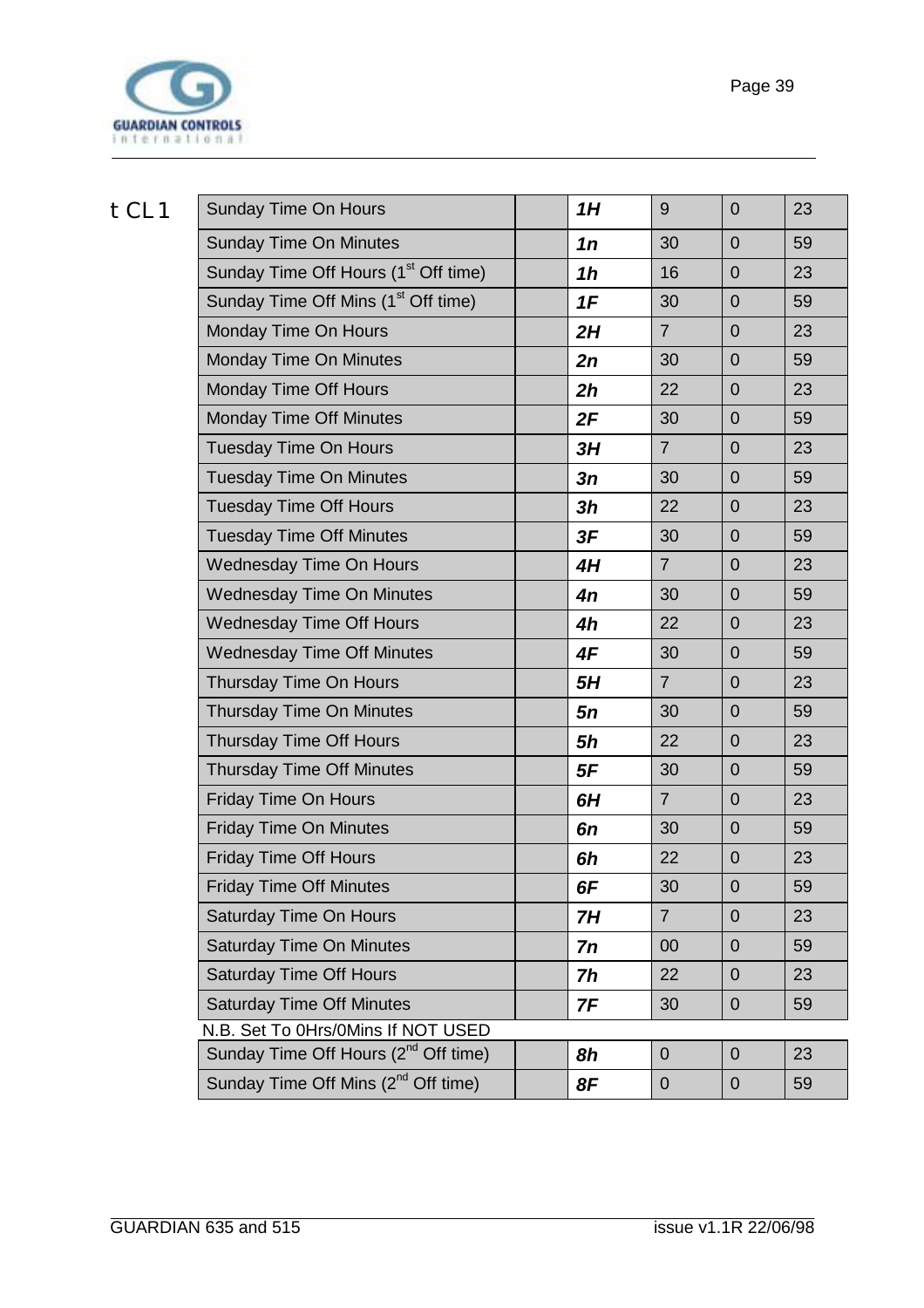<span id="page-39-0"></span>

#### **PP11 (level 3) Settings**

|             |                                                                                            | unit            | <b>ACTUAL</b><br>settings | Default<br>setting | Min.<br>setting  | Max.<br>setting  |
|-------------|--------------------------------------------------------------------------------------------|-----------------|---------------------------|--------------------|------------------|------------------|
| Port        | Communications baud rate                                                                   |                 |                           | 9600               | none             | 9600             |
| $EEu=$      | <b>Electronic Expansion Valve</b><br>Parameters F-EE=default settings<br>C-EE=user defined | <b>EEu</b>      |                           | F-EE               | C-EE             | C-EE             |
|             | Superheat High. Maximum<br>superheat                                                       | $\rm ^{\circ}C$ | SH                        | <b>SH08</b>        | <b>SH00</b>      | <b>SH40</b>      |
|             | Superheat Low. Minimum<br>superheat                                                        | $\rm ^{\circ}C$ | <b>SL</b>                 | SL <sub>3</sub>    | SL <sub>0</sub>  | <b>SL99</b>      |
|             | Superheat Alarm Limit at which<br>superheat recovery is actioned                           | $\rm ^{\circ}C$ | <b>SA</b>                 | SA <sub>1</sub>    | SA <sub>0</sub>  | <b>SA40</b>      |
|             | Stable Band.                                                                               | $\rm ^{\circ}C$ | Sb                        | Sb1.0              | Sb0.0            | Sb9.9            |
|             | Stable band Delay time                                                                     | min             | <b>Sd</b>                 | <b>Sd15</b>        | <b>Sd00</b>      | <b>Sd99</b>      |
|             | <b>Defrost Recovery Valve position</b>                                                     | %               | dr                        | dr90               | dr <sub>00</sub> | dr99             |
|             | <b>Starting Output</b>                                                                     | %               | So                        | So80               | So00             | So99             |
|             | <b>Superheat Alarm Time OFF</b>                                                            | min             | tF                        | tF01               | tF00             | tF15             |
|             | <b>Superheat Alarm Time ON</b>                                                             | min             | $\mathbf{f}$              | tn03               | tn00             | tn15             |
| <b>LOOP</b> | Parameters F-LP=default settings<br>C-LP=user defined                                      |                 |                           | F-LP               | C-LP             | C-LP             |
|             | <b>Proportional Gain</b>                                                                   |                 | $\boldsymbol{P}$          | 30                 | $\overline{0}$   | 255              |
|             | <b>Integral Gain</b>                                                                       |                 | $\mathbf{I}$              | $\mathbf{1}$       | $\overline{0}$   | 255              |
|             | <b>Differential Gain</b>                                                                   |                 | d                         | $\overline{0}$     | $\mathbf 0$      | 255              |
|             | <b>Bleed position</b>                                                                      | $\%$            | bL                        | bL10               | bL00             | <b>bL99</b>      |
|             | Ramp rate                                                                                  | $\rm ^{\circ}C$ | r                         | r 00               | r 00             | r 40             |
|             | <b>Integral Time</b>                                                                       |                 | it                        | it <sub>02</sub>   | it <sub>00</sub> | it <sub>99</sub> |
|             | <b>Loop Period</b>                                                                         |                 | P <sub>d</sub>            | <b>Pd02</b>        | <b>Pd00</b>      | <b>Pd99</b>      |
|             | <b>Coil Time</b>                                                                           |                 | ct                        | ct01               | ct01             | ct99             |
|             | <b>Ramp Time</b>                                                                           |                 | rt                        | rt12               | rt <sub>00</sub> | rt99             |